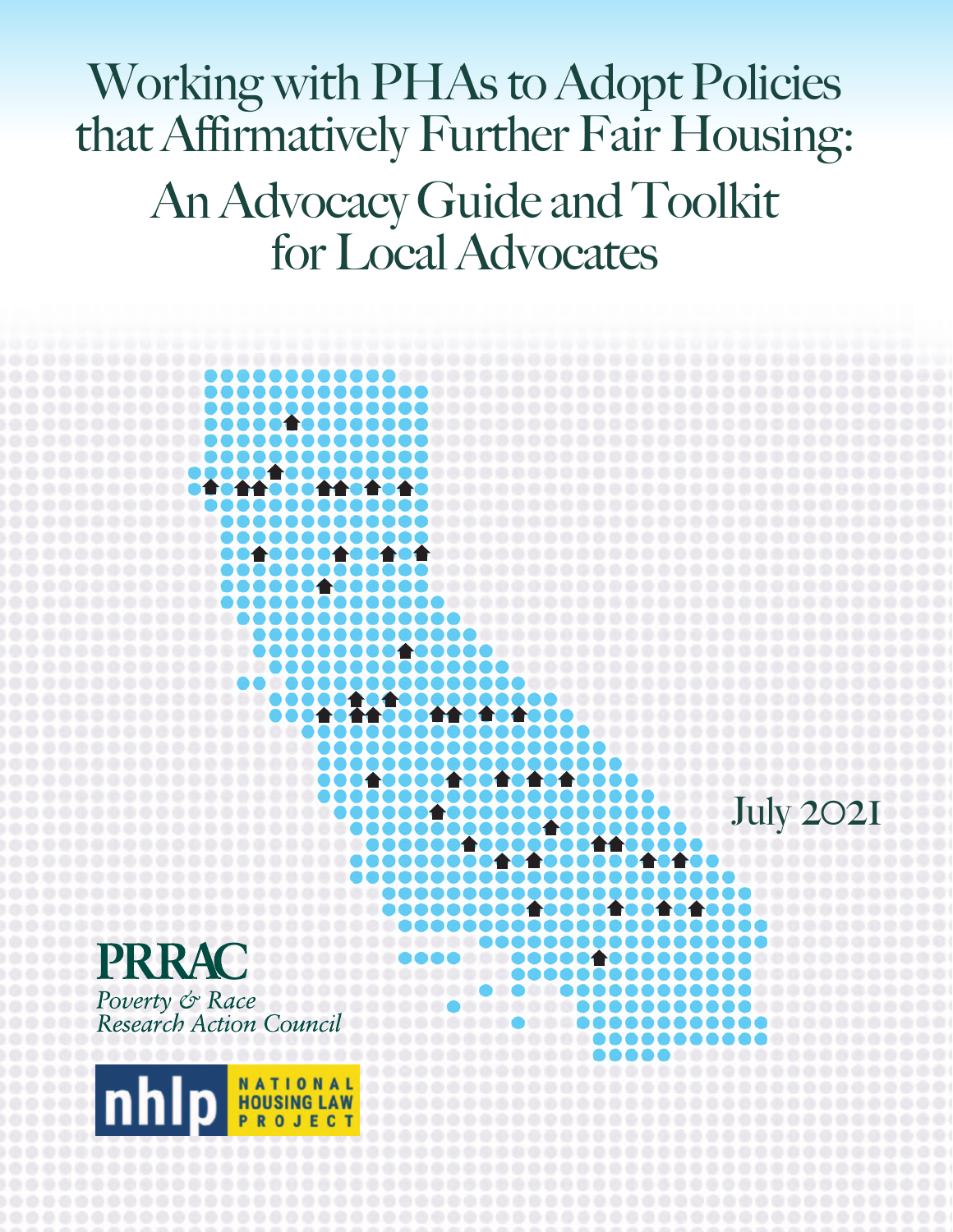# **Acknowledgements**

This guide was prepared by Renee Williams, Deborah Thrope, Bridgett Simmons, Karlo Ng, Arianna Cook-Thajudeen, Kara Brodfuehrer, and Sarah Brandon with additional contributions from Megan Haberle and Philip Tegeler.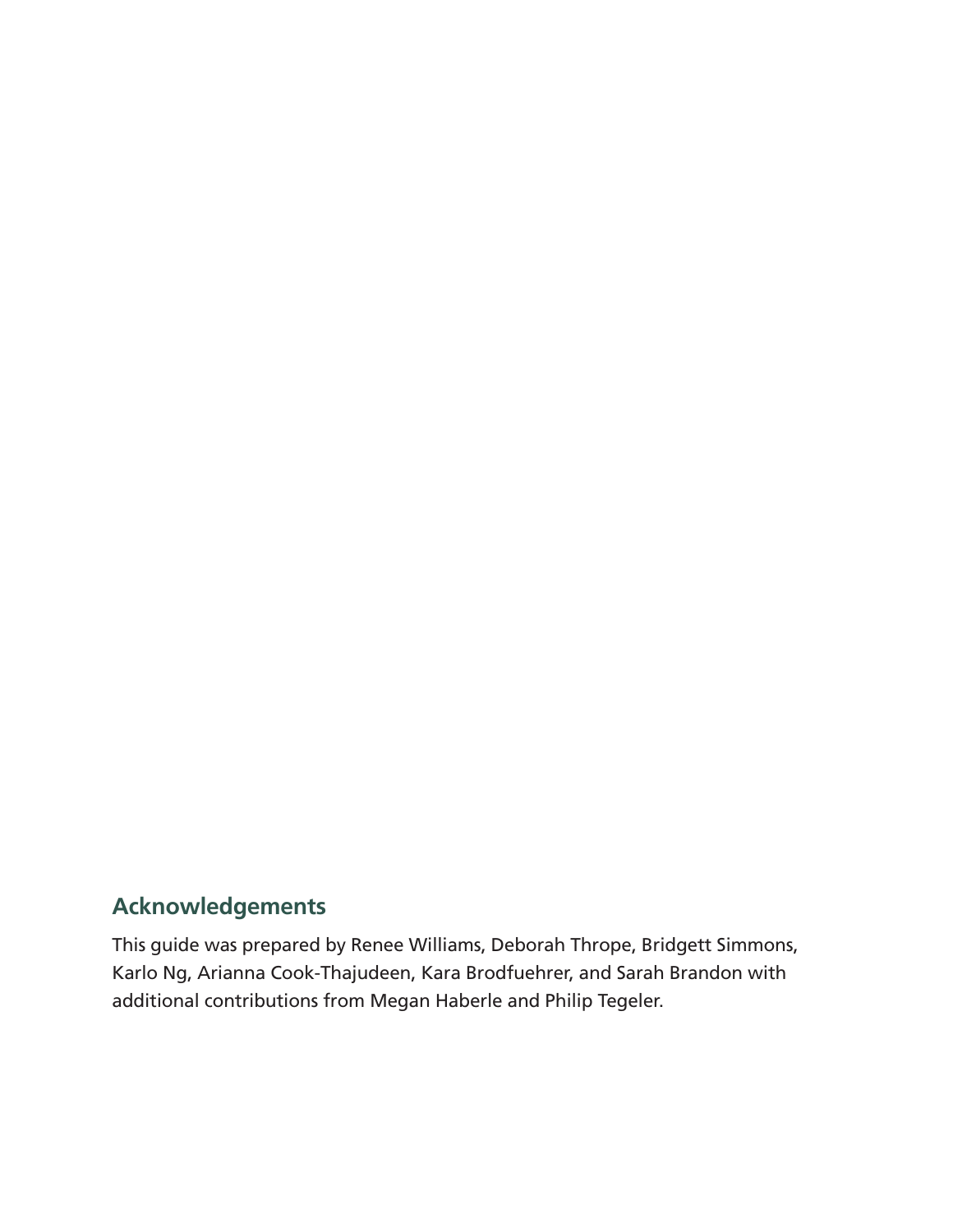# **Table of Contents**

| 1. |                                                                     |  |
|----|---------------------------------------------------------------------|--|
|    |                                                                     |  |
|    |                                                                     |  |
|    |                                                                     |  |
|    |                                                                     |  |
|    |                                                                     |  |
|    |                                                                     |  |
|    | What is the Relationship Between the PHA Plan, the Admissions and   |  |
|    |                                                                     |  |
|    |                                                                     |  |
|    |                                                                     |  |
|    |                                                                     |  |
|    |                                                                     |  |
|    |                                                                     |  |
|    |                                                                     |  |
|    | Practical Tips for Advocates Commenting on PHA Planning Documents11 |  |
|    |                                                                     |  |
|    |                                                                     |  |
|    |                                                                     |  |
|    |                                                                     |  |
|    |                                                                     |  |
|    |                                                                     |  |

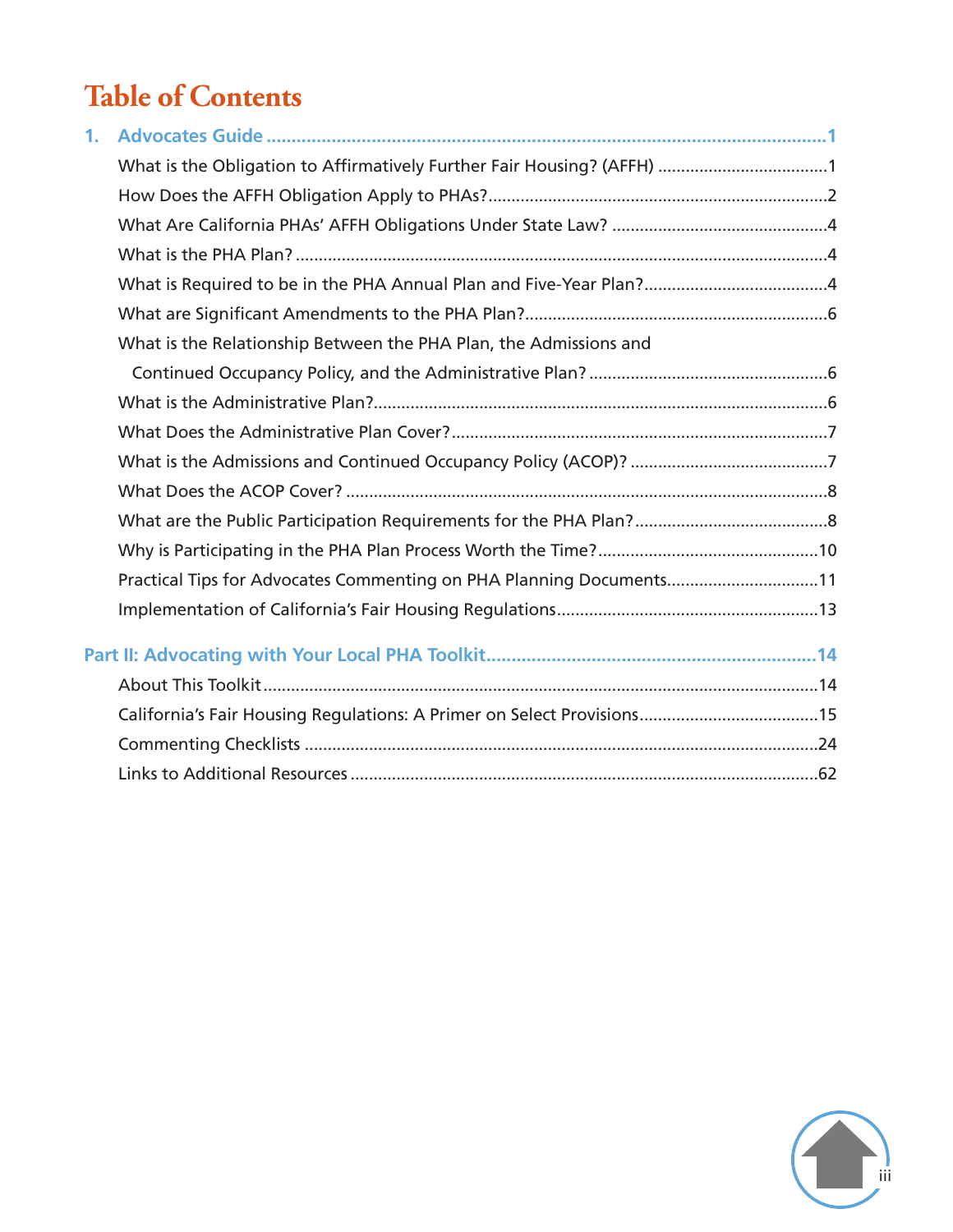

₩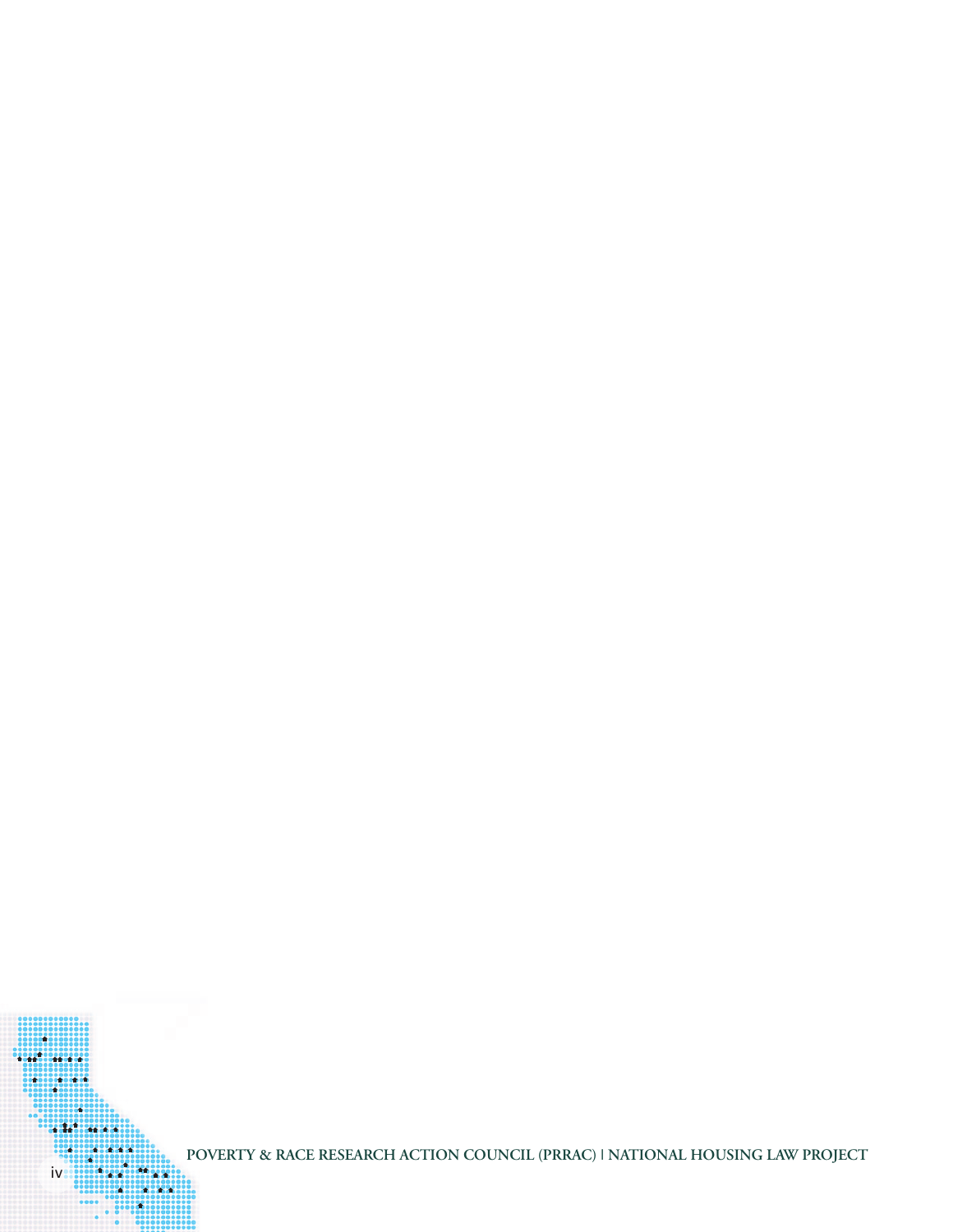# Part I: Advocates' Guide

# **What is the Obligation to Affirmatively Further Fair Housing?**

The obligation to affirmatively further fair housing (AFFH) is rooted in the original text of the federal Fair Housing Act (FHA). Specifically, the FHA states that the U.S. Department of Housing & Urban Development (HUD) Secretary shall "administer the programs and activities relating to housing and urban development in a manner affirmatively to further the policies" of the FHA.<sup>1</sup> While the FHA text does not define the term "affirmatively further fair housing," a mix of legislative history, case law, and HUD's AFFH 2015 regulation have shaped what the understanding of this important obligation entails.

Members of Congress debating the FHA's passage recognized the relationship between where a person lives and their ability to access opportunities. The legislation acknowledged that where "a family lives, where it is allowed to live, is inextricably bound up with better education, better jobs, economic motivation, and good living conditions."<sup>2</sup> Given the nation's history of residential segregation, exclusion, and discrimination, the FHA included an affirmative requirement that went beyond simply prohibiting housing discrimination – as such affirmative efforts were necessary to undo policies and practices that perpetuate racism and inequity. One court discussing the AFFH obligation described the federal mandate by stating that the FHA's legislative history "reflects the desire to have HUD use its grant programs to assist in ending discrimination and segregation, to the point where the supply of genuinely open housing increases."<sup>3</sup>

HUD's 2015 AFFH regulation provided a definition for the term "affirmatively furthering fair housing," defining it to mean "taking meaningful actions, in addition to combating discrimination, that overcome patterns of segregation and foster inclusive communities free from barriers that restrict access to opportunity based on protected characteristics."<sup>4</sup> The regulation goes on to state:

Specifically, affirmatively furthering fair housing means taking meaningful actions that, taken together, address significant disparities in housing needs and in access to opportunity, replacing segregated living patterns with truly integrated and balanced living patterns, transforming racially and ethnically concentrated areas of poverty into areas of opportunity, and fostering and maintaining compliance with civil rights and fair housing laws. The duty to affirmatively further fair housing extends to all of a program participant's activities and programs relating to housing and urban development.<sup>5</sup>

\_\_\_\_\_\_\_\_\_\_\_\_\_\_\_\_\_\_\_\_\_\_\_\_\_\_\_\_\_\_\_\_\_\_\_\_\_\_\_\_\_\_\_\_\_\_\_\_\_\_\_\_\_\_\_

<sup>5</sup> Former 24 C.F.R. § 5.152.





<sup>1 42</sup> U.S.C. § 3608(e)(5).

<sup>2</sup> 114 Cong. Rec. 2276–2707 (1968).

<sup>3</sup> N.A.A.C.P. v. HUD, 817 F.2d 149, 155 (1st Cir. 1987).

<sup>4</sup> Former 24 C.F.R. § 5.152 (definition of "affirmatively furthering fair housing"). While the HUD 2015 rule has been rescinded, it is relevant for analyzing the California AFFH state law obligation. The Biden Administration has reintroduced certain definitions (with not exactly the same numbering) related to the 2015 Rule via an interim final rule. *See* Restoring Affirmatively Furthering Fair Housing Definitions and Certifications, 86 Fed. Reg. 30,779 (June 10, 2021) (effective July 31, 2021).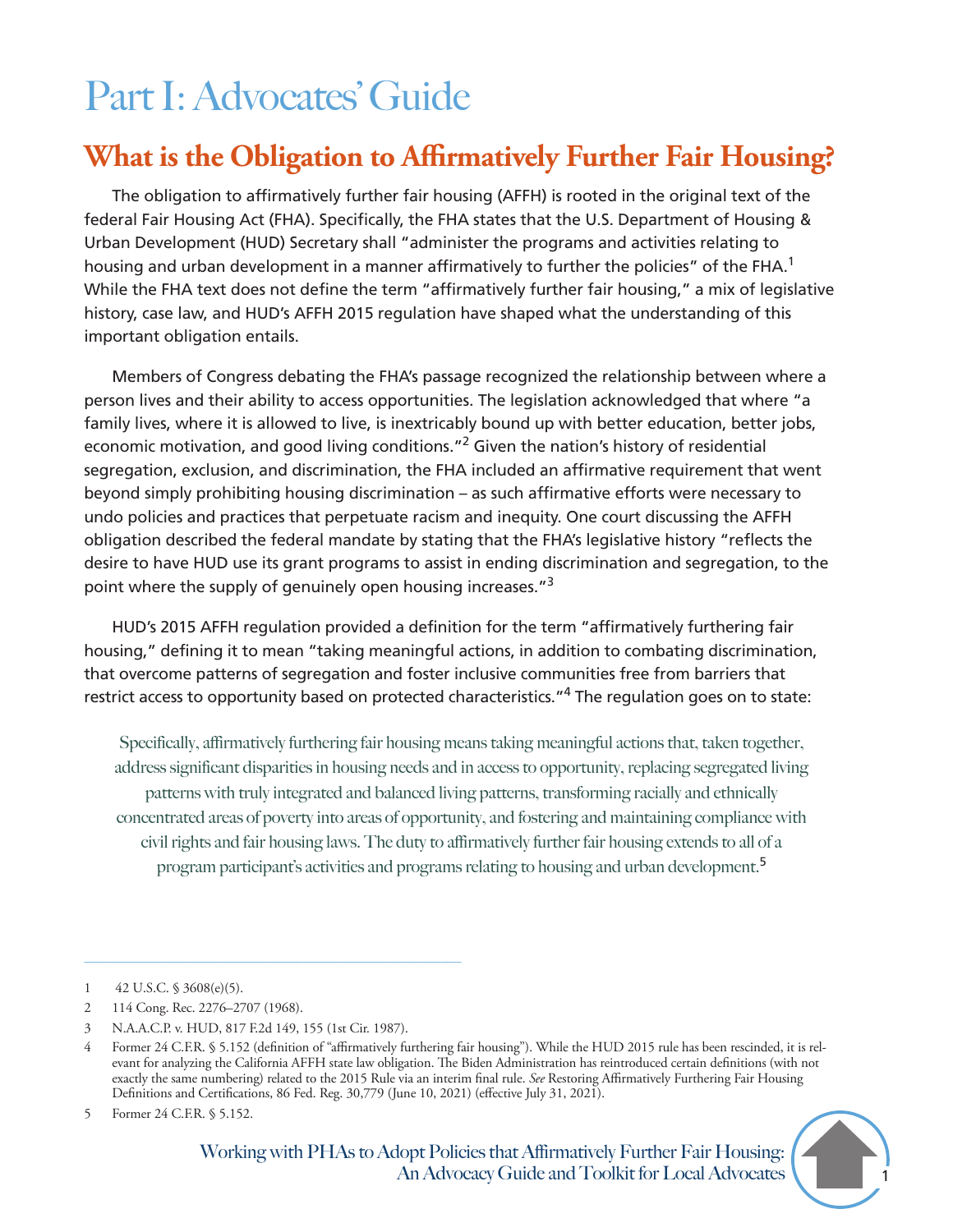In short, affirmatively furthering fair housing means taking affirmative steps to dismantle the legacy of segregation and unequal housing opportunities for groups historically denied housing opportunities, such as BIPOC communities and persons with disabilities. The federal obligation is broad, but generally applies to federal agencies, and recipients of federal funds (e.g., jurisdictions that receive federal community development funding; housing authorities that administer public housing).

While this section has focused on the federal AFFH obligation, advocates in California should know that a similar obligation exists under state law. Specifically, "public agencies" in California (which includes the state, cities, counties, government agencies, and housing authorities) must administer their "programs and activities relating to housing and community development in a manner to affirmatively further fair housing, and take no action that is materially inconsistent with [their] obligation to affirmatively further fair housing."<sup>6</sup>

The definition of "affirmatively furthering fair housing" under California state law mirrors the 2015 federal regulation's language. Note that the AFFH obligation in California is broader than the federal mandate in that the state obligation does not require the receipt of any type of state funding to apply. It is also worth noting that despite subsequent regulatory changes at the federal level, the California AFFH obligation is to be interpreted consistently with the 2015 regulation.<sup>7</sup>

# **How Does the AFFH Obligation Apply to PHAs?**

The federal affirmatively furthering fair housing (AFFH) mandate not only applies to the actions of the HUD Secretary, but also applies within the context of HUD programs – including within the programs and activities of public housing agencies (PHAs).8 For example, in *Langlois v. Abington Housing Authority*, the court, while not providing the exact contours of a PHA's AFFH obligation, concluded that the housing authorities should have at minimum investigated "the potential implications for fair housing of the proposed residency preferences and application processes."<sup>9</sup> The court added that a PHA's "mere recital of racial neutrality is not enough."10 In other words, PHAs have an obligation to take steps within its own policies to ensure that segregation is being affirmatively addressed and overcome. In *Langlois*, several PHAs in low-poverty majority-white communities had instituted a residency preference for the Section 8 Housing Choice Voucher program. Given the existing demographics of those jurisdictions, residency preferences would perpetuate existing patterns of segregation.<sup>11</sup>

\_\_\_\_\_\_\_\_\_\_\_\_\_\_\_\_\_\_\_\_\_\_\_\_\_\_\_\_\_\_\_\_\_\_\_\_\_\_\_\_\_\_\_\_\_\_\_\_\_\_\_\_\_\_\_

猫

2022224 ₩

<sup>6</sup> Cal. Gov. Code § 8899.50(b).

<sup>7</sup> Cal. Gov. Code § 8899.50(c).

<sup>8</sup> *See* 42 U.S.C. § 1437c-1(d)(16) (PHA must complete affirmatively further fair housing certification.); see also Langlois v. Abington Hous. Auth., 234 F. Supp. 2d 33, 73 (D. Mass. 2002) ("When viewed in the larger context of [the Fair Housing Act], the legislative history, and the case law, there is no way—at least, none that makes sense—to construe the boundary of the duty to affirmatively further fair housing as ending with the Secretary"); Otero v. N. Y. City Hous. Auth., 484 F.2d 1122, 1133–34 (2d Cir. 1973) (PHA has an affirmatively further fair housing obligation.).

<sup>9</sup> *Langlois*, 234 F. Supp. 2d at 78.

<sup>10</sup> *Id.*

<sup>11</sup> For more background on the *Langlois* case, *see* NHLP, "Recent Developments in Challenges to Residency Preferences," 43 Hous. L. Bull. 129, 129-33 (July 2013).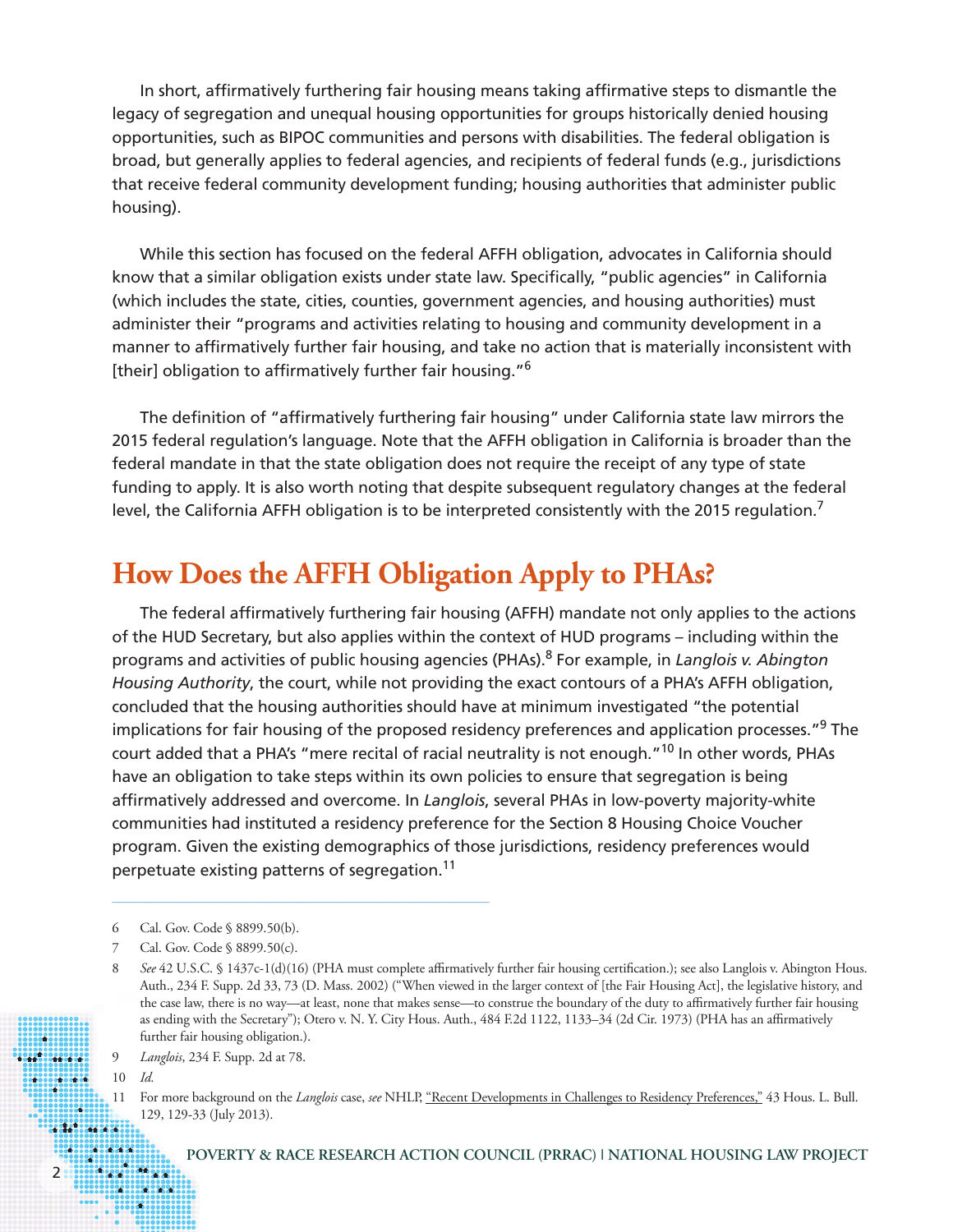Historically, PHAs did not have much practical direction on how to affirmatively further fair housing in their policies and practices.12 Additionally, HUD's *Public Housing Occupancy Guidebook*, while recognizing the importance of affirmative marketing, also noted that it is a PHA's duty to conduct an analysis of impediments.13 However, the *Guidebook* does not elaborate on what this means, or how a PHA would go about analyzing impediments to fair housing choice. As of June 2021, the Biden Administration is beginning the process of updating HUD PHA regulations regarding affirmatively furthering fair housing.<sup>14</sup>

What policies work to overcome the history of segregation is specific to each PHA – as PHAs have different service populations and operate within different state and local contexts. However, determining the extent to which certain populations have been excluded from access to PHA programs can be a helpful starting point. As noted in the *Langlois* example above, perhaps a PHA has a residency preference that has the impact of excluding members of protected classes (e.g., BIPOC residents) from PHA programs such as the Section 8 Voucher program. Or, maybe a PHA does not have a meaningful language access policy that ensures that limited English proficient persons can apply for and participate in PHA programs. Further still, a PHA may open up its Section 8 Voucher waitlist on a first-come, first-served basis, which may limit the ability of persons with disabilities to secure a spot on the list. These scenarios are merely examples, but they also demonstrate the connection between a PHA's specific policy choices, and how those policies should be examined considering the PHA's AFFH obligation.

The HUD 2015 AFFH Rule, since withdrawn, identified PHA policies that may affirmatively further fair housing to include (but are not limited to):

- $\blacksquare$  Marketing efforts
- **n** Using "nondiscriminatory tenant selection and assignment policies that lead to desegregation"
- **n** Additional applicant consultation
- **n** Providing supportive services (e.g., "supportive services that enable an individual with a disability to transfer from an institutional setting into the community").
- Coordinating with state and local disability agencies "to provide additional communitybased housing opportunities for individuals with disabilities and to connect such individuals with supportive services to enable an individual with a disability to transfer from an institutional setting into the community").<sup>15</sup>

\_\_\_\_\_\_\_\_\_\_\_\_\_\_\_\_\_\_\_\_\_\_\_\_\_\_\_\_\_\_\_\_\_\_\_\_\_\_\_\_\_\_\_\_\_\_\_\_\_\_\_\_\_\_\_

<sup>15</sup> Former 24 C.F.R. § 903.15(d)(2)(ii).





<sup>12</sup> *See generally* former 24 C.F.R. § 903.7(o). Note that 24 C.F.R. § 903.2(b) concerned deconcentrating poverty and income mixing within its portfolio.

<sup>13</sup> HUD, Public Housing Occupancy Guidebook, at 21 (June 2003).

<sup>14</sup> *See generally* Restoring Affirmatively Furthering Fair Housing Definitions and Certifications, 86 Fed. Reg. 30,779 (June 10, 2021).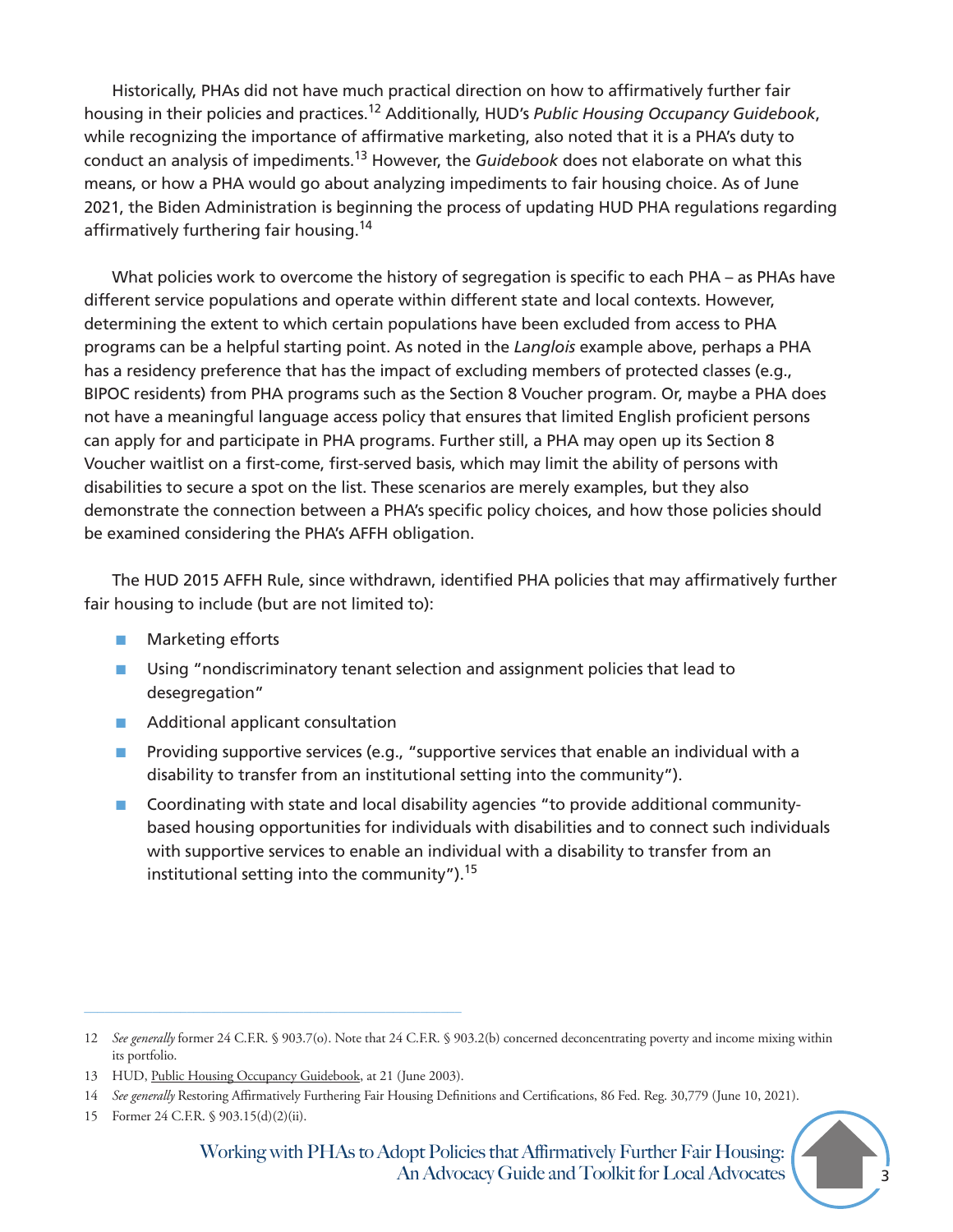# **What Are California PHAs' AFFH Obligations Under State Law?**

In 2018, California's governor signed into law Assembly Bill 686 (AB 686), which created a state obligation to affirmatively further fair housing. The state AFFH obligation requires "public agencies," including PHAs, to affirmatively further fair housing.<sup>16</sup> This is a generalized obligation similar to the federal statutory obligation to affirmatively further fair housing; there is no explicit planning requirement for PHAs under the California state law. The California Department of Housing & Community Development (HCD) interprets AB 686 to "charge all public agencies with broadly examining their existing and future policies, plans, programs, rules, practices, and related activities and make proactive changes to promote more inclusive communities."<sup>17</sup>

Cities and counties conducting an Assessment of Fair Housing as required for their Housing Element under state law should consult with PHAs in order to have a more complete understanding of the fair housing issues and barriers in the jurisdiction. Guidance issued by HCD in 2021 lists public housing authorities as a key stakeholder for the purposes of the Housing Element.<sup>18</sup>

# **What is the PHA Plan?**

Federal law generally requires PHAs to develop a PHA plan for HUD approval.<sup>19</sup> The PHA Plan covers a PHA's policies regarding public housing and the Voucher program (both project-based and tenant-based Vouchers), among other programs. Most PHAs administering public housing and Voucher programs must submit a PHA plan to HUD.<sup>20</sup> There are two components of the PHA Plan: the Five-Year Plan and the Annual Plan.<sup>21</sup>

# **What is Required to be in the PHA Annual Plan and**  Five-Year Plan?<sup>22</sup>

## **Annual Plan**

The Annual Plan must contain information about the PHA's discretionary policies.<sup>23</sup> Importantly, the plan must be "consistent with the goals and objectives of the PHA's 5-Year Plan."<sup>24</sup> A PHA's

\_\_\_\_\_\_\_\_\_\_\_\_\_\_\_\_\_\_\_\_\_\_\_\_\_\_\_\_\_\_\_\_\_\_\_\_\_\_\_\_\_\_\_\_\_\_\_\_\_\_\_\_\_\_\_

- 21 *See generally* 42 U.S.C. § 1437c-1.
- 22 This section has been adapted from Chapter 8 of NHLP's *HUD Housing Programs: Tenants' Rights* (5th ed. 2018).
- 23 24 C.F.R. § 903.7.
	- 24 *Id.*

998 **DR** ₩

<sup>16</sup> Cal. Gov. Code § 8899.50.

<sup>17</sup> Cal. Dep't of Housing and Community Development, Affirmatively Furthering Fair Housing: Guidance for All Public Entities and for Housing Elements, at 9 (April 2021).

<sup>18</sup> *Id.* at 21.

<sup>19</sup> 42 U.S.C. § 1437c-1.

<sup>20</sup> Certain PHAs can submit a streamlined annual plan (24 C.F.R. § 903.11), while other PHAs are exempt from the Annual Plan requirement (42 U.S.C. § 1437c-1(b)(3)). PHAs exempt from the Annual Plan requirement must still submit a civil rights certification on a yearly basis. Moving to Work (MTW) PHAs are exempt from both the Annual Plan and the Five-Year Plan. However, MTW agencies must submit annual MTW plans and reports to HUD.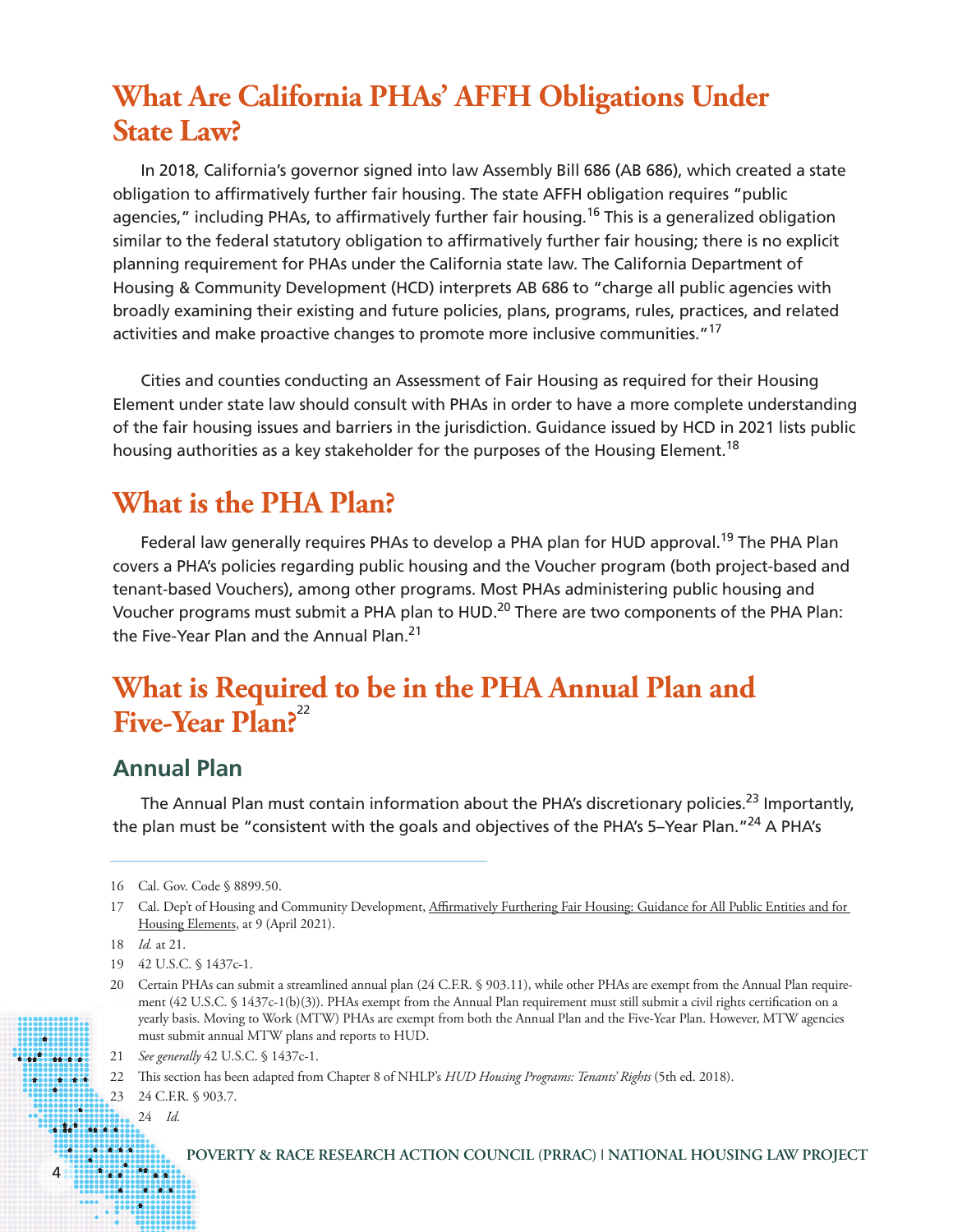Annual Plan contains information for the upcoming fiscal year concerning 19 different elements.<sup>25</sup> Select elements include the following<sup>26</sup>:

- A statement of housing needs (including addressing the "housing needs of the low-income and very low-income families who reside in the jurisdiction served by the PHA, and other families who are on the public housing and Section 8 tenant-based assistance waiting lists")
- **n** A statement of the PHA's "deconcentration and other policies that govern eligibility, selection, and admissions"
- A statement of the PHA's policies for rent determination
- **n** A statement of PHA grievance procedures
- $\blacksquare$  A statement of any demolition/disposition of public housing
- n A statement of properties that are designated to serve elderly populations and/or persons with disabilities
- A statement of the "conversion of public housing to tenant-based assistance"
- A statement of safety/crime prevention measures, including programs related to domestic violence, dating violence, sexual assault, and stalking prevention
- Civil rights certification, which includes a certification regarding the duty to affirmatively further fair housing
- n A brief statement of progress made toward the Five-Year Plan goals, and criteria for determining "a significant amendment or modification" to the Annual Plan or Five-Year Plan

Changes to the Annual Plan from the prior year must be identified and be made publicly available.<sup>27</sup> Depending on the "type" of PHA completing the Annual Plan, HUD requires use of specific templates for PHAs to complete their plans for submission.<sup>28</sup>

## **Five-Year Plan**

The Five-Year Plan outlines a PHA's "mission, goals and objectives."<sup>29</sup> The Five-Year Plan must also include "goals and objectives that enable the PHA to serve the needs of the families identified in the PHA's Annual Plan."30 Like with the Annual Plan, PHAs use a HUD template to complete the Five-Year Plan. The Five-Year Plan also includes various certifications, including a certification that the PHA will affirmatively further fair housing.

27 Form HUD-50075-ST (instructions).

\_\_\_\_\_\_\_\_\_\_\_\_\_\_\_\_\_\_\_\_\_\_\_\_\_\_\_\_\_\_\_\_\_\_\_\_\_\_\_\_\_\_\_\_\_\_\_\_\_\_\_\_\_\_\_



Working with PHAs to Adopt Policies that Affirmatively Further Fair Housing: An Advocacy Guide and Toolkit for Local Advocates

<sup>25</sup> 42 U.S.C. § 1437c-1(d).

<sup>26</sup> 24 C.F.R. § 903.7.

<sup>28</sup> HUD requires different templates for the following kinds of PHAs: Standard and Troubled, High Performer, Small, and Housing Choice Voucher-Only PHAs.

<sup>29</sup> 24 C.F.R. § 903.6.

<sup>30</sup> *Id.*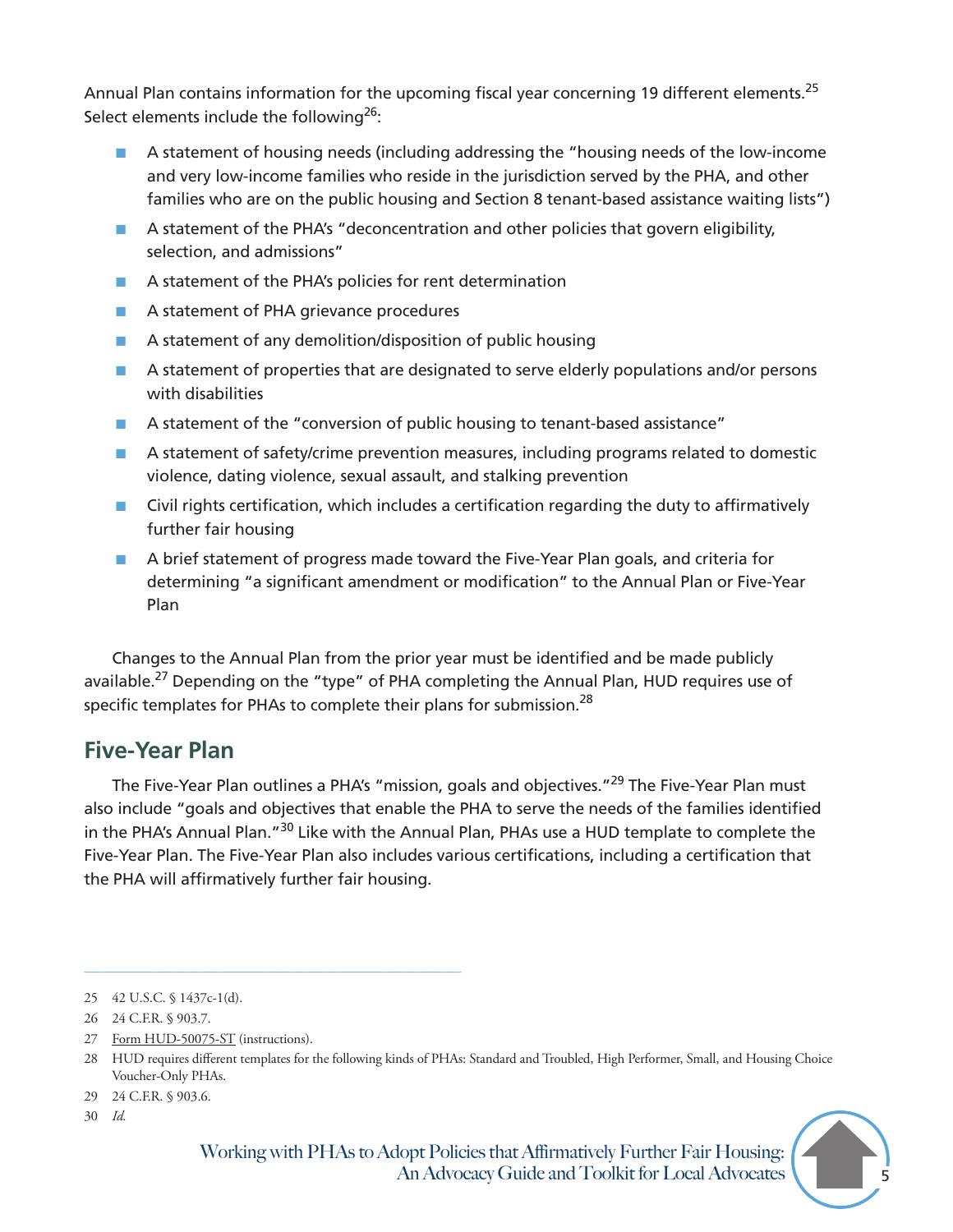# **What are Significant Amendments to the PHA Plan?**

The PHA itself determines the "basic criteria" for what constitutes a "significant amendment" to the PHA Plan.<sup>31</sup> Accordingly, advocates should consult their PHA's Annual Plan to understand what the PHA considers to be a "significant amendment." Significant amendments must go through a public hearing and comment process, among other requirements.<sup>32</sup>

# **What is the Relationship Between the PHA Plan, the Admissions and Continued Occupancy Policy, and the Administrative Plan?**

The Admissions and Continued Occupancy Policy (ACOP) and Administrative Plan are supporting documents for the PHA Plan. Many (but not all) PHAs post their ACOPs and/or Administrative Plans for public comment during the PHA Plan process. Advocates should ensure that all of these documents are included on the PHA's website and are easily accessible to the public.

To the extent that changes to the ACOP or Administrative Plan would constitute substantial changes to the policies outlined in either the Annual Plan or Five-Year Plan, the changes in the ACOP or Administrative Plan should be subject to the PHA Plan process, including public hearing and comment.<sup>33</sup> Advocates have also submitted global comments on the ACOP and/or Administrative Plan beyond those provisions being changed. The ACOP and Administrative Plans are particularly important for advocates and their clients because these documents outline the day-to-day policies of the PHA.

Many PHAs work off templates that they have purchased from a private company, leading to a fair amount of standardization in these planning documents. However, because of the standardization, these plans may not have policies that reflect the needs of local residents. Other times, these templates are old, and have not been updated to reflect newer HUD requirements. Therefore, it is important to review these planning documents regularly to ensure that they reflect the most recent legal authorities, including HUD guidance documents.

# **What is the Administrative Plan?**

A PHA's Administrative Plan outlines that PHA's policies in the Section 8 Housing Choice Voucher program and the Project-Based Voucher program. HUD regulations require PHAs to "adopt a written administrative plan that establishes local policies for administration of the program in accordance with HUD requirements."<sup>34</sup> Importantly for advocates, the Administrative Plan states PHA "policy on

6

 $\_$  , and the set of the set of the set of the set of the set of the set of the set of the set of the set of the set of the set of the set of the set of the set of the set of the set of the set of the set of the set of th

<sup>31</sup> 24 C.F.R. § 903.7(r)(2)(ii).

<sup>32</sup> 24 C.F.R. § 903.21.

<sup>33</sup> *See* NHLP's *HUD Housing Programs: Tenants' Rights*, § 8.3.

<sup>34</sup> 24 C.F.R. § 982.54(a).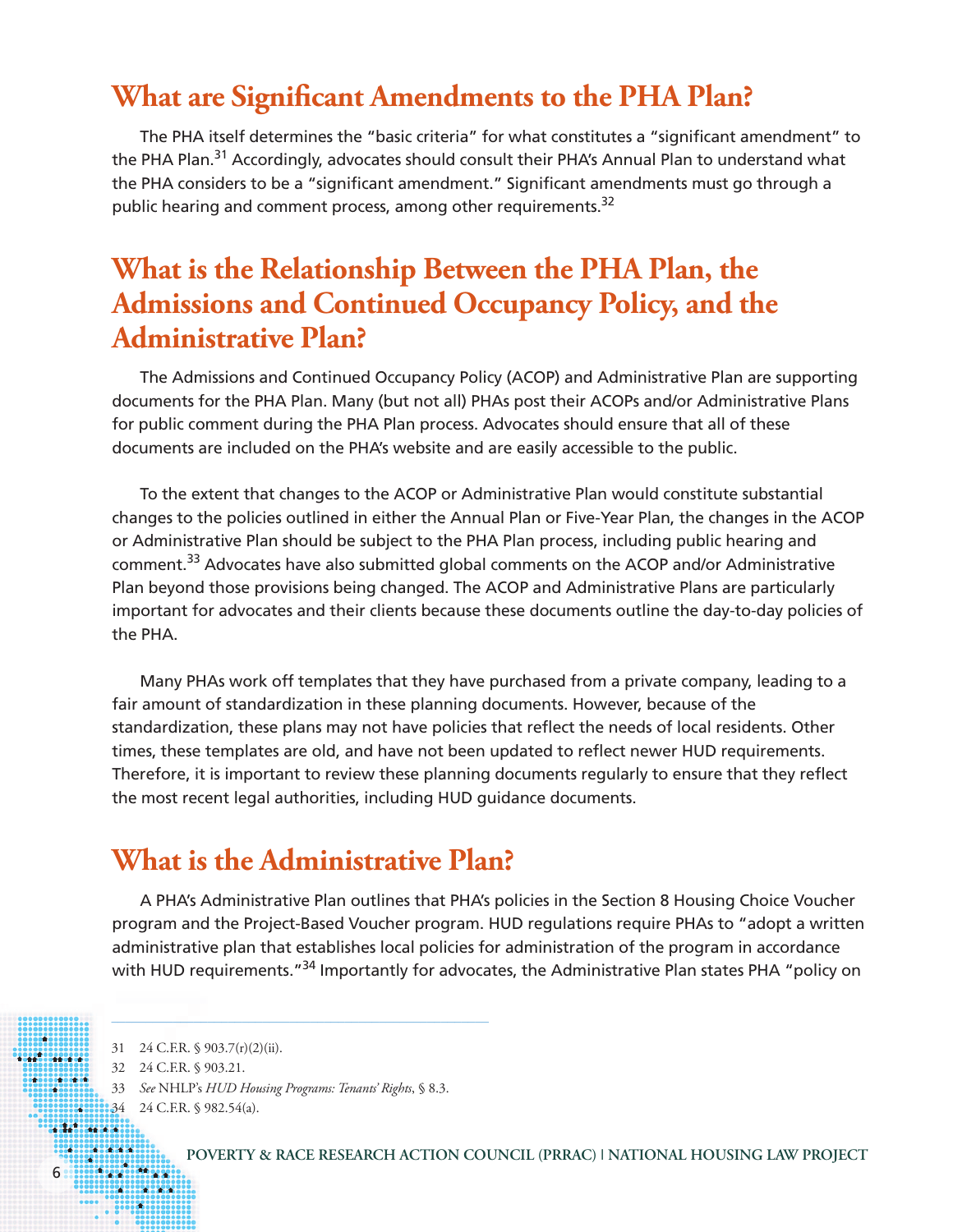matters for which the PHA has discretion to establish local policies."<sup>35</sup> PHAs must follow their Administrative Plans.36

HUD regulations consider the Administrative Plan to be a supporting document of the PHA Plan.<sup>37</sup> A PHA must make its Administrative Plan publicly available.<sup>38</sup>

# **What Does the Administrative Plan Cover?**

HUD regulations require that the Administrative Plan cover the following topics, among others<sup>39</sup>:

- **n** Applicant selection and admission off the PHA waitlist  $-$  including admissions preferences, taking applicant names off the waitlist, and closing and reopening the waitlist;
- **n** Issuance or denial of Vouchers, including policies "governing the voucher term and any extensions of the voucher term";
- Occupancy policies, including the definitions of "family," and "continuously assisted," as well as admissions or termination standards with respect to criminal activity or alcohol abuse;
- **n** Encouraging owners "outside of areas of low income or minority concentration" to participate in the Voucher program;
- **n** Assisting families who have experienced housing discrimination;
- **n** Subsidy standards;
- **n** Informal review procedures for applicants;
- $\blacksquare$  Informal hearing procedures for Voucher participants;
- **n** Revising payment standards;
- Determining rent reasonableness;
- **n** Applicant screening;
- **n** Policies regarding applying Small Area FMRs to project-based Voucher units; and
- **n** Other provisions outlined in HUD regulations.

\_\_\_\_\_\_\_\_\_\_\_\_\_\_\_\_\_\_\_\_\_\_\_\_\_\_\_\_\_\_\_\_\_\_\_\_\_\_\_\_\_\_\_\_\_\_\_\_\_\_\_\_\_\_\_

# **What is the Admissions and Continued Occupancy Policy (ACOP)?**

A PHA's Admissions and Continued Occupancy Policy (ACOP) outlines the PHA's policies in its public housing program. The ACOP is a supporting document of the PHA Plan.

38 *Id.* § 982.54(b).

<sup>39</sup> *Id.* § 982.54(d). Please consult the regulations for the full list of required policies the Administrative Plan must cover.



Working with PHAs to Adopt Policies that Affirmatively Further Fair Housing: An Advocacy Guide and Toolkit for Local Advocates

<sup>35</sup> *Id.* § 982.54(a).

<sup>36</sup> *Id.* § 982.54(c).

<sup>37</sup> *Id.* § 982.54(b).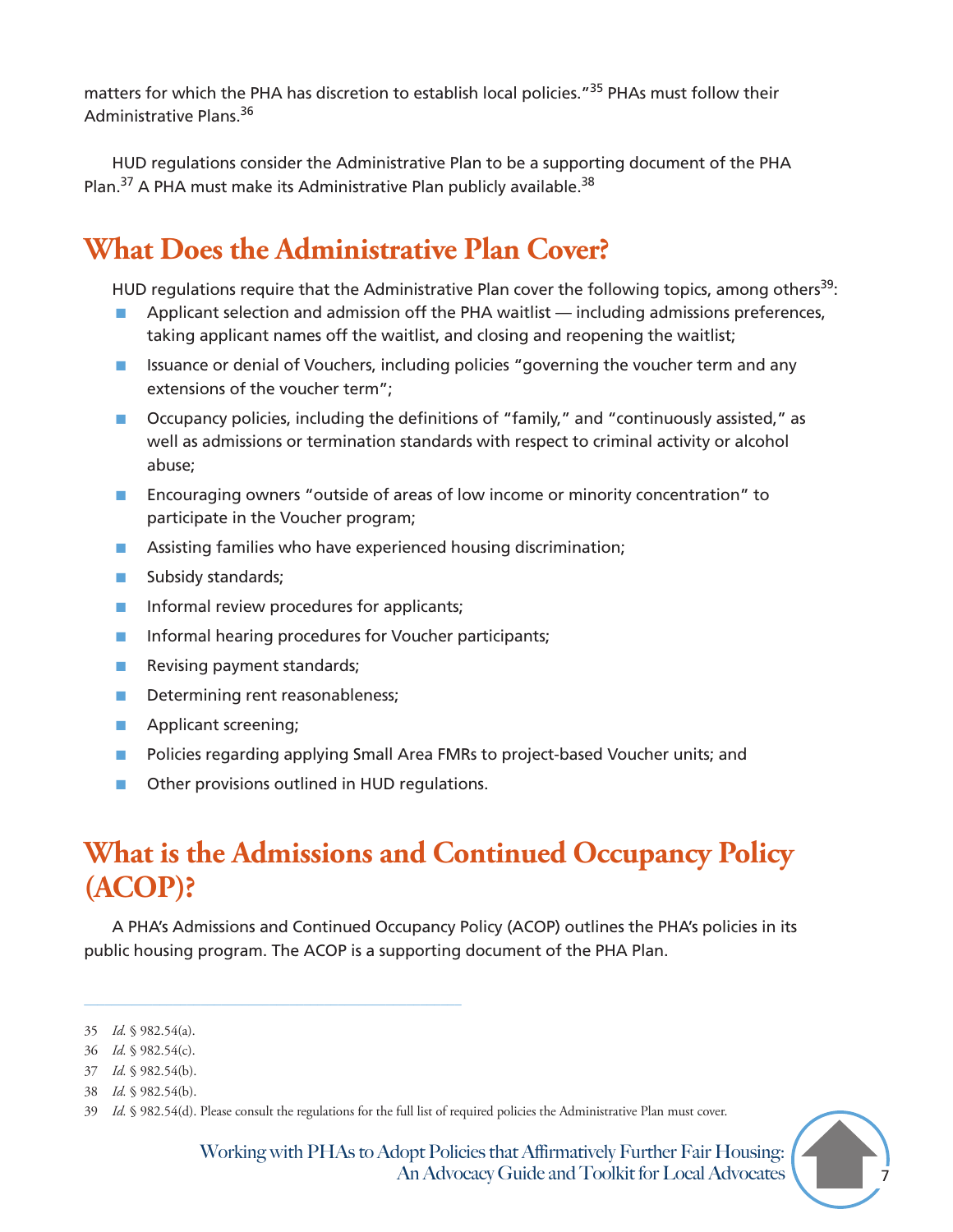# **What Does the ACOP Cover?**

HUD has issued a sample ACOP that outlines elements of a PHA's ACOP, including (but not limited to $)^{40}$ :

- **n** Nondiscrimination requirements
- **n** Eligibility for admission, and applications including affirmative marketing, waitlist management, preferences
- **n** Tenant selection
- **n** Transfer policy
- **n** Eligibility for continued occupancy
- **n** Lease terminations

That said, many ACOPs share many components (and are structured in a similar manner) to Administrative Plans, particularly when the PHA has purchased template ACOP and Administrative Plans.

Importantly, more recent updates and changes to HUD requirements are not reflected in the HUD sample ACOP, such as protections for tenants and applicants under the Violence Against Women Reauthorization Act, or HUD's Equal Access Rule. Additionally, if a PHA purchased an older template ACOP, more recent protections and requirements may not be included in the ACOP.

According to HUD's *Public Housing and Occupancy Guidebook*, it is the PHA's responsibility to have within its ACOP a written policy "that explains how one would request a reasonable accommodation, how it will be processed, and one's options if the request is denied, including use of the grievance procedure."<sup>41</sup>

# **What are the Public Participation Requirements for the PHA Plan?**

## **Public Hearing**

HUD regulations require PHAs to follow certain public participation requirements during the PHA Plan process.<sup>42</sup> In fact, PHAs "shall conduct reasonable outreach activities to encourage broad public participation in the PHA plans."<sup>43</sup> For example, the PHA must hold a public hearing regarding the PHA Plan and invite public comment on the plan.<sup>44</sup> HUD requires that the hearing "be conducted at a location that is convenient to the residents served by the PHA."45

- 41 Public Housing and Occupancy Guidebook, at 21.
- 42 *See generally* 24 C.F.R. §§ 903.13, 903.17, and 903.19 (2019).

\_\_\_\_\_\_\_\_\_\_\_\_\_\_\_\_\_\_\_\_\_\_\_\_\_\_\_\_\_\_\_\_\_\_\_\_\_\_\_\_\_\_\_\_\_\_\_\_\_\_\_\_\_\_\_

<sup>40</sup> *See* HUD, Public Housing and Occupancy Guidebook, Appendix III, "Sample Admissions and Continued Occupancy Policy" (June 2003).

<sup>43</sup> 24 C.F.R. § 903.17(c).

<sup>44</sup> 24 C.F.R. § 903.17(a).

<sup>45</sup> 24 C.F.R. § 903.17(a).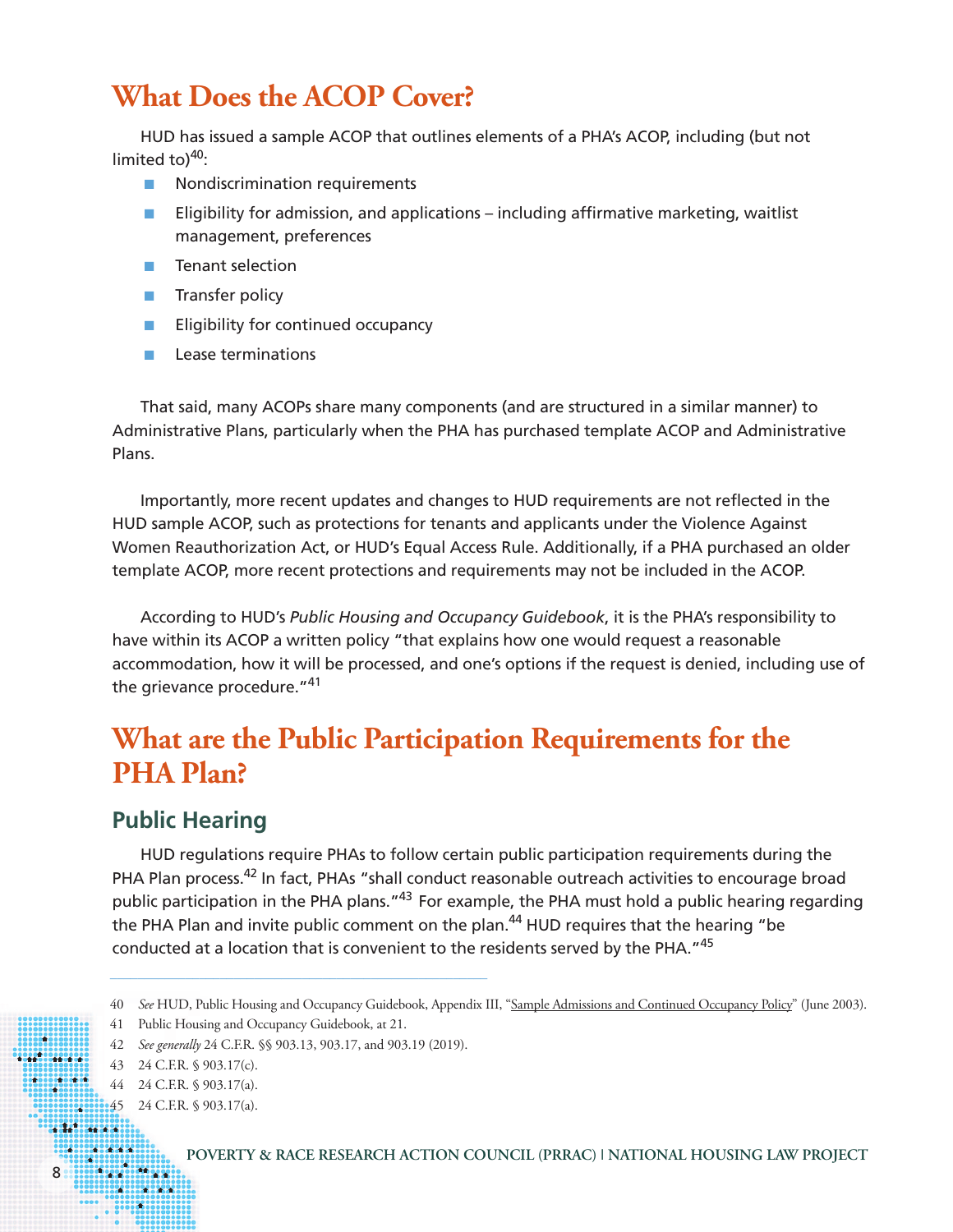Advocates should use this language, taken with the broader requirement that the PHA must conduct outreach to encourage broad public input, to ensure that the PHA is holding its hearing on the PHA Plan at a location (and time) that will allow residents served by the PHA to attend and provide input on PHA policies. Advocates should also make it a point to attend these hearings and raise concerns about any problematic PHA policies and procedures. Examples may include the PHA's reasonable accommodation policies, language access issues, Voucher payment standards, transfers protocols for domestic violence survivors, or waitlist administration.

Importantly, the PHA is bound by Title VI of the Civil Rights Act of 1964 to provide meaningful language access to these hearings in accordance with the PHA's language access policy. Practically speaking, the PHA should provide a means for individuals to request interpretation assistance before the meeting but should also be prepared to provide interpretation. Furthermore, under Section 504 of the Rehabilitation Act of 1973, the PHA must ensure that the public hearing is accessible to persons with disabilities. Accordingly, the location of the hearing must be physically accessible, with the PHA making other reasonable accommodations as requested to ensure that residents with disabilities can fully participate.

## **Required 45-Day Comment Period**

Before the public hearing, PHAs must allow the public to submit comments on the PHA Plan. The PHA must do the following at least 45 days *before* the public hearing:

- **n** Make the PHA Plan, required attachments and documents (which, presumably, includes the ACOP and Administrative Plan), and "all information relevant to the public hearing" available for public inspection "at the principal office of the PHA during normal business hours"46; and
- **n** Publish a public hearing notice including the hearing date, time, and location, and informing the public that the PHA Plan is available for review. $47$

Oftentimes, PHAs will include the PHA Plan, the ACOP, and the Administrative Plan on the PHA's website. Where the PHA does not do so, advocates should urge the PHA to include these documents online, with any changes denoted by track changes, or some other method. Advocates can point to the regulatory requirement that the PHA conduct "reasonable outreach activities to encourage broad public participation in the PHA plans<sup>"48</sup> to support the need for these planning documents to be available to the public in an online format (in addition to any other places in the community, such as the library, where residents may benefit from documents being available). Furthermore, advocates should urge the PHA to place dates its planning documents, and to provide documents in a searchable format.

\_\_\_\_\_\_\_\_\_\_\_\_\_\_\_\_\_\_\_\_\_\_\_\_\_\_\_\_\_\_\_\_\_\_\_\_\_\_\_\_\_\_\_\_\_\_\_\_\_\_\_\_\_\_\_



Working with PHAs to Adopt Policies that Affirmatively Further Fair Housing: An Advocacy Guide and Toolkit for Local Advocates

<sup>46</sup> 24 C.F.R. § 903.17(b)(1).

<sup>47</sup> 24 C.F.R. § 903.17(b)(2).

<sup>48</sup> 24 C.F.R. § 903.17(c).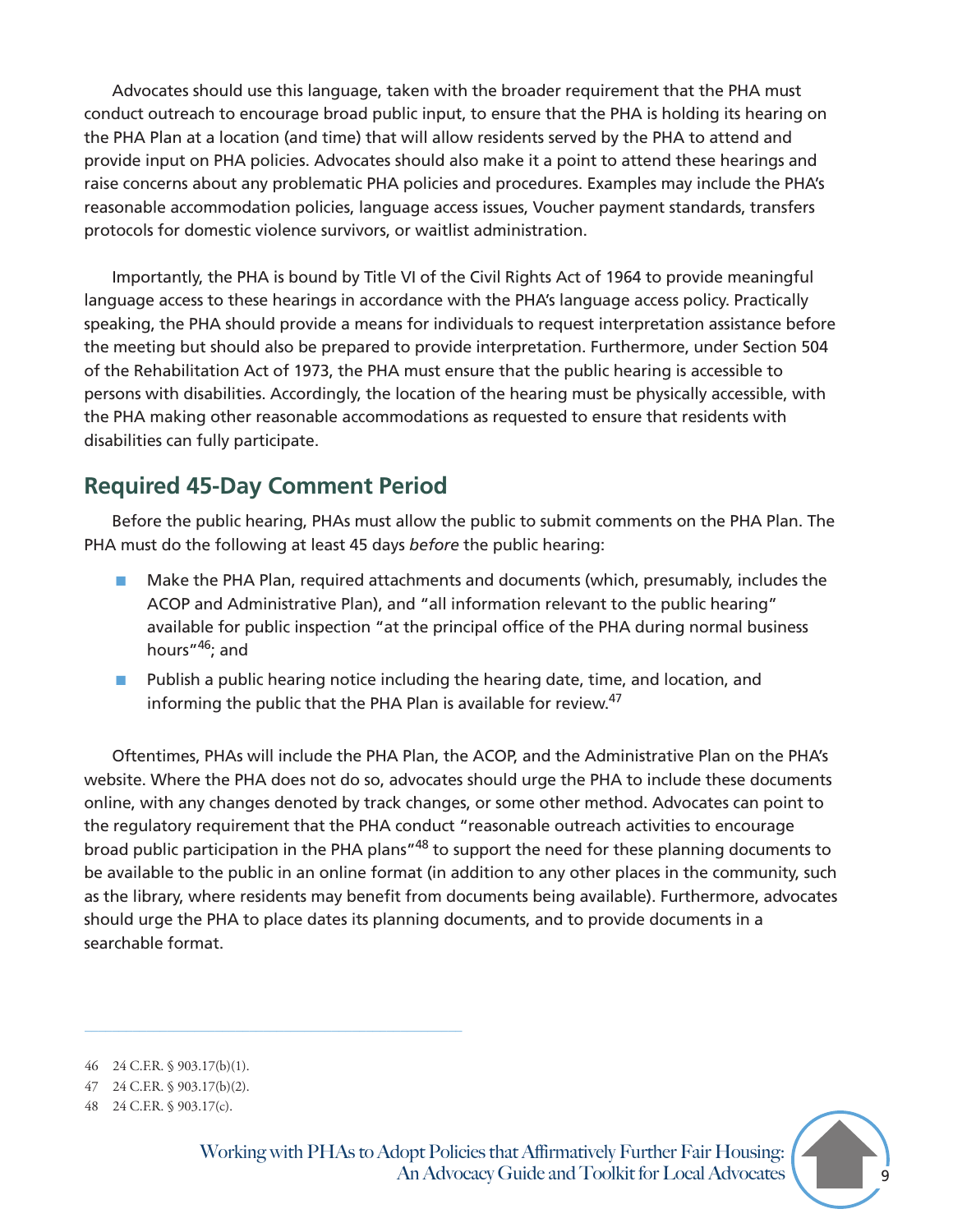Similar to the public hearings, within the 45-day commenting period, PHAs must adhere to their obligations under Title VI with respect to providing meaningful language access for limited English proficient individuals, as well as their obligations under Section 504 to ensure accessibility for persons with disabilities. In the language access context, for example, this may mean that the PHA provides a translated summary of key changes in the ACOP or Administrative Plans in languages for which the PHA is required to translate vital documents.

## **Submission to HUD**

PHAs can submit their PHA Plans to HUD only after conducting the public hearing, considering any comments received, and making "any changes to the plan, based on comments, after consultation with the Resident Advisory Board or other resident organization."49

# **Why is Participating in the PHA Plan Process Worth the Time?**

Housing advocates oftentimes do not feel as though they can balance their ongoing case load with engaging in the PHA Plan process. However, the PHA Plan provides an opportunity to address policies and practices that impact your clients' lives and ability to access affordable housing. In this sense, you can think of your time working on providing input to the PHA Plan as an investment towards resolving systemic issues that are creating barriers for your clients to either access or maintain housing. This process also provides an opportunity to approach your PHA from a place of collaboration and cooperation, as opposed to the adversarial context of challenging a problematic PHA policy while representing an individual client. For example, if a PHA's policies regarding reopening the Section 8 Voucher waitlist do not take adequate steps to ensure access to persons with disabilities, it may be advantageous to flag those issues through the PHA Plan process, as opposed to waiting until the waitlist opens.

Advocating for fair, inclusive PHA policies can work to advance fair housing objectives. Certainly, PHAs are subject to HUD statutory and regulatory requirements. However, PHAs also have considerable discretion on issues such as admissions criteria. And, of course, PHAs that participate in the Moving to Work (MTW) Demonstration have even more flexibility. Advocates should view this flexibility with an eye toward opportunities to establish and promote policies and best practices that expand fair housing choice and access to opportunity for the families served by the PHA.

The resources in the Toolkit accompanying this Advocates' Guide are designed to help advocates focus on key issues within a PHA's ACOP and/or Administrative Plan. The Toolkit provides checklists for common advocate issues, and, where possible, cites to relevant legal authority that advocates can include in their comment letters. The Toolkit was developed to save housing advocates time by allowing them to focus on one or several issues for the purposes of submitting comments, and by providing relevant legal authority that can be used in commenting efforts.

49 24 C.F.R. § 903.19(c).

\_\_\_\_\_\_\_\_\_\_\_\_\_\_\_\_\_\_\_\_\_\_\_\_\_\_\_\_\_\_\_\_\_\_\_\_\_\_\_\_\_\_\_\_\_\_\_\_\_\_\_\_\_\_\_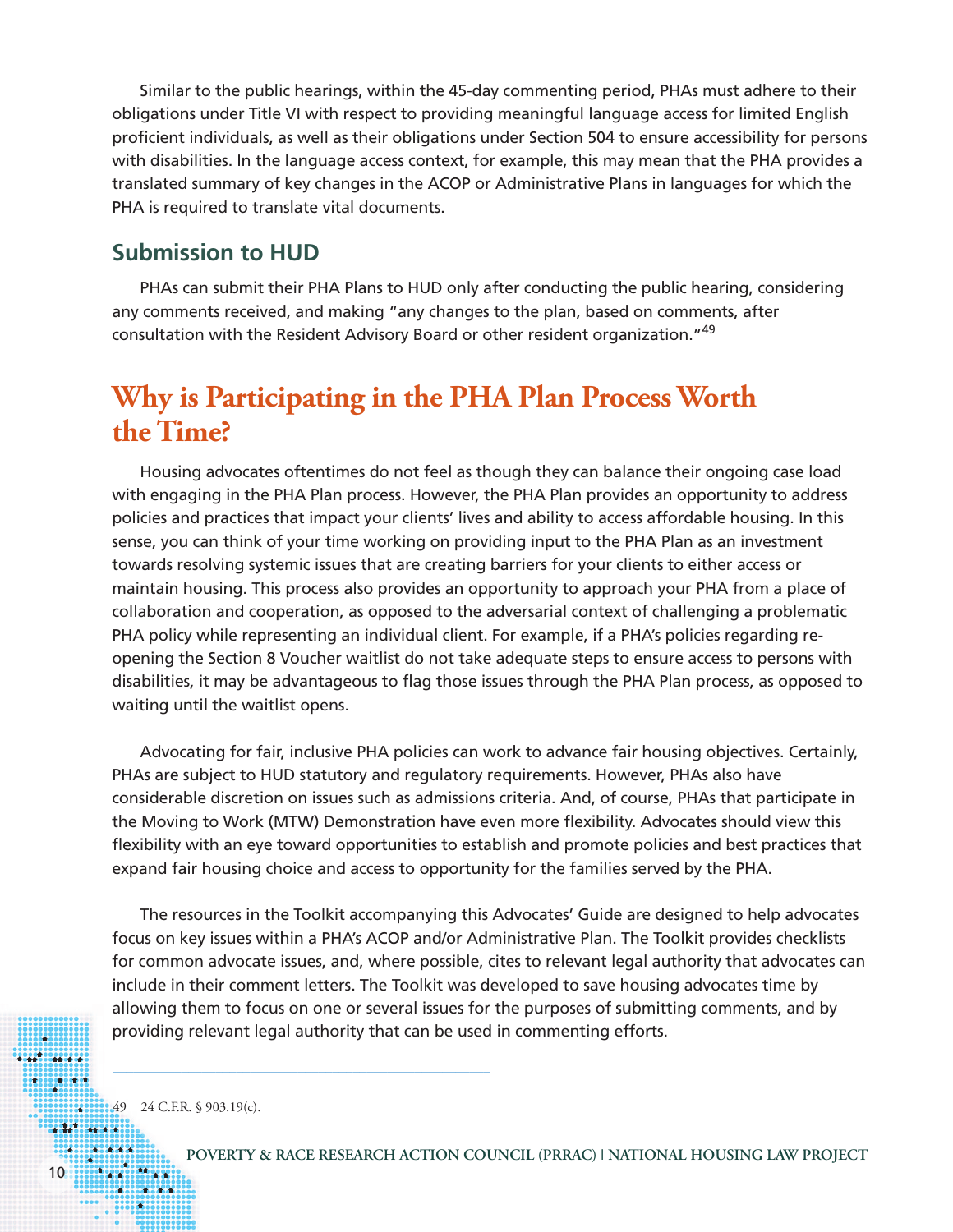# **Practical Tips for Advocates Commenting on PHA Planning Documents**

Getting involved with the PHA planning process can seem daunting at times; however, doing so provides an opportunity to influence a PHA's policies and practices in a way that can affirmatively further fair housing by increasing access to safe, decent, and affordable housing. Listed below are a few tips that advocates considering getting involved with the PHA planning process may wish to consider.

- **n Plan ahead**. Advocates should ask their PHA when the PHA Plan, ACOP, and Administrative Plan will be updated next. If the commenting period is far off, consider assigning law clerks and legal fellows to review the entire ACOP and/or Administrative Plan and issue spot.
- **n Avoid getting overwhelmed with issue areas**. Depending on how much time you have before the commenting deadline, decide on topics that are within and outside the scope of your review. Focus on providing comments only on those topics that are within the scope of your review. You do not need to comment on every aspect of the planning documents; it is very easy to get overwhelmed given the length of most ACOPs and Administrative Plans. For example, are you seeing a series of clients receiving overly burdensome requests for documentation in the context of reasonable accommodation requests? Is your PHA failing to implement VAWA requirements? Prioritize a handful of issues and focus on those. If you collaborate with other local organizations to submit comments, you may wish to divide up issue areas by areas of focus or expertise. At minimum, advocates should review updates to the planning documents to ensure no new problematic policies are being adopted.
- **Use prior comment letters**. Prior comment letters, particularly comment letters that are relatively recent, can be useful as a starting point. Many PHAs' ACOPs and Administrative Plans are based on the same template that PHAs can purchase. Therefore, comments that have been previously written, even if by another organization, may be useful in crafting new comments, or serving as a checklist for issue where you may wish to comment. Advocates should also consider asking colleagues at their own and other legal services organizations if they would be willing to share their prior PHA Plan comments. A PHA may not address an issue the first time someone comments on it, and so it may be worth raising again.
- **Reach out for technical assistance**. Organizations such as the National Housing Law Project and the Poverty and Race Research Action Council can provide technical assistance to advocates who are engaged in this commenting process or are otherwise engaged in advocacy with their PHAs. These organizations will also have insights into issue areas where applicable laws or regulations have been recently updated.
- **If possible, propose draft language**. Anecdotally, advocates who have engaged in the PHA planning process have experienced more success in getting requested changes when they have proposed draft language or redlines to the existing PHA Plan language. This contrasts with simply identifying a problem in a comment letter and then leaving it up to PHA staff to update or change the planning document. As you know, PHA staff are often

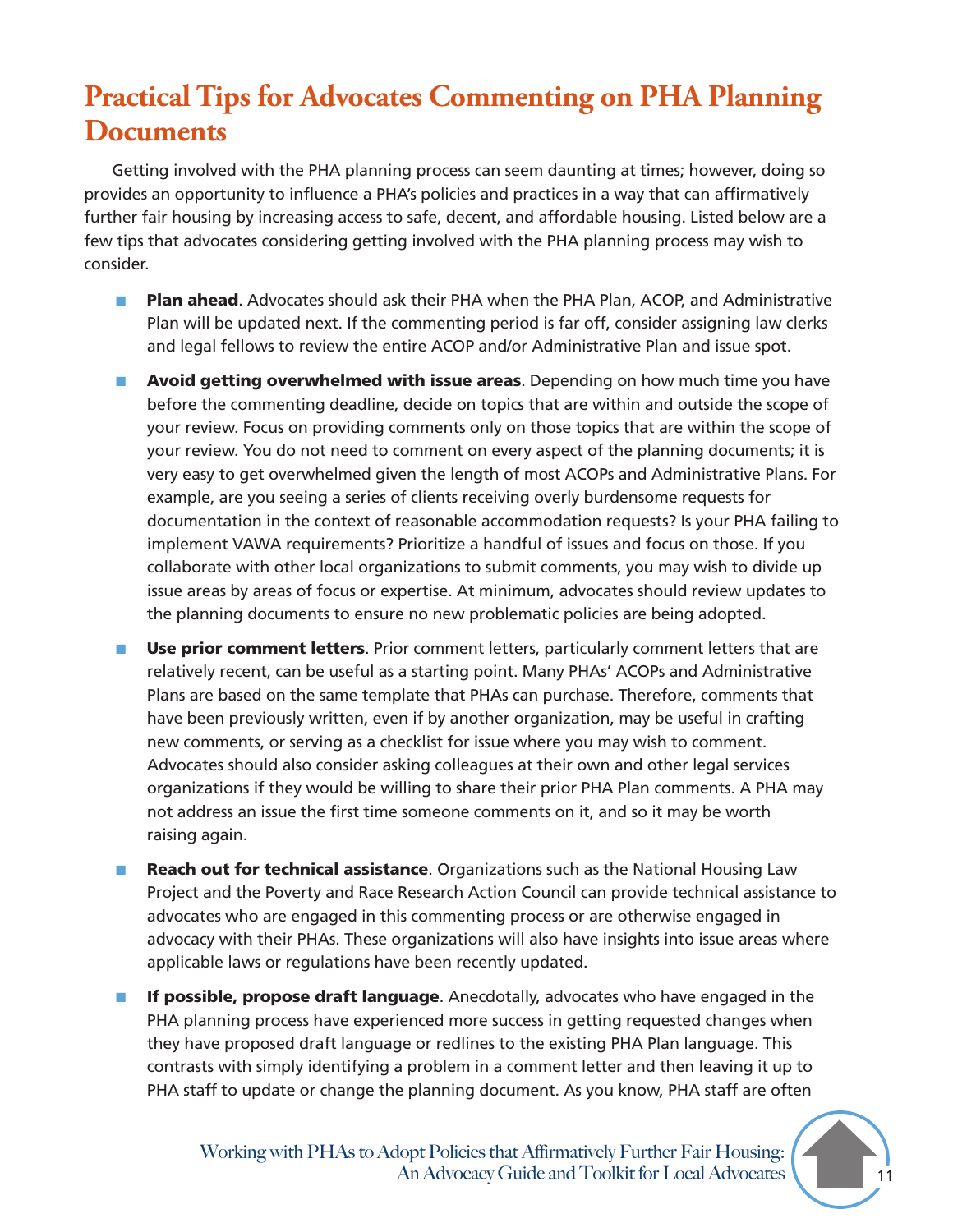time- and resource-strapped. Therefore, it stands to reason that such staff would be more inclined to incorporate changes from comments if they are provided with alternative text or line edits. Use track changes or formatting tools such as strikethrough, bold, and underline to denote such changes or line edits. At the same time, be cautious when suggesting draft language – as, of course, this could be the language that could potentially bind future clients.

- **Join forces**. Issues that impact individuals and families who access PHA programs may be served by several local organizations. Reach out to legal aid agencies, domestic and sexual violence service providers, disability rights advocacy organizations, and fair housing organizations, among others, to identify core or systemic issues. Consider submitting a joint comment letter or coordinating attendance at the public hearing to share comments on the PHA planning documents.
- Lift up best practices. PHAs enjoy a great deal of discretion in establishing many of their policies. If you are focused on providing a PHA recommendations with improvements that can be made in a particular area, a PHA may be more likely to adopt best practices if they have been successfully implemented elsewhere. Contact NHLP, PRRAC, or post on the Housing Justice Network listserv to see if advocates in other jurisdictions have identified best practices that other PHAs have adopted on a particular issue. If possible, advocates should try to identify best practices in other PHAs that are similar in size and in resources to the PHA at issue.
- Remember the program covered by the plan. For PHAs that have both Voucher and public housing programs, certain issues may play out very similarly in the ACOP or Administrative Plans. However, to the extent advocates are using the same or similar language for commenting purposes, remember to stop and consider whether that language makes sense for the program or plan you are commenting upon. For example, your comments regarding the ACOP should not discuss reasonable accommodations for payment standards for Voucher families. Put another way, make sure you are correctly identifying the right planning document — particularly when providing very specific feedback, such as draft language. Furthermore, if you are working with a PHA that has both an ACOP and Administrative Plan, remember that if you divide the planning documents for review among staff, make sure that the edits and suggestions are consistent between the two documents (e.g., if one document expresses concerns about the PHA's general reasonable accommodation request policy, the concerns should be reflected in comments for both planning documents).
- **Set the stage for follow through**. In your comments, if possible, request a follow-up meeting with the PHA to discuss your comments. Hopefully, this will result in an ongoing dialogue between the PHA and your office about policies and practices that need to be addressed. This also makes sure that your hard work engaging in the commenting process is not simply confined to a written comment letter.
- **Do not forget new legal requirements that may apply**. PHAs often do not timely update their planning documents to reflect new legal requirements. For example, many PHAs did not timely update their planning documents to reflect the fact that survivors of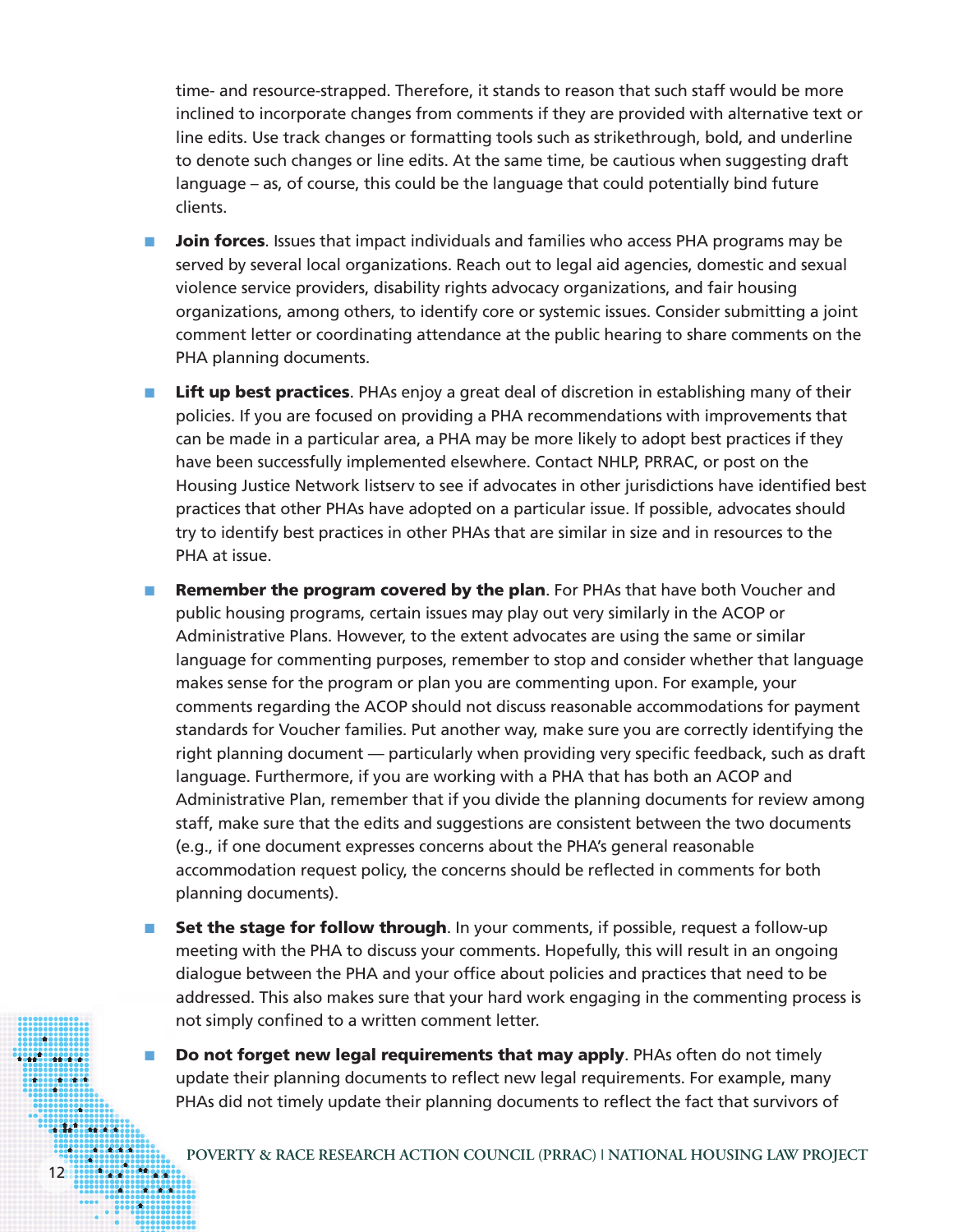sexual assault were covered by housing protections within the Violence Against Women Reauthorization Act of 2013. The PHA planning process can thus be used as an educational tool to inform the PHA of new authorities that can be helpful in advocacy with the PHA.

# **Implementation of California's Fair Housing Regulations**

On January 1, 2020, state fair housing regulations went into effect.<sup>50</sup> These regulations cover several issues that are important from the perspective of evaluating PHA policies. The regulations cover areas such as harassment, disparate impact under California law, retaliation, reasonable accommodations, disability, and the use of criminal history in housing decisions.

California fair housing regulations cannot supersede federal requirements to the extent that they would make an otherwise ineligible person eligible for participation in a federally assisted housing program. For example, nothing in California's criminal history regulations supersede categorical exclusions from federally assisted housing that are in federal statute. Or, for instance, California's prohibition on discrimination based on immigration status would not override certain immigration status requirements for participation in federally assisted housing programs. That said, PHAs have wide discretion over many of their policies.

A summary of select provisions of California fair housing regulations is included in the Toolkit accompanying this guide. Advocates should use language in these regulations to seek fair and inclusive PHA policies within the PHA Plan process.



\_\_\_\_\_\_\_\_\_\_\_\_\_\_\_\_\_\_\_\_\_\_\_\_\_\_\_\_\_\_\_\_\_\_\_\_\_\_\_\_\_\_\_\_\_\_\_\_\_\_\_\_\_\_\_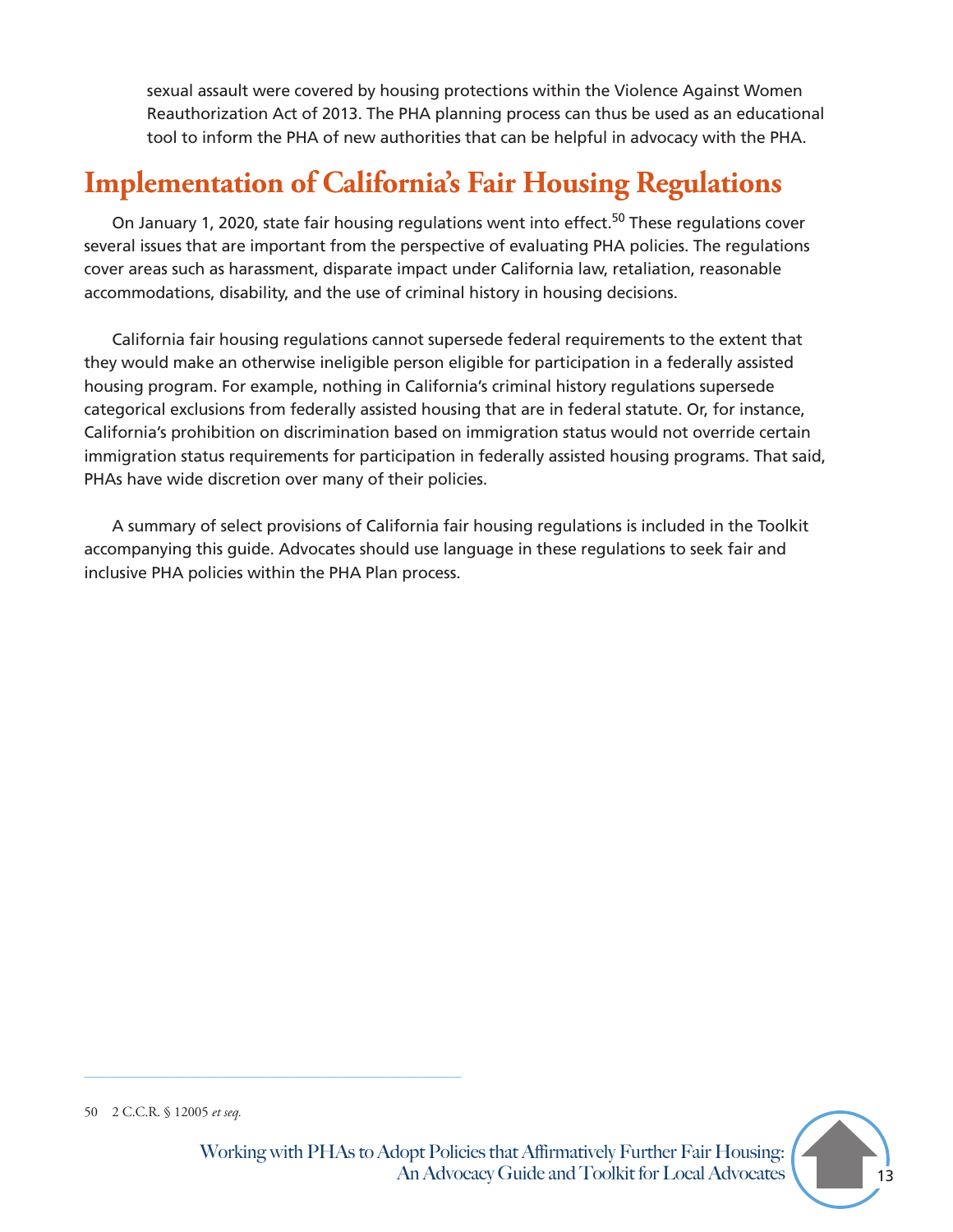# Part II: Advocating with Your Local<br>PHA Toolkit

# **About This Toolkit**

14

This Toolkit is designed for advocates who are reviewing their PHA policies, specifically in the context of the PHA Plan. The Toolkit includes a series of checklists created to mirror common issues that arise in the context of the public housing and Section 8 Housing Choice Voucher programs. These checklists are intended to help busy legal services attorneys and other local advocates quickly review planning documents and provide comments on select provisions.

For each checklist item is a question, followed by an explanation, legal authority, and, occasionally, model language or best practices. The creators of this Toolkit designed these checklists so that advocates could simply copy and paste the relevant sections, authorities, and explanations into their own comment letters. Of course, these checklists are merely a starting point for thinking about fair housing and access to opportunity for families served by local PHAs. While getting good written policies incorporated into PHA planning documents is an important milestone, it is not the end of your advocacy. Advocates must also continue ensuring that the PHA is training staff and implementing positive policies that promote fair housing choice. You should thus think of your PHA advocacy as an ongoing interaction with the housing authority – with gradual progress being made.

Also included in this Toolkit are summaries of select provisions of the California fair housing regulations that took effect in January 2020. These provisions are included to provide advocates a primer on the regulations; however, the regulations themselves contain helpful language and examples, and therefore advocates should carefully review any relevant provisions by reading the actual regulatory text.

If you have questions or want more in-depth technical assistance about commenting on PHA Plans, please reach out to the National Housing Law Project.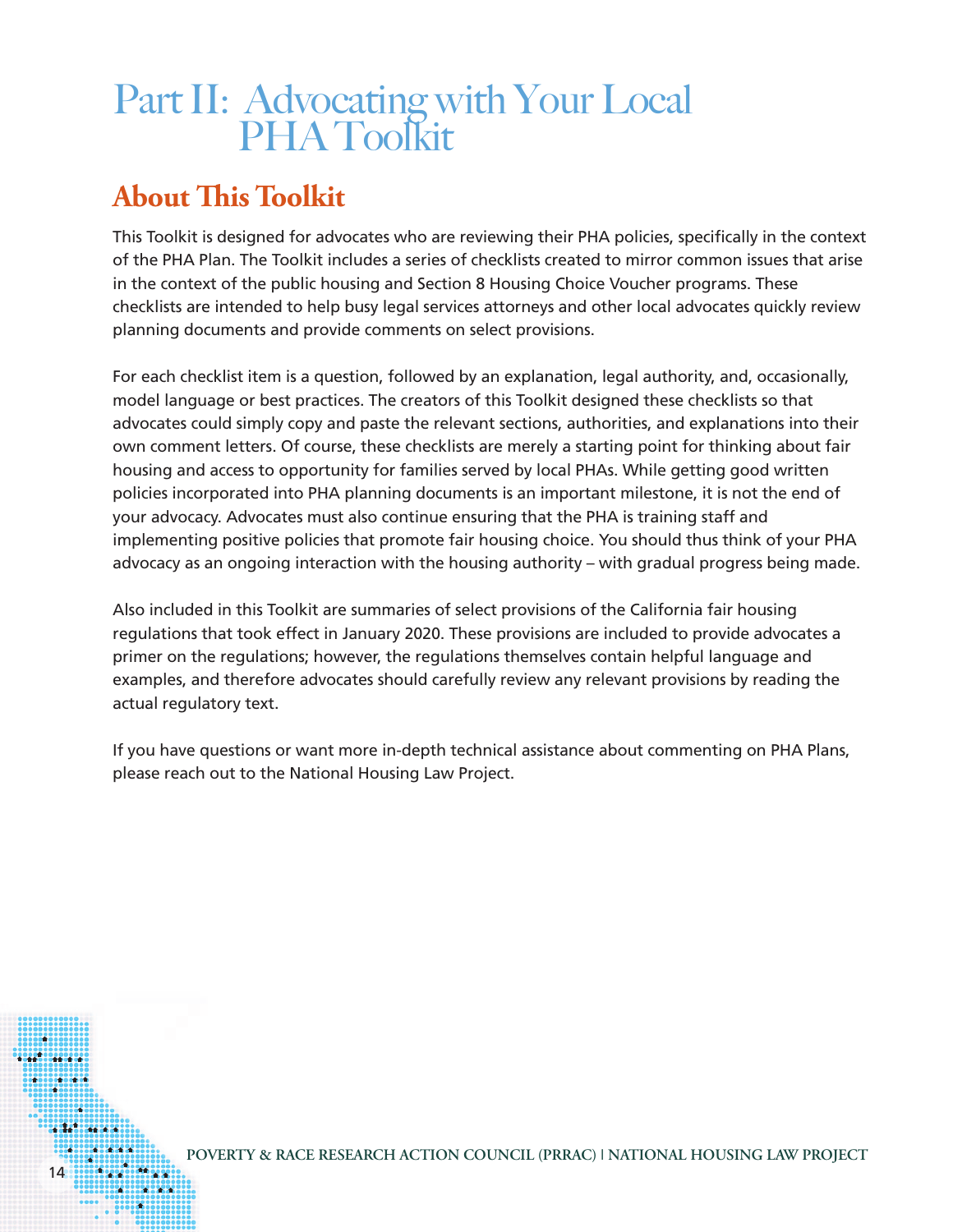# **California's Fair Housing Regulations: A Primer on Select Provisions**

On January 1, 2020, California's groundbreaking fair housing regulations went into effect. This primer serves as an introduction to key provisions that advocates should be aware of as they engage in advocacy on behalf of their clients.

While this is an introduction to key portions of the regulations, **advocates should review the regulations in their entirety, as several sections and provisions have been omitted here.** Furthermore, the following are summaries compiled for the convenience of the reader. Advocates should refer to the actual text of the regulations to ensure their full meaning and terms are understood in context.

## **Article 1 – General Matters**

Article 1 includes two sections – § 12005, which includes a series of important definitions, and § 12010, which outlines liability standards for discriminatory housing practices.

**2 CCR § 12005. Definitions.** Advocates should review this section with care, as many foundational definitions are included in this section. Terms that are defined in this section include (but are not limited to), the following:

- Adverse action," which includes the failure to rent a property; changing terms, conditions, or privileges regarding a dwelling; filing an eviction action; filing false reports with tenant reporting agencies; taking actions that are prohibited related to one's criminal history; refusal to provide a reasonable accommodation; among other actions.
- Assistance animals," which includes service animals and support animals.
- \* "Criminal conviction," defined as "a record from any jurisdiction that includes information indicating an individual has been convicted of a felony or misdemeanor."
- \* "Discriminatory housing practice," a term used to define an "act that is unlawful under federal or state fair housing law, including housing-related violations of":
	- $\triangle$  the Fair Employment and Housing Act,
	- $\triangle$  the federal Fair Housing Act,
	- $\triangle$  the Unruh Civil Rights Act,
	- $\triangle$  the Ralph Civil Rights Act,
	- $\triangle$  the Disabled Persons Act, and
	- $\triangle$  the Americans with Disabilities Act.
- \* "Housing accommodations" or "dwelling," includes (but is not limited to):
	- $\triangle$  single- and multi-family homes,
	- $\triangle$  apartments.
	- $\triangle$  homeowner associations,
	- $\triangle$  housing cooperatives,

Working with PHAs to Adopt Policies that Affirmatively Further Fair Housing: An Advocacy Guide and Toolkit for Local Advocates

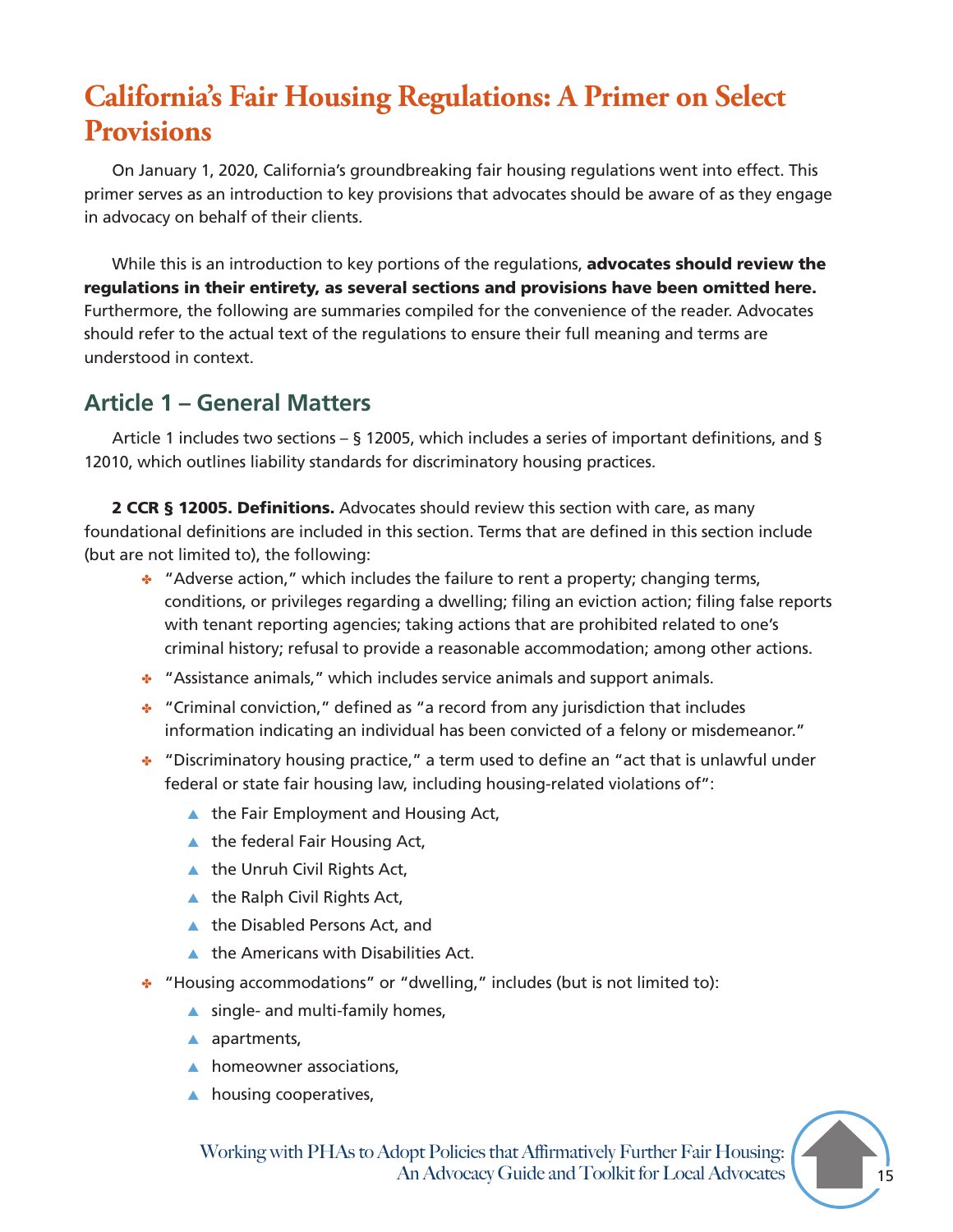- $\triangle$  residential motels/hotels,
- $\triangle$  recreational vehicles used as residences,
- $\triangle$  shelters, and
- $\triangle$  vacant land offered for sale or lease for the building of such housing accommodations.
- \* "Owner"
	- Any "person having any legal or equitable right of ownership, possession or the right to rent or lease housing accommodations."
- \* "Person"
	- $\bullet$  Meant to be interpreted broadly. The term includes owners; institutional third parties; homeowner associations; the state, political subdivisions, and state agencies; and those covered by the Fair Housing Act definition of "person."
- \* "Practice"

16

- Includes policies, actions, decisions, and lack of action, written or unwritten; multiple policies, actions, or decisions are not required to establish a practice.
- \* "Protected bases" or "protected classes"
	- $\bullet$  All classes of individuals and those associated with them protected by fair housing laws and the Unruh Civil Rights Act, including:
		- "race, color, religion, sex, gender, gender identity, gender expression, sexual orientation, marital status, national origin, ancestry, familial status, source of income, disability, age, medical condition, genetic information, citizenship, primary language, immigration status" [Editor's note: Effective January 2020, veteran or military status has been added to the statute, but not yet added to revised finalized regulations.] – arbitrary characteristics as protected by the Unruh Civil Rights Act

**2 CCR § 12010. Liability for Discriminatory Housing Practices**. This section outlines both standards for direct and vicarious liability. A person can be held directly or vicariously liable for acts of housing discrimination. Note that the standard for direct liability would cover a housing provider's failure to intervene in incidents of tenant-on-tenant harassment.

- $\bullet$  Direct liability, defined in § 12010(a), applies to a person's "own conduct that results in a discriminatory housing practice"; a person's failure to "take prompt action...to correct and end a discriminatory housing practice by that person's employee or agent"; or a person's failure to "take prompt action...to correct and end a discriminatory housing practice by a third-party" where the person "had the power to correct it." Liability attaches when the person "knew or should have known of the discriminatory conduct."
- $\bullet$  Vicarious liability, defined in § 12010(b), makes a person liable "for the discriminatory housing practice of a third party," and that liability can attach "regardless of whether the person knew or should have known of the conduct by the third party that resulted in the discriminatory housing practice." Vicarious liability applies to a person for the discriminatory practices by an agent or employee.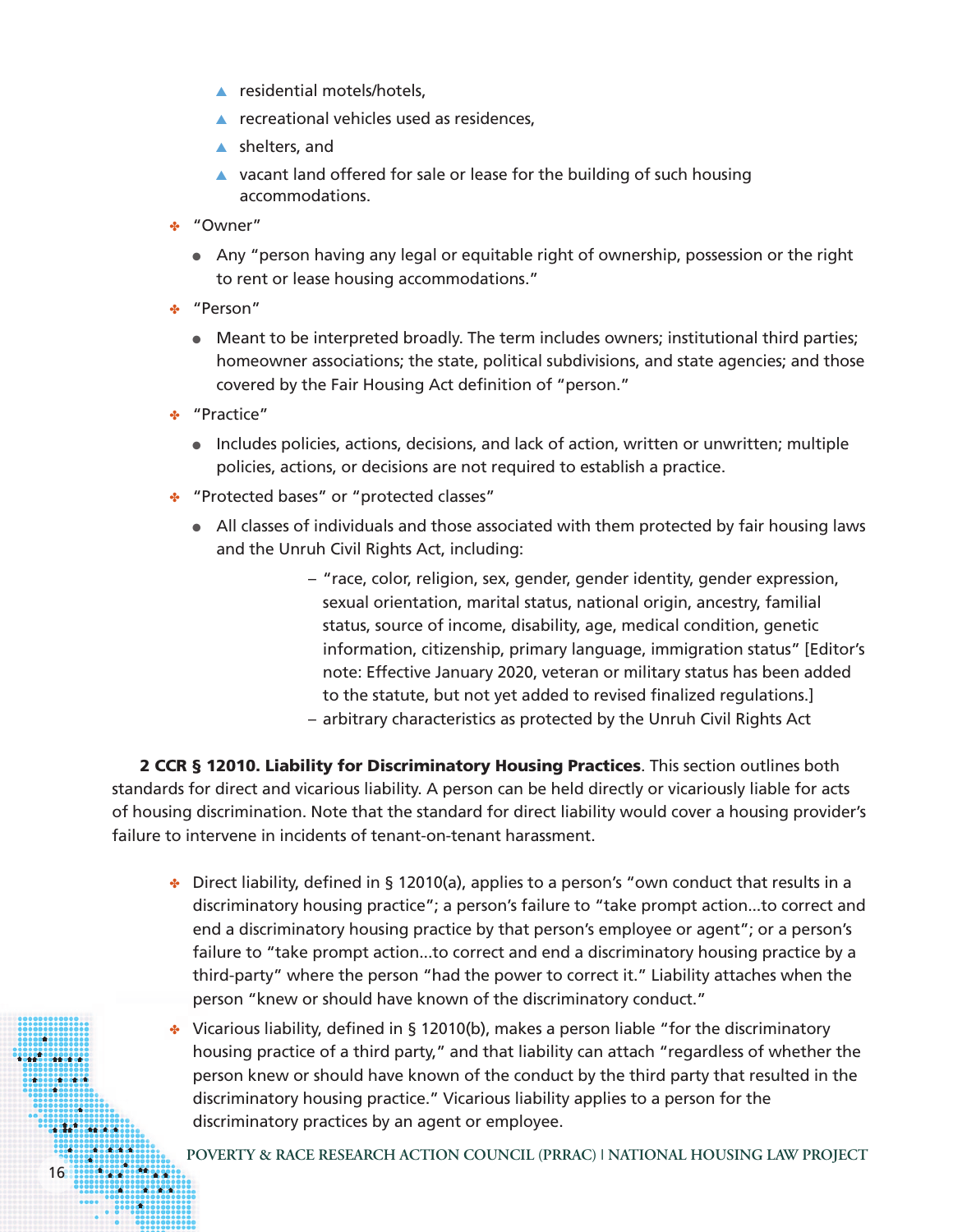## **Article 7 – Discriminatory Effect**

Article 7 outlines the standards for establishing discriminatory effects liability. California requirements for proving discriminatory effects liability are less burdensome on plaintiffs and complainants than federal fair housing requirements. Instead of a three-step burden-shifting framework, the regulations outline a two-step analysis.

In contrast the current federal standard for discriminatory effects claims, under FEHA, the burden of showing the absence of a less discriminatory alternative lies with the defendant or respondent.

#### **2 CCR § 12060. Practices with a Discriminatory Effect.**

- $\bullet$  FEHA imposes liability for "practices that are not motivated by discriminatory intent when the practices have a discriminatory effect." However, practices with a discriminatory effect "may still be lawful if supported by a legally sufficient justification."
- $\cdot$  The regulations, as outlined in § 12060(b), provide for both disparate impact and perpetuation of segregation methods of proof:
	- $\bullet$  "A practice has a discriminatory effect where it actually or predictably results in a disparate impact on a group of individuals, or creates, increases, reinforces, or perpetuates segregated housing patterns, based on membership in a protected class. A practice predictably results in a disparate impact when there is evidence that the practice will result in a disparate impact even though the practice has not yet been implemented. A single person may pursue a claim based upon a practice that has disparate impact on a group of individuals if that person has been injured by the practice. A practice that is proven ... to create, increase, reinforce, or perpetuate segregated housing patterns is a violation of the Act independently of the extent to which it produces a disparate effect on protected classes."

#### **2 CCR § 12061. Burdens of Proof in Discriminatory Effect Cases.**

- First, the complainant "has the burden of proving that a challenged practice caused or predictably will cause a discriminatory effect."
- $\bullet$  Then, the burden shifts, such that the respondent must "prove that the challenged practice meets all of the elements of a legally sufficient justification."
- $\bullet$  Either party may use various types of evidence to establish or rebut a discriminatory effect, including national, state, and local statistics; applicant files/data; tenant files/data; conviction statistics; Census data; local agency data/records; police records; court records; eviction data, survey data; other relevant data.

#### **2 CCR § 12062. Legally Sufficient Justification.**

- $\cdot$  There are different elements to prove a legally sufficient justification for business establishments (i.e., housing providers) and non-business establishments (i.e., local governments):
	- **Business establishments must establish:**



Working with PHAs to Adopt Policies that Affirmatively Further Fair Housing: An Advocacy Guide and Toolkit for Local Advocates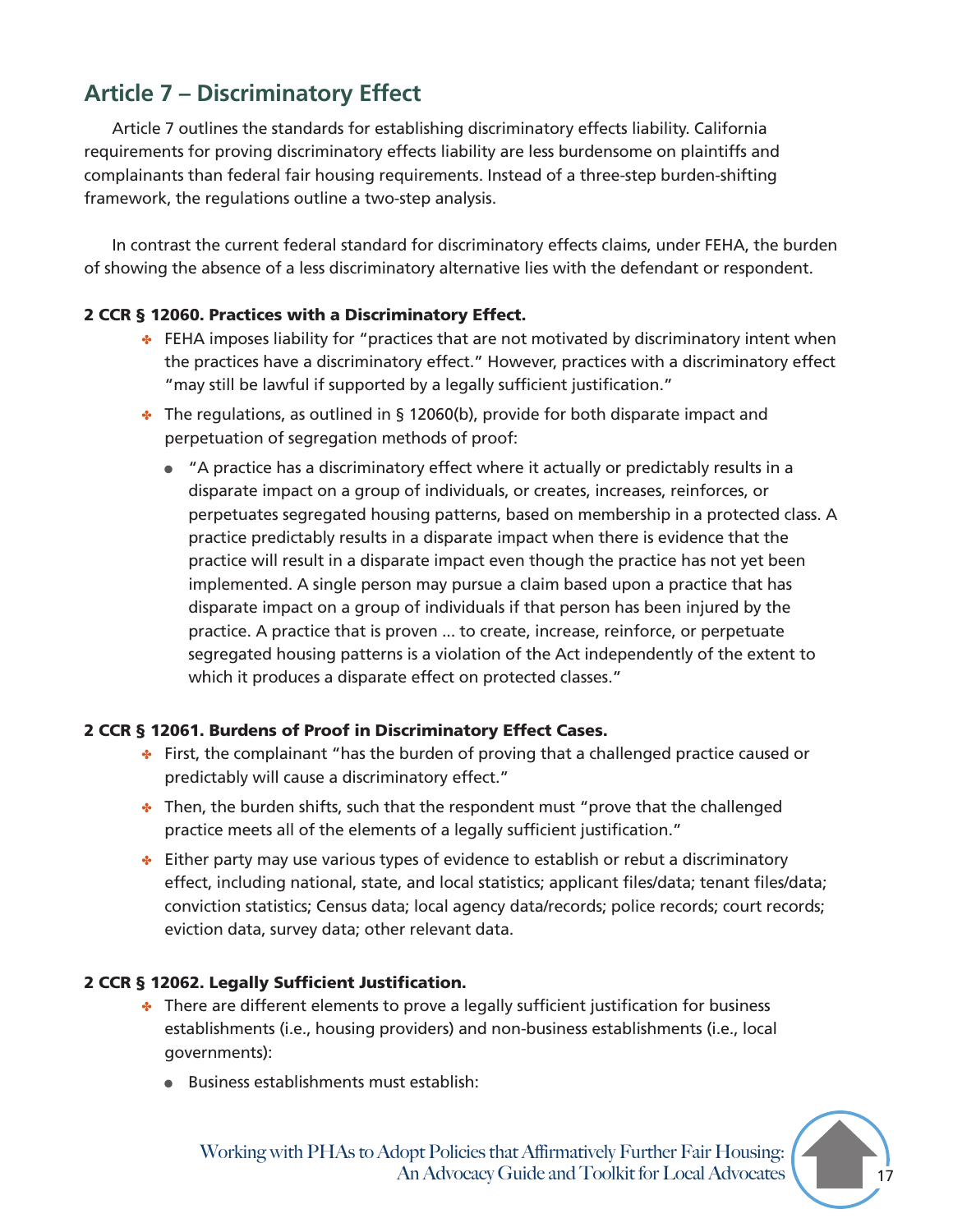- $\blacktriangle$  The challenged practice "is necessary to achieve one or more substantial, legitimate, nondiscriminatory business interests";
- $\blacktriangle$  The challenged practice "effectively carries out the identified business interest"; and
- $\blacktriangle$  There is "no feasible alternative practice that would equally or better accomplish the identified business interest with a less discriminatory effect."
- Non-business establishments must establish:
	- $\blacktriangle$  The challenged practice is "necessary to achieve one or more substantial, legitimate, nondiscriminatory purposes of the non-business establishment";
	- $\blacktriangle$  The challenged practice "effectively carries out the identified purpose";
	- $\blacktriangle$  The "identified purpose is sufficiently compelling to override the discriminatory effect"; and
	- $\blacktriangle$  There is no "no feasible alternative practice that would equally or better accomplish the identified purpose with a less discriminatory effect.

#### **2 CCR § 12063. No Legally Sufficient Justification for Intentional Discrimination.**

 $\bullet$  A demonstration "that a practice is supported by a legally sufficient justification...may not be used as a defense against a claim of intentional discrimination."

## **Article 12 — Harassment and Retaliation**

Article 12 includes two sections, one that outlines the elements of unlawful harassment (§ 12120) and retaliation (§ 12130).

#### **2 CCR § 12120. Harassment.**

- $\bullet$  Outlines the standards for two types of harassment, "quid pro quo" and "hostile environment."
- \* "Quid pro quo" harassment
	- $\bullet$  Involves making a housing-related benefit conditional on complying with a request or demand, regardless of whether the victim complied with the request.
- \* "Hostile environment" harassment
	- Involves "unwelcome conduct that is sufficiently severe or pervasive as to interfere" with a person's ability to access or maintain housing. Demonstrating that hostile environment harassment existed depends on analysis of the totality of circumstances.
	- $\bullet$  Factors to be considered in the totality of circumstances inquiry include (but are not limited to) "the nature of the conduct, the context in which the incident(s) occurred, the severity, scope, frequency, duration, and location of the conduct, and the relationships of the persons involved."
- $\div$  Examples

- $\bullet$  The Act includes a non-exhaustive list of conduct that may constitute harassment, such as:
	- $\triangle$  verbal harassment
	- $\blacktriangle$  physical harassment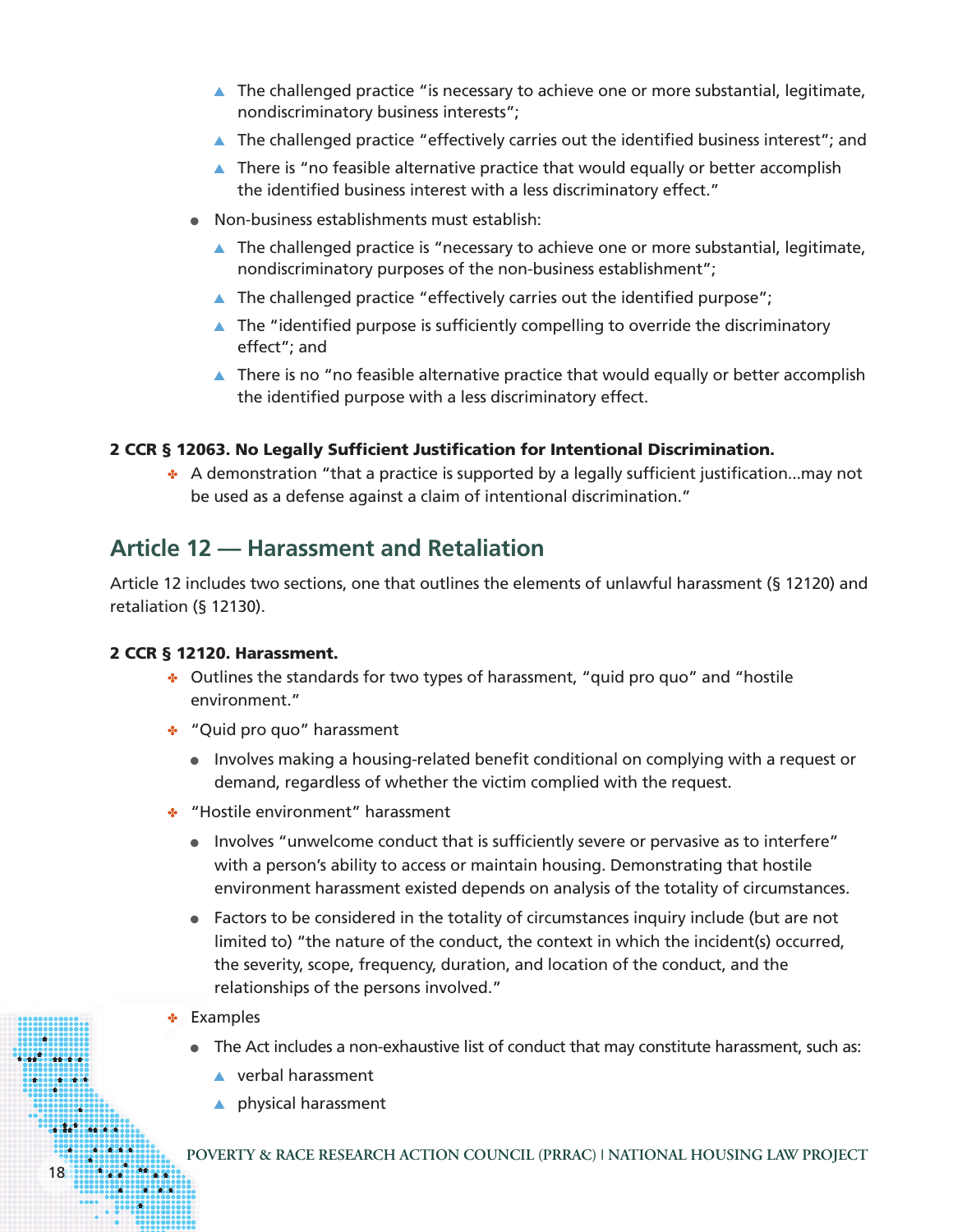- $\blacktriangle$  written or otherwise visual forms of harassment (e.g., derogatory posters, cartoons)
- $\triangle$  unwanted sexual conduct based on a protected category such as gender or sexual orientation
- $\triangle$  intimidation or threats
- $\triangle$  disclosing private information without consent
- $\triangle$  discriminatory housing practices, such as making repairs based on tenants' Englishspeaking ability
- $\cdot$  Number of incidents
	- $\bullet$  A single instance of harassment can constitute a discriminatory housing practice.

#### **2 CCR § 12130. Retaliation.**

- FEHA prohibits retaliation against persons "who exercise their rights to be free from discriminatory or harassing housing practices," by engaging in a variety of protected activities such as filing a housing discrimination complaint. FEHA prohibits taking an adverse action against someone "when a purpose for the adverse action is retaliation for engaging in protected activity."
- Proving retaliation involves a three-step, burden-shifting process.
	- $\bullet$  First, the complainant must establish a prima facie case. A prima facie case of retaliation consists of three elements: (1) engagement in a protected activity; (2) an adverse action by defendant/respondent; and (3) the existence of a causal link between the adverse action and the protected activity.
	- $\bullet$  Then, the burden shifts to the respondent to provide "a legitimate non-retaliatory reason for the adverse action."
	- $\bullet$  The burden then shifts back to the complainant to show "that the proffered reason is pretextual or false."
- $\cdot$  The respondent does not need to have taken the adverse action only to retaliate, but it must be at least a nontrivial part of the basis for the action.
- **B** Retaliation can also be used as an affirmative defense in unlawful detainer cases, and does not constitute a delay of such an action.

## **Article 18 - Disability**

#### **2 CCR § 12176. Reasonable Accommodations.**

- Refusal to make "reasonable accommodations in rules, policies, practices, or services when such accommodations may be necessary to afford an individual with a disability an equal opportunity to use and enjoy a dwelling unit and public and common use areas, or an equal opportunity to obtain, use, or enjoy a housing opportunity" is a discriminatory housing practice.
	- Exceptions:
		- $\triangle$  the accommodation would excessively burden the program financially or administratively;



Working with PHAs to Adopt Policies that Affirmatively Further Fair Housing: An Advocacy Guide and Toolkit for Local Advocates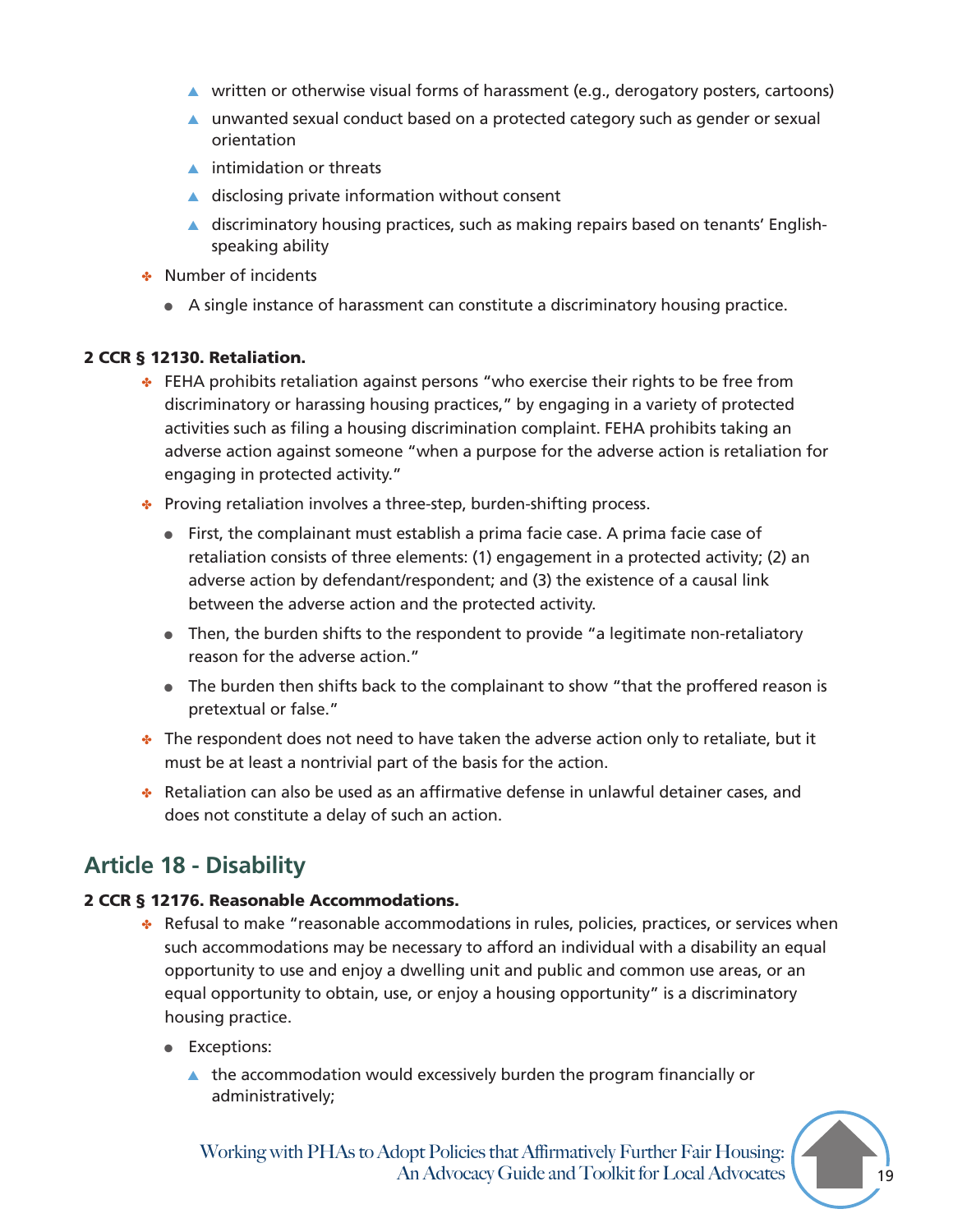- $\blacktriangle$  the accommodation would fundamentally alter the program;
- $\blacktriangle$  allowing the accommodation would create a direct threat to the health and safety of others; or
- $\blacktriangle$  allowing the accommodation would "cause substantial physical damage" to others' property
- $\cdot$  Those directly involved in the interactive or decision-making process must keep the person's information about their request and disability confidential.
	- Exceptions:
		- $\triangle$  Disclosure is required for decision-making;
		- $\triangle$  Disclosure is required for administering the accommodation;
		- $\blacktriangle$  Disclosure is required by law; or
		- $\blacktriangle$  The person with the disability authorizes the disclosure in writing.
- Reasonable accommodations must be requested by the individual requiring them, a family member, or a person the individual has authorized to be a representative.
- $\bullet$  The request does not have to be made in a particular way or time, and the individual does not have to call it a "reasonable accommodation" to make the request. A reasonable accommodation request "may be made at any time, including during litigation, at or after trial."
- Accommodations can also be for financial circumstances and are allowed to impose a financial burden if the individual would not have equal access to the housing opportunity.
	- $\bullet$  Examples may include "waiving quest fees or other fees; waiving fees or providing additional time to pay fees for city clean-up of a property; and allowing a prospective tenant to use a co-signer when their limited income, so limited because of a disability, does not qualify them for the unit.".
- **B** Regarding unlawful detainer (eviction) actions, an individual can request an accommodation at any time during the process, and in certain circumstances after the eviction. Failure to provide an accommodation can be raised as an affirmative defense.

#### **2 CCR § 12177. The Interactive Process.**

- $\bullet$  Housing providers must engage in an interactive process with the person requesting a reasonable accommodation that cannot be immediately provided. This process must be timely (determined on a case-by-case basis) and made in good faith, meaning the provider honestly considers the request.
- A provider cannot deny the request before requesting more information if the disability or link between the disability and the accommodation is not immediately clear. The individual then must be given a reasonable opportunity to provide the additional information. If the provider believes they could deny the accommodation under the Act unrelated to the lack of a disability or need for an accommodation, they must consider whether they could provide an alternate type of accommodation. This alternative must be as equally effective and provide the same amount of accessibility as the requested one. If there is such an alternative that cannot be denied, the provider must grant it. The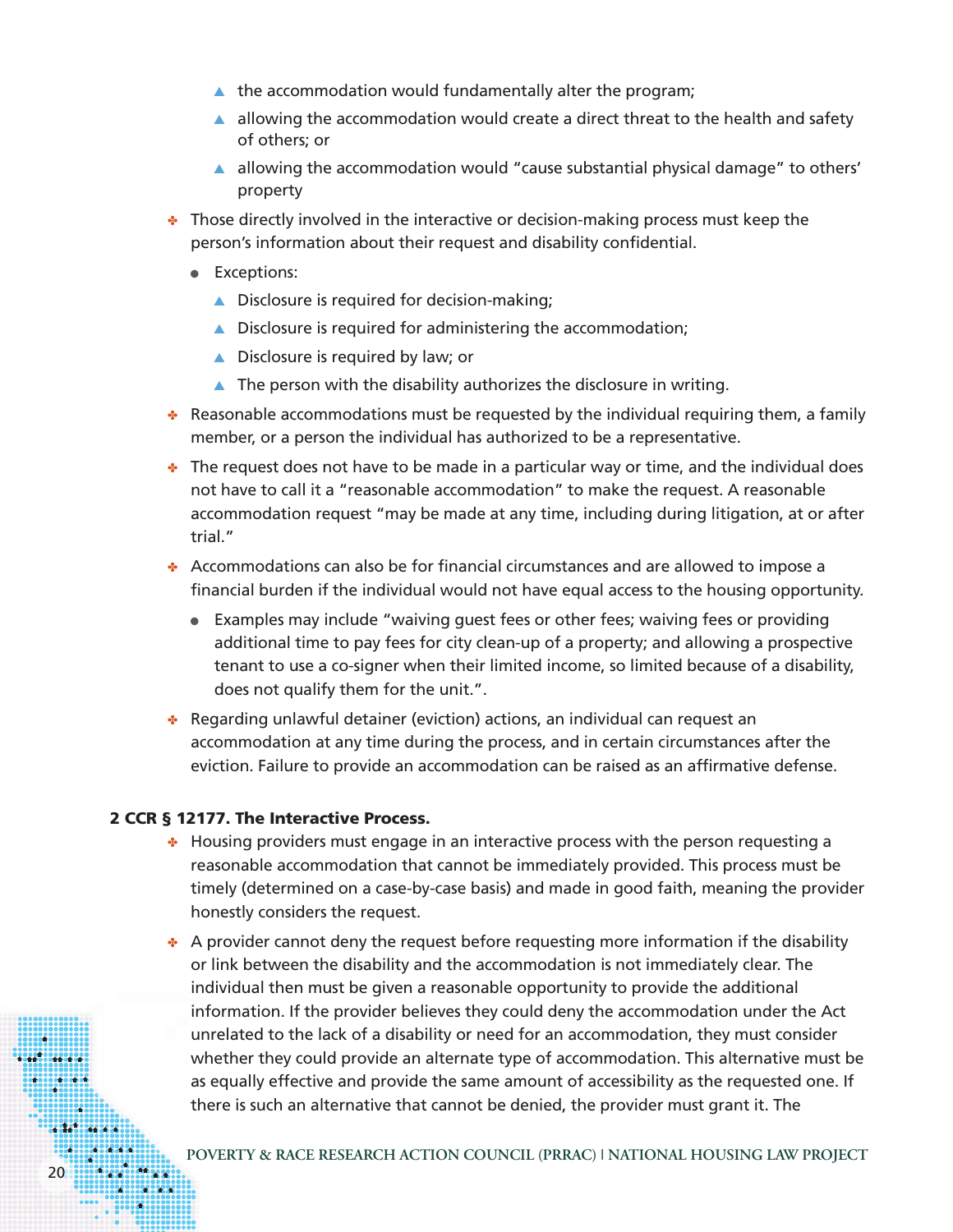individual cannot be forced to accept an alternative accommodation if it will not meet their needs and the original accommodation requested could in fact not be denied. The individual's thoughts on their own needs should be strongly considered.

- $\bullet$  The promptness of the consideration depends on the facts of an individual case, including the type of the accommodation, whether additional information is needed, whether the accommodation is needed urgently, and whether the provider must participate in an interactive process to resolve an issue. Undue delay from refusing to make a decision promptly can be considered a denial of a reasonable accommodation.
- An inability to come to an agreement on an accommodation amounts to a decision not to grant the requested accommodation. A provider can consider the individual's unreasonable refusal to offer additional information a basis to deny the request. If the request is denied, the individual can make the same or similar request at a later date, which must be considered independently and according to the same procedure.

#### **2 CCR § 12178. Establishing that a Requested Accommodation is Necessary.**

- $\cdot$  Information establishing the existence of the disability can come from a variety of sources, including health care providers, peer support groups, and other reliable third parties. Third party reliability must be made on a case-by-case basis, though the provider is allowed to ask for further information regarding how the third party knows about the disability, their general knowledge of the individual's functional limitations, and means to contact them.
- $\cdot$  The individual requesting the accommodation can also self-certify the existence of their disability, including, but not limited to, with documentation of disability benefits or a reliable statement.

#### **2 CCR § 12179. Denial of Reasonable Accommodation.**

Any reasons for denial cannot be based on prejudices, a fear that other individuals would consider the accommodations unfair, or that the accommodation would pose an undue burden if provided to more individuals.

#### **2 CCR § 12180. Other Requirements or Limitations in the Provision of Reasonable Accommodations.**

- $\bullet$  Housing providers cannot require an additional fee or other financial contribution as a condition relating to an accommodation.
- $\bullet$  Housing providers cannot ask or force individuals to waive their right to additional accommodations.
- $\cdot$  If the cost of the accommodation would not be an undue financial or administrative burden, a provider cannot deny the accommodation based on cost.

#### **2 CCR § 12185 Assistance Animals.**

 $\cdot$  The provider cannot demand extra charges or insurance on condition of accommodating an assistance animal. However, they may require the individual to pay for damage caused by the animal that is unrelated to normal wear and tear.



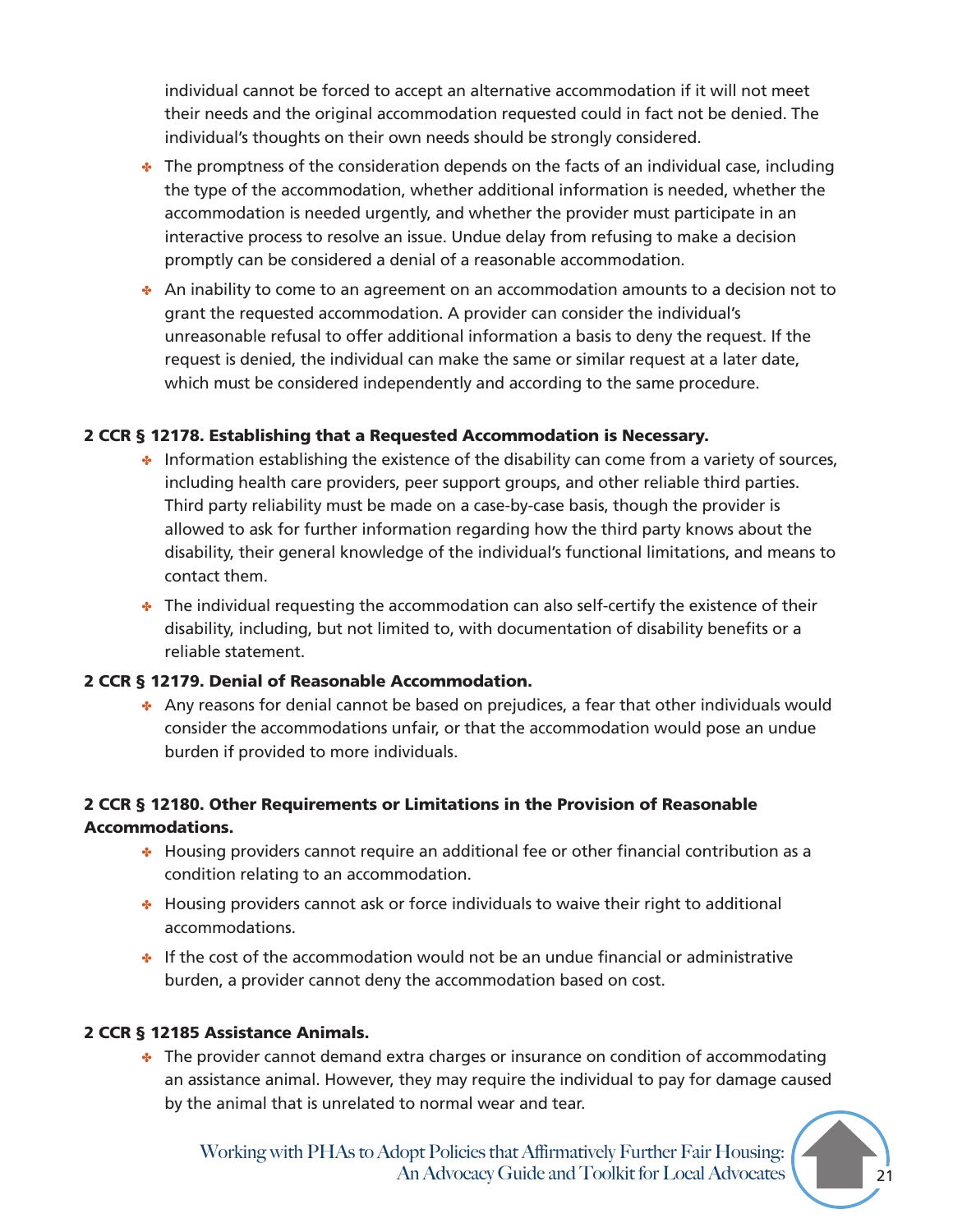- $\bullet$  The provider is allowed to consider the cumulative effect multiple animals would create an undue burden or alteration when considering the accommodation request. The regulations forbid size, weight, and breed limitations on assistance animals (except for restrictions related to miniature horse service animals under the Americans with Disabilities Act).
- $\bullet$  Housing providers are allowed to impose reasonable restrictions on the use of assistance animals, which are no more restrictive as those imposed on other animals in the property, as long as they do not interfere with the animal's duties.

## **Article 24 — Consideration of Criminal History Information in Housing**

This Article outlines new regulations related to how criminal history can be considered in housing decisions. Advocates should review carefully; many of the principles here are derived from federal guidance related to the consideration of criminal history in housing.

#### **2 CCR § 12264. Definitions.**

22

**Criminal history information" is defined as "any record that contains individually** identifiable information and describes any aspect of an individual's criminal history or contacts with any law enforcement agency." This includes "information describing an individual's arrests and subsequent dispositions; information that an individual has been charged with or indicted for a felony, misdemeanor, or other criminal offense; and information indicating that an individual has been questioned, apprehended, taken into custody or detained, or held for investigation by a law enforcement, police, military, or prosecutorial agency, whether or not the contact with law enforcement led to a criminal conviction." It also includes investigative consumer reports.

#### **2 CCR § 12265. Prohibited Uses of Criminal History Information.**

Any practice that involves seeking, considering, or using an individual's criminal history information is prohibited if it has a discriminatory effect and has no legally sufficient justification, is intentional discrimination, is a discriminatory statement, or is specifically prohibited in the regulations.

#### **2 CCR § 12269. Specific Practices Related to Criminal History Information.**

- $\bullet$  The regulations specifically prohibit a number of practices related to looking for, using, and taking adverse actions based on criminal history information. A provider can consider this information, however, if the individual volunteers the information as mitigating circumstances. A provider cannot otherwise consider:
	- $\bullet$  Arrests, questioning, and other apprehensions that did not result in a conviction.
	- Participation or referral to pre- or post-trial diversion or deferred entry of judgment programs.
	- $\bullet$  Any convictions that are invalidated by a court or statute, such as being expunged or pardoned.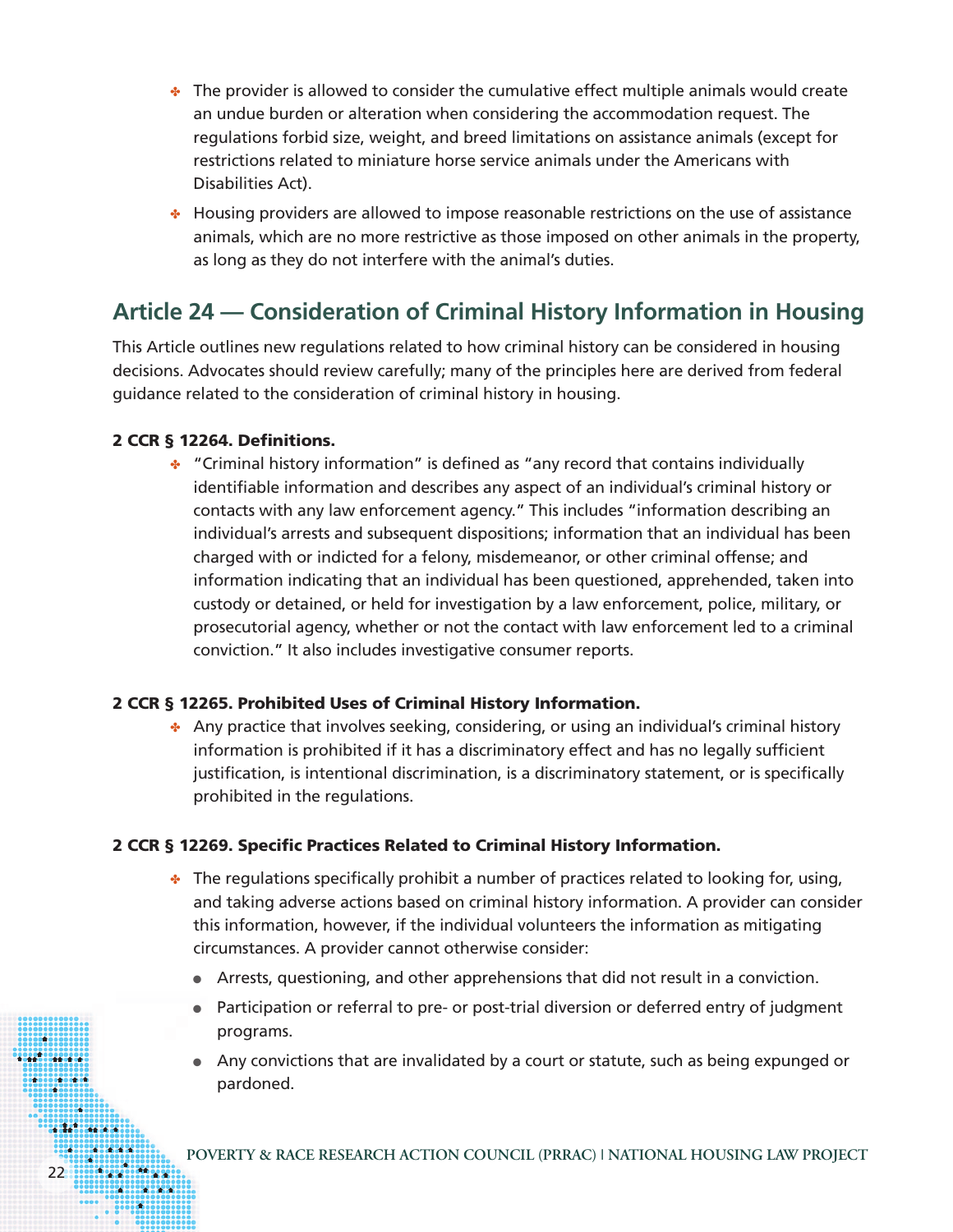- $\bullet$  Any adjudication or matter processed in juvenile court, unless the consideration is required by a court order.
- $\bullet$  Enacting any blanket bans taking adverse actions against all individuals with a criminal record "regardless of whether the criminal conviction is directly related to a demonstrable risk to the identified substantial, legitimate, nondiscriminatory interest or purpose."
- $\bullet$  Consumer reports or criminal history information obtained by third parties are subject to federal and state laws governing such records.

#### **2 CCR § 12270. Compliance with Federal or State Laws, Regulations, or Licensing Requirements Permitting or Requiring Consideration of Criminal History.**

 $\bullet$  Complying with federal or state laws that require considering or taking adverse actions based on criminal history information is considered an affirmative defense. FEHA may be violated if the provider does not comply with specific requirements of such laws, including to consider mitigating circumstances.

#### **2 CCR § 12271. Local Laws or Ordinances.**

As long as local laws or ordinances regarding criminal history information do not violate FEHA, the Act does not keep providers from complying with such laws if they are more protective for protected classes.

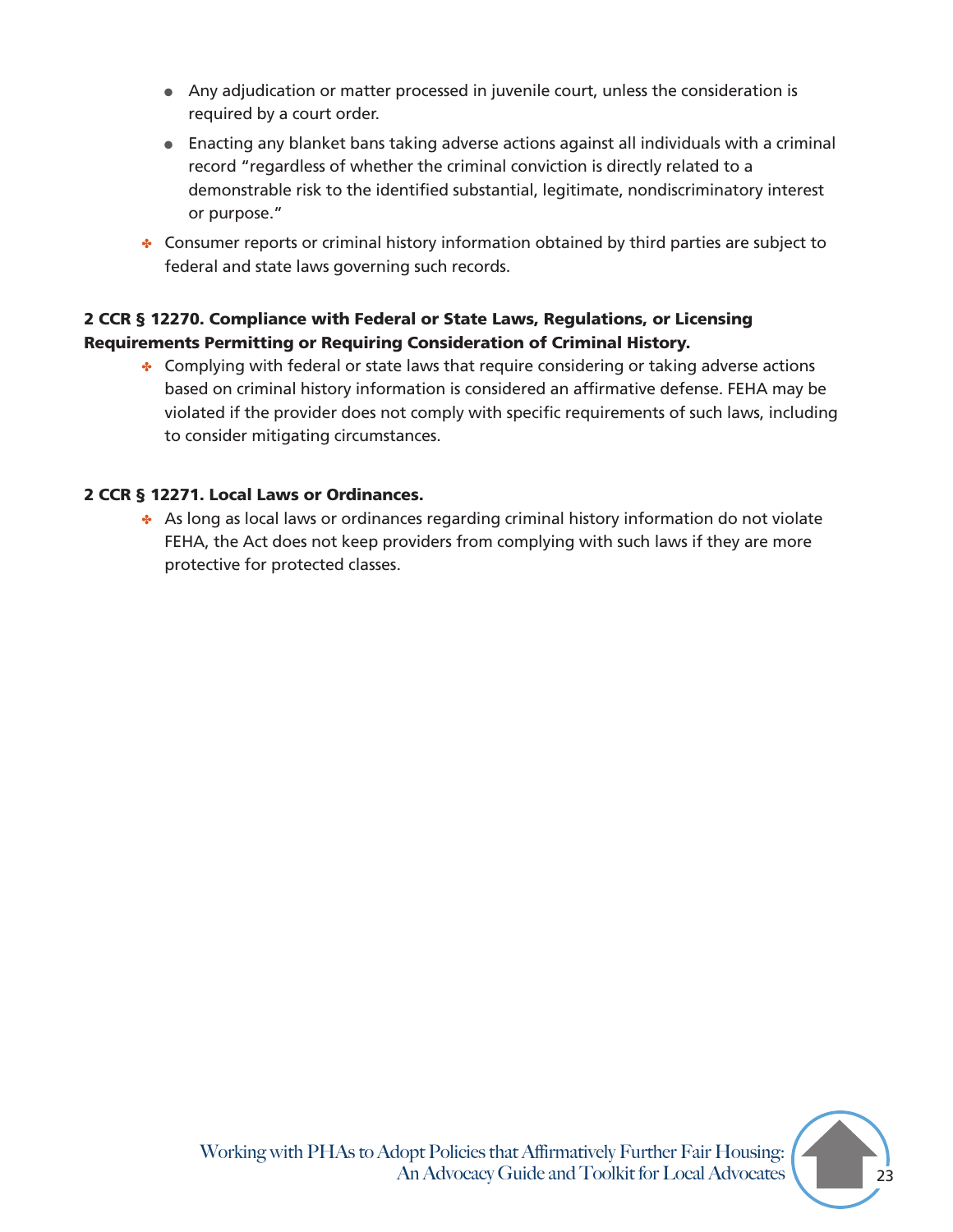# Commenting Checklists

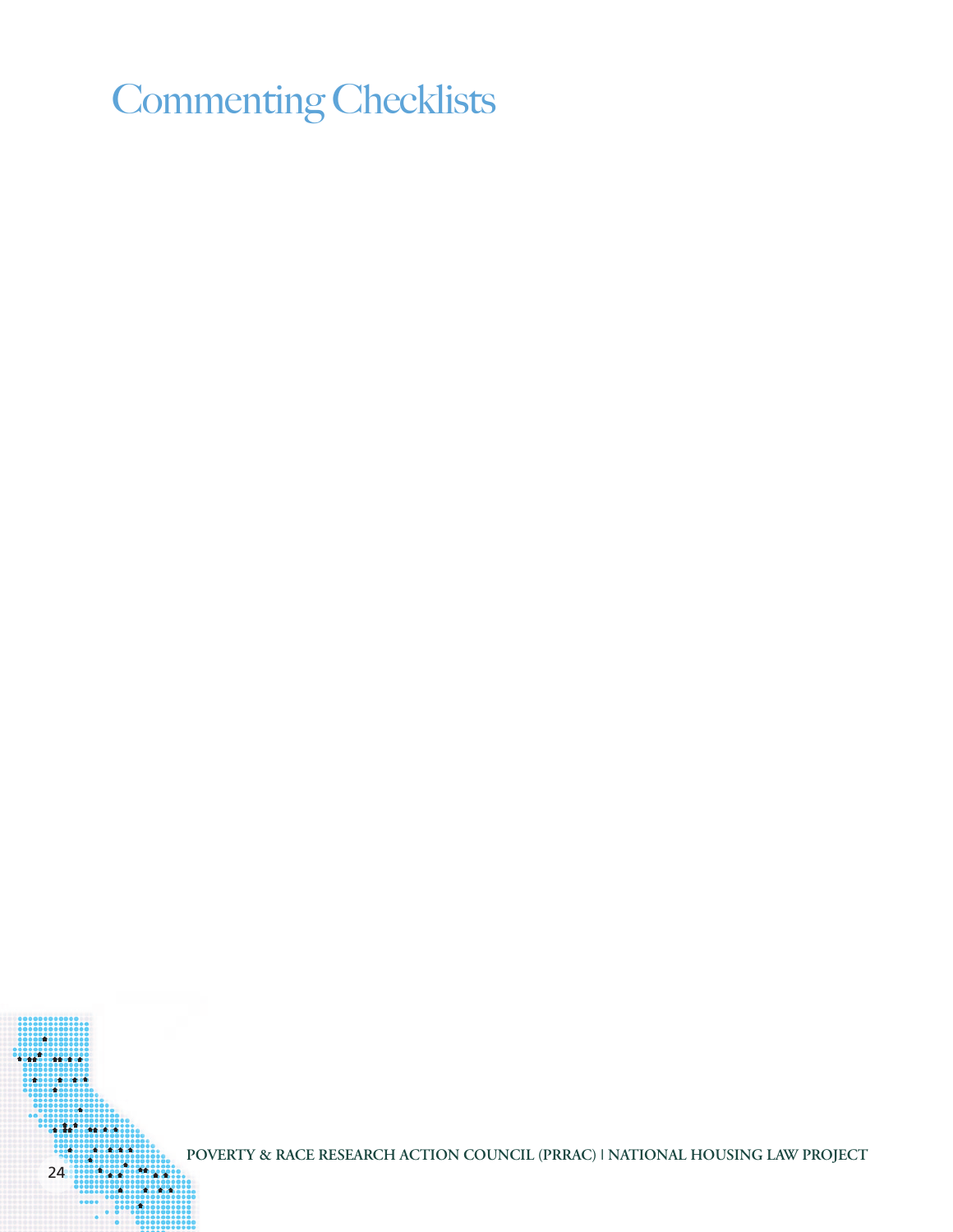*Survivors of domestic violence, dating violence, sexual assault, and stalking oftentimes face negative housing consequences because of the violence committed against them. However, the Violence Against Women Act (VAWA), last reauthorized in 2013, provides a host of protections for survivors, including notification requirements, anti-discrimination protections, and the ability to sign a self-certification form to document abuse. Importantly, these protections did not expire even though VAWA was not reauthorized by Congress; the VAWA housing protections do not sunset.*<sup>51</sup> *These protections apply in both the Section 8 Voucher program and in public housing. For more information and advocacy resources regarding VAWA, please visit NHLP's website. Because most domestic violence survivors are women, fair housing law may also provide additional protections for survivors. You can also find more detailed information in NHLP's Green Book, § 13.2 (VAWA) and, § 13.5.3.3 (Fair Housing).* 

## **Nondiscrimination**

**I** Is VAWA included among the legal authorities cited by the PHA in the section **describing nondiscrimination requirements?**

#### *ACOP*

 $\cdot$  VAWA 2013 contains anti-discrimination language stating that survivors cannot be denied admission to or evicted from covered housing programs (defined to include public housing<sup>52</sup>) on the basis that the applicant or tenant is or has been a victim of domestic violence, dating violence, sexual assault, or stalking:

An applicant for or tenant of housing assisted under a covered housing program may not be denied admission to, denied assistance under, terminated from participation in, or evicted from the housing on the basis that the applicant or tenant is or has been a victim of domestic violence, dating violence, sexual assault, or stalking, if the applicant or tenant otherwise qualifies for admission, assistance, participation, or occupancy. 34 U.S.C.A. § 12491(b)(1). *See also* 24 C.F.R. § 5.2005(b); PIH 2017-08 (HA) at 6.

#### *Administrative Plan*

 $\cdot$  VAWA 2013 contains anti-discrimination language stating that survivors cannot be denied admission to or evicted from covered housing programs (defined to include the Section 8 HCV program<sup>53</sup>) on the basis that the applicant or tenant is or has been a victim of domestic violence, dating violence, sexual assault, or stalking:

An applicant for or tenant of housing assisted under a covered housing program may not be denied admission to, denied assistance under, terminated from participation in, or evicted from the housing on the basis that the applicant or tenant is or has been a victim of domestic violence, dating violence, sexual assault, or stalking, if the applicant

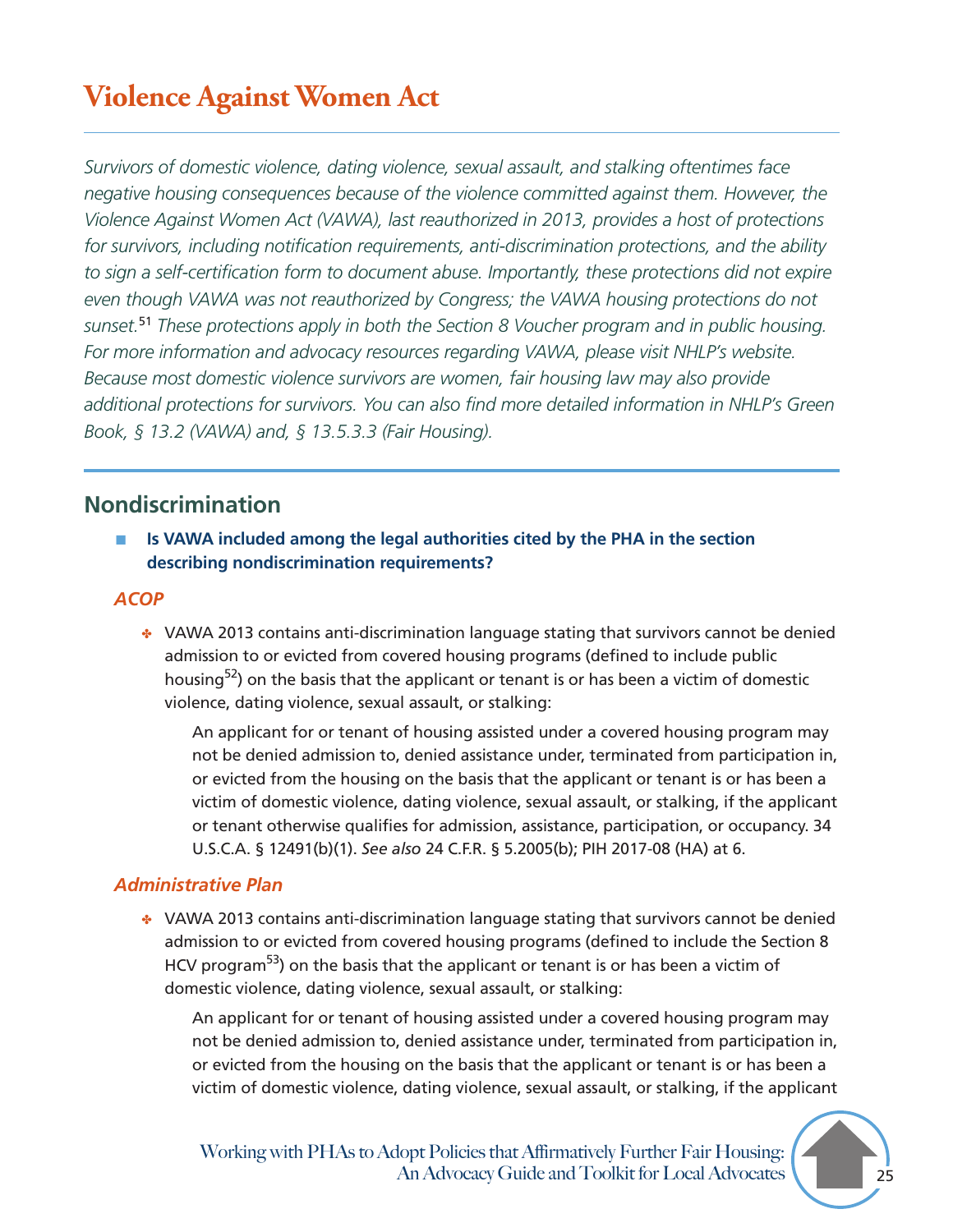or tenant otherwise qualifies for admission, assistance, participation, or occupancy. 34 U.S.C.A. § 12491(b)(1). *See also* 24 C.F.R. § 5.2005(b); PIH 2017-08 (HA) at 6.

## **Eligibility and Admissions**

n **Does the plan include language requiring that applicants receive a notice of VAWA rights?**

#### *ACOP and Administrative Plan*

- $\cdot$  VAWA 2013 requires that the PHA<sup>54</sup> provide Form HUD-5380 (Notice of Occupancy Rights Under the Violence Against Women Act) and Form HUD-5382 (Self-Certification Form) to applicants upon granting or denial of assistance or admission, and with any notification of termination of assistance. 34 U.S.C.A. § 12491(d). *See also* 24 C.F.R. § 5.2005(a); PIH 2017-08 (HA) at 10, 18-19.
- $\bullet$  Both forms must be distributed in in accordance with language access requirements, including Executive Order 13166 and HUD's 2007 LEP Guidance. 34 U.S.C.A. § 12491(d)(2)(D). *See also* 24 C.F.R. § 5.2005(a)(3); PIH 2017-08 (HA) at 11, 19

## **VAWA Adverse Factors**

n **Does the plan include language explaining the factors that a PHA cannot use as a basis to deny assistance to or evict a survivor?** 

#### *ACOP and Administrative Plan*

- $\cdot$  HUD regulations at 24 C.F.R. § 5.2005(b)(1) prohibit PHAs from denying or terminating an applicant's assistance, or owners denying admission or evicting a survivor, "on the basis or as a direct result of the fact that the applicant or tenant is or has been a victim of domestic violence, dating violence, sexual assault, or stalking, if the applicant or tenant otherwise qualifies for admission, assistance, participation, or occupancy."
- Prohibition of admission denial or termination of assistance "as a direct result of the fact" means that the PHA or owner cannot deny admission to the applicant or terminate their assistance on the basis of an adverse factor, if the applicant otherwise qualifies for assistance or admission, and the adverse factor is a direct result of the fact that the applicant is or has been a victim of domestic violence, dating violence, sexual assault or stalking. PIH 2017-08 (HA) at 6.

## **Verification - Documentation**

\_\_\_\_\_\_\_\_\_\_\_\_\_\_\_\_\_\_\_\_\_\_\_\_\_\_\_\_\_\_\_\_\_\_\_\_\_\_\_\_\_\_\_\_\_\_\_\_\_\_\_\_\_\_\_

- Does the plan include language on the types of documentation a survivor can use to **prove eligibility to invoke VAWA rights?**
- 51 Advocates can use language in this template letter to notify a PHA that VAWA housing protections remain in effect.
- 52 34 U.S.C.A. § 12491(a)(3)(H).
- 53 34 U.S.C.A. § 12491(a)(3)(H).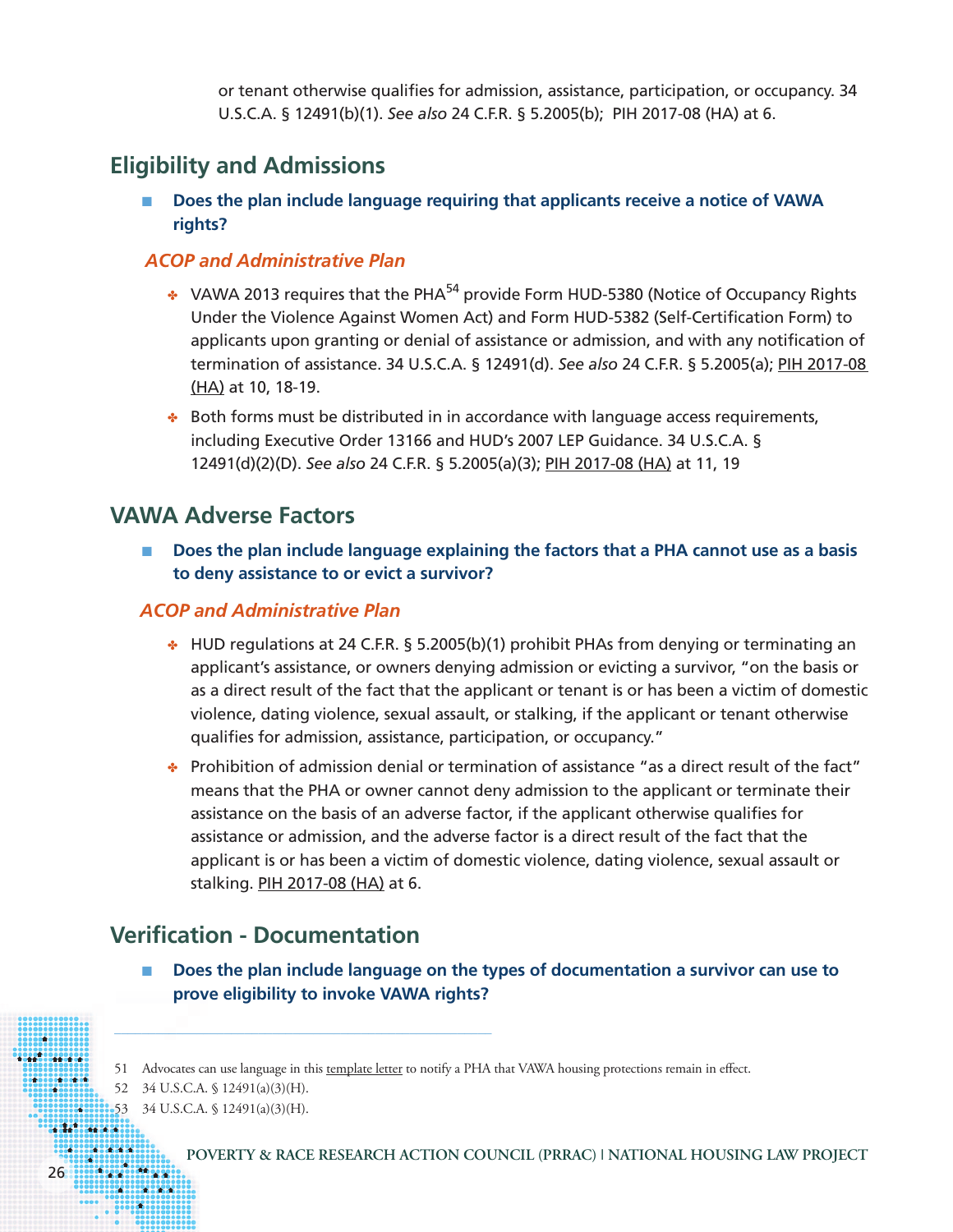#### **n** Does the plan include the fact that the survivor gets to choose what type of **documentation to provide (with limitations in cases of conflicting information)?**

#### *ACOP and Administrative Plan*

- $\bullet$  PHAs and owners may elect to take a tenant or applicants word that they are a survivor of domestic violence, dating violence, sexual assault, or stalking, and are not required to ask for a survivor to provide documentation of abuse. *See* 24 C.F.R. § 5.2007(b)(3); PIH 2017-08 (HA), at 11.
- $\bullet$  If a PHA or owner elects to require documentation, upon written request by the PHA or Owner, the applicant is required to submit documentation. *See* 24 C.F.R. § 5.2007(a); PIH 2017-08 (HA), at 11-12.
	- $\bullet$  To satisfy this documentation request, the tenant or applicant must submit, at the discretion of the tenant or applicant, any one of the following:
		- $\triangle$  The certification form HUD-5382 completed by the victim that states the applicant is a victim of domestic violence, dating violence, sexual assault, or stalking, that the incident of domestic violence, dating violence, sexual assault, or stalking meets the applicable definition for such incident, and the name of the perpetrator if known and safe to provide.
		- $\blacktriangle$  A Federal, State, tribal, territorial or local law enforcement agency, court, or administrative record documenting the domestic violence, dating violence, sexual assault, or stalking.
		- $\blacktriangle$  A document signed by the applicant and a person who has assisted the victim in addressing domestic violence, dating violence, sexual assault, or stalking, or the effects of such abuse. This person may be an employee, agent, or volunteer of a victim service provider, an attorney, mental health professional, or a medical or other knowledgeable professional. The person signing the documentation must attest under penalty of perjury to the person's belief that the incident in question meets the applicable definition of domestic violence, dating violence, sexual assault or stalking.

## **Family Break-Up**

**n** Does the plan include a statement acknowledging that — in instances of family break**ups that are a result of domestic violence, dating violence, sexual assault, or stalking the PHA must ensure that the victim retains assistance?**

#### *ACOP and Administrative Plan*

\_\_\_\_\_\_\_\_\_\_\_\_\_\_\_\_\_\_\_\_\_\_\_\_\_\_\_\_\_\_\_\_\_\_\_\_\_\_\_\_\_\_\_\_\_\_\_\_\_\_\_\_\_\_\_

 $\cdot$  If the family break-up results from an occurrence of domestic violence, dating violence, sexual assault, or stalking, the housing provider must ensure that the victim retains

<sup>54</sup> The PHA can provide Form HUD-5380 and Form HUD-5382 to owners to distribute in the Section 8 Moderate Rehabilitation program. 24 C.F.R. § 882.102.



Working with PHAs to Adopt Policies that Affirmatively Further Fair Housing: An Advocacy Guide and Toolkit for Local Advocates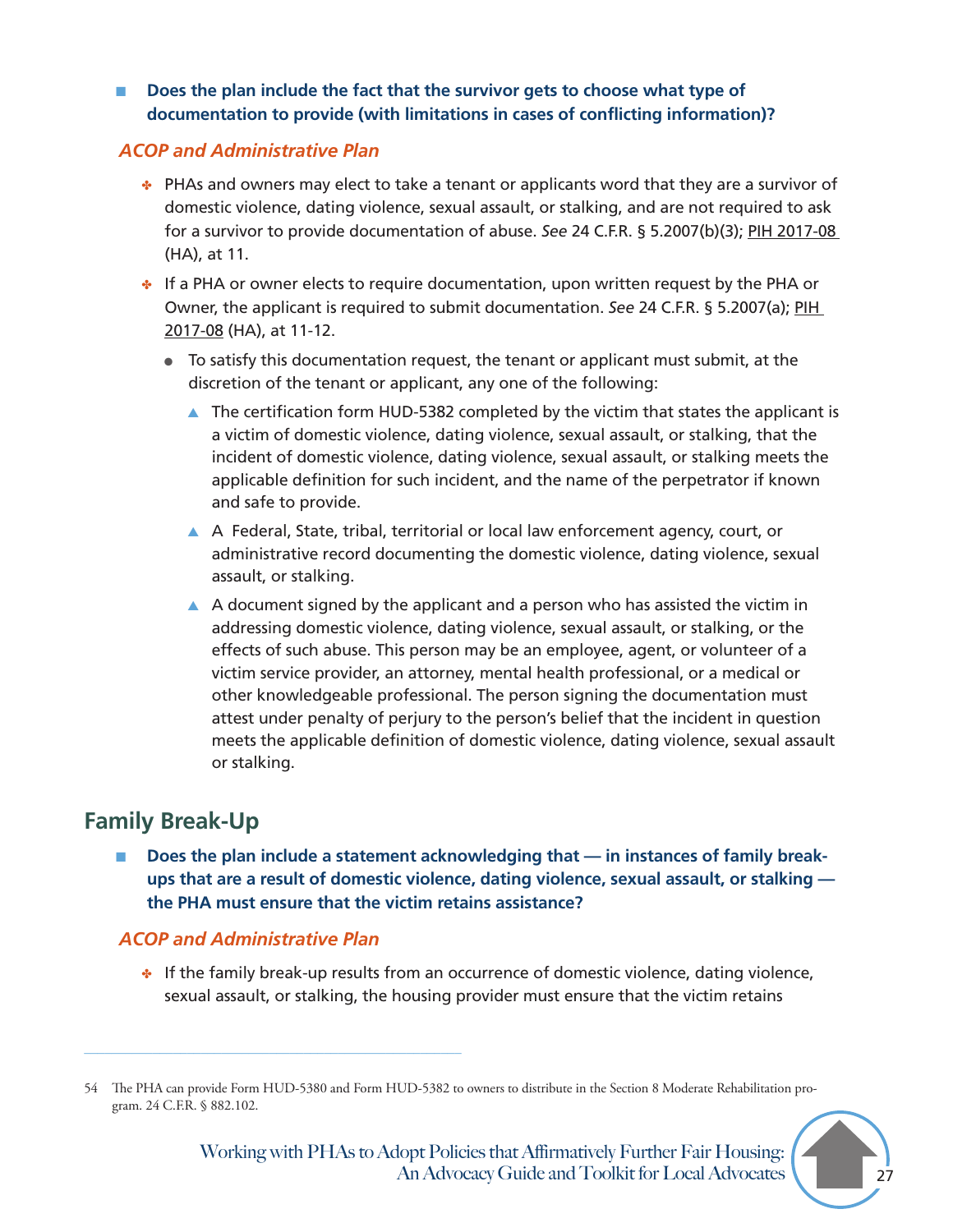### **Emergency Transfers**

- n **Does the plan list VAWA Emergency Transfers as a type of transfer?**
- **n** Does the plan include the list of requirements to request an emergency transfer (listed **in 24 C.F.R. § 5.2005(e))?**

#### *ACOP and Administrative Plan*

- A resident or household member qualifies for an emergency transfer if: they (1) request a VAWA emergency transfer, (2) reasonably believe that they are threatened with imminent physical or emotional harm due to their being a victim of domestic violence, dating violence, sexual assault, or stalking, OR if a sexual assault occurred on the premises during the 90-calendar day period preceding the request for transfer.
- $\bullet$  Although PHAs and owners are not required to ask for documentation when a resident or household member requests an emergency transfer, they are permitted to do so.
- If a PHA or owner elects to require documentation, upon written request by the PHA or owner, the applicant is required to submit documentation. To satisfy this documentation request, the tenant or applicant must submit, at the discretion of the tenant or applicant, any one of the following:
	- $\bullet$  The certification form HUD-5382 completed by the victim that states the applicant is a victim of domestic violence, dating violence, sexual assault, or stalking, that the incident of domestic violence, dating violence, sexual assault, or stalking meets the applicable definition for such incident, and the name of the perpetrator if known and safe to provide.
	- A Federal, State, tribal, territorial or local law enforcement agency, court, or administrative record documenting the domestic violence, dating violence, sexual assault, or stalking.
	- $\bullet$  A document signed by the applicant and a person who has assisted the victim in addressing domestic violence, dating violence, sexual assault, or stalking, or the effects of such abuse. This person may be an employee, agent, or volunteer of a victim service provider, an attorney, mental health professional, or a medical or other knowledgeable professional. The person signing the documentation must attest under penalty of perjury to the person's belief that the incident in question meets the applicable definition of domestic violence, dating violence, sexual assault or stalking.

#### ■ **Is there a copy of the PHA's VAWA Emergency Transfer Plan?**

#### *ACOP and Administrative Plan*

- $\cdot$  VAWA requires PHAs and owners to adopt an emergency transfer plan that outlines the PHA or owner's policy for providing emergency transfers in accordance with the requirements set forth in 24 C.F.R. § 5.005(e).
- $\cdot$  HUD has created a Model Emergency Transfer Plan that can be found in form HUD-5381.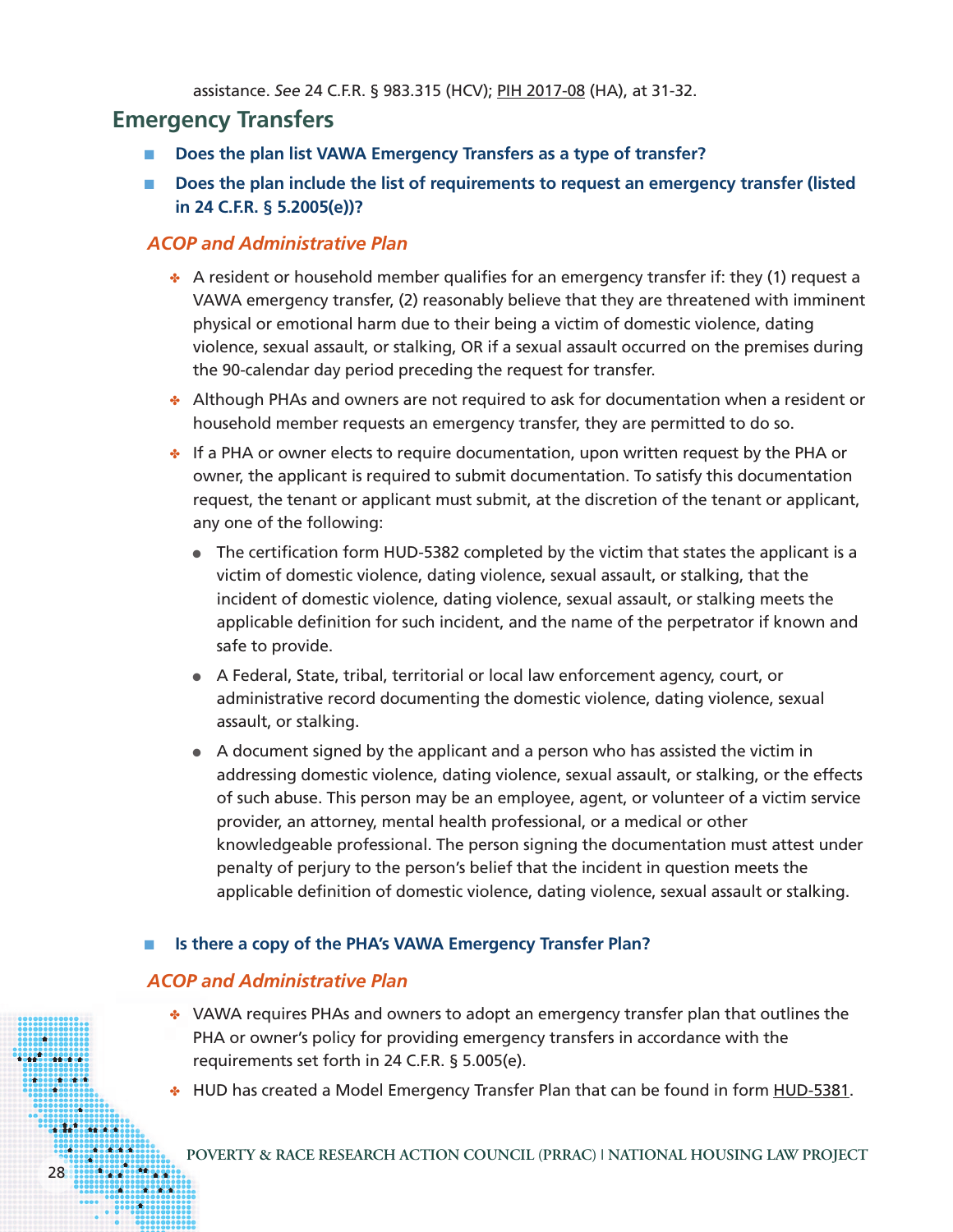## **VAWA Self-Petitioners**

■ Does the plan include language clarifying that VAWA self-petitioners are eligible for **the public housing and/or Section 8 HCV programs?**

#### *ACOP and Administrative Plan*

In 2016, HUD issued guidance that clarified the ability of VAWA self-petitioners to access HUD programs that are otherwise have immigration restrictions under Section 214 of the Housing and Community Development Act of 1980. *See* Memorandum from Tonya Robinson, HUD Acting General Counsel, to Julián Castro, HUD Secretary re: Eligibility of Battered Noncitizen Self-Petitioners for Financial Assistance Under Section 214 of the Housing and Community Development Act of 1980 (Dec. 15, 2016).

## **Confidentiality**

■ Does the plan include language on VAWA's confidentiality requirements?

#### *ACOP and Administrative Plan*

Per 24 C.F.R. § 5.2007(c), all information provided to PHAs and owners regarding domestic violence, dating violence, sexual assault, or stalking, including the fact that an individual is a victim of such abuse, must be retained in strict confidence and may neither be entered into any shared database nor provided to any related entity, except to the extent that the disclosure: is requested or consented to by the individual in a written, time-limited release; is required for use in an eviction proceeding; or is otherwise required by applicable law.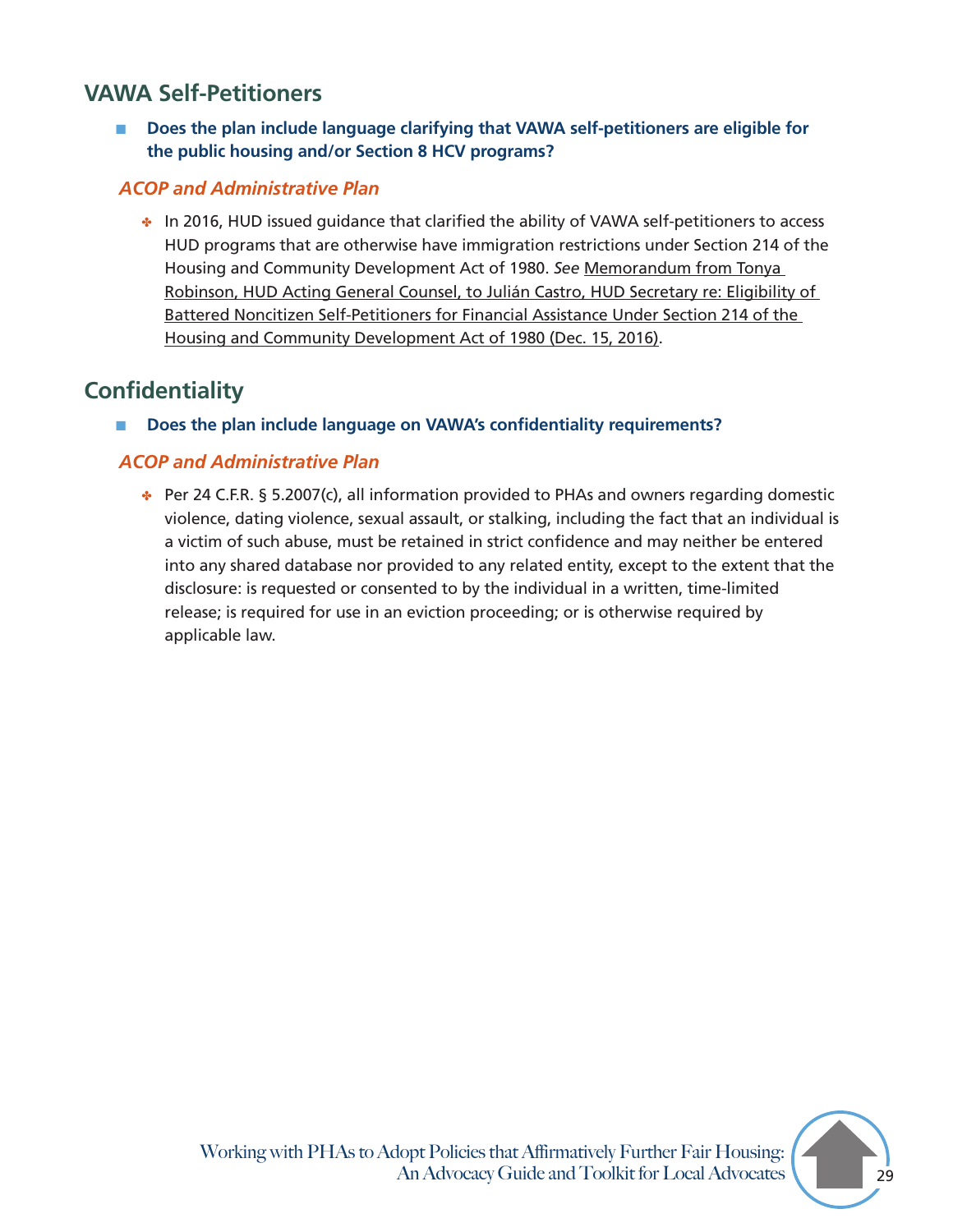# **Consideration of Criminal History in Tenant Screening Decisions**

*Inequities in the criminal legal system – particularly with respect to people of color and persons experiencing disabilities – have resulted in criminal records having outsized impacts on applicants from these populations who seek affordable housing, including housing administered by PHAs. HUD has issued prior guidance documents explaining how overly restrictive criminal records policies have fair housing implications, as well as how to factor in circumstances such as arrests into tenant screening decisions. For more in-depth information on this topic, please refer to NHLP's manual "An Affordable Home on Reentry" (2018). You can also find a brief discussion about fair housing protections for persons with criminal histories in NHLP's Green Book, § 13.5.3.8.*

## **Specific Criminal History**

30

n **Does the plan include restrictions on specific criminal history, beyond the federal mandatory categorical bans?**

#### *ACOP and Administrative Plan*

- PHAs must permanently prohibit admission to applicants in two specified categories:
	- Those with convictions for methamphetamine production (42 U.S.C. § 1437n(f); 24 C.F.R. §§ 960.204(a)(3) and 982.553(a)(1)(ii)(c)); and
	- Lifetime registered sex offenders (42 U.S.C. § 13663(a); 24 C.F.R. §§ 960.204(a)(4) and 982.553(a)(2)(1)).
- Additionally, PHAs must prohibit admission for three years to applicants with previous evictions for drug-related criminal activity, absent mitigating circumstances such as evidence of rehabilitation (42 U.S.C. § 13661(a); 24 C.F.R. §§ 960.204(a)(1) and 982.553(a)(1)(i)).
- Other than the mandatory bans, PHAs have broad discretion to deny or accept applicants who have engaged in other types of criminal activity, with some limitations (42 U.S.C. § 13661(c)). PHAs may only reject an applicant for: drug-related criminal activity (42 U.S.C. § 1437a(b)(9); 24 C.F.R. § 5.100), violent criminal activity (24 C.F.R. § 5.100), or other criminal activity that would threaten the health, safety, or right to peaceful enjoyment of the premises by other residents, the owner, or PHA staff.
- $\bullet$  HUD states there is a "wide variety of other crimes that cannot be claimed to adversely affect the health, safety, or welfare of the PHA's residents." HUD, Public Housing Occupancy Guidebook, § 7.7, p. 96 (June 2003).
- Blanket bans on certain criminal history (for example, "no felonies" or "no misdemeanors") are probably illegal under fair housing law. HUD, Office of General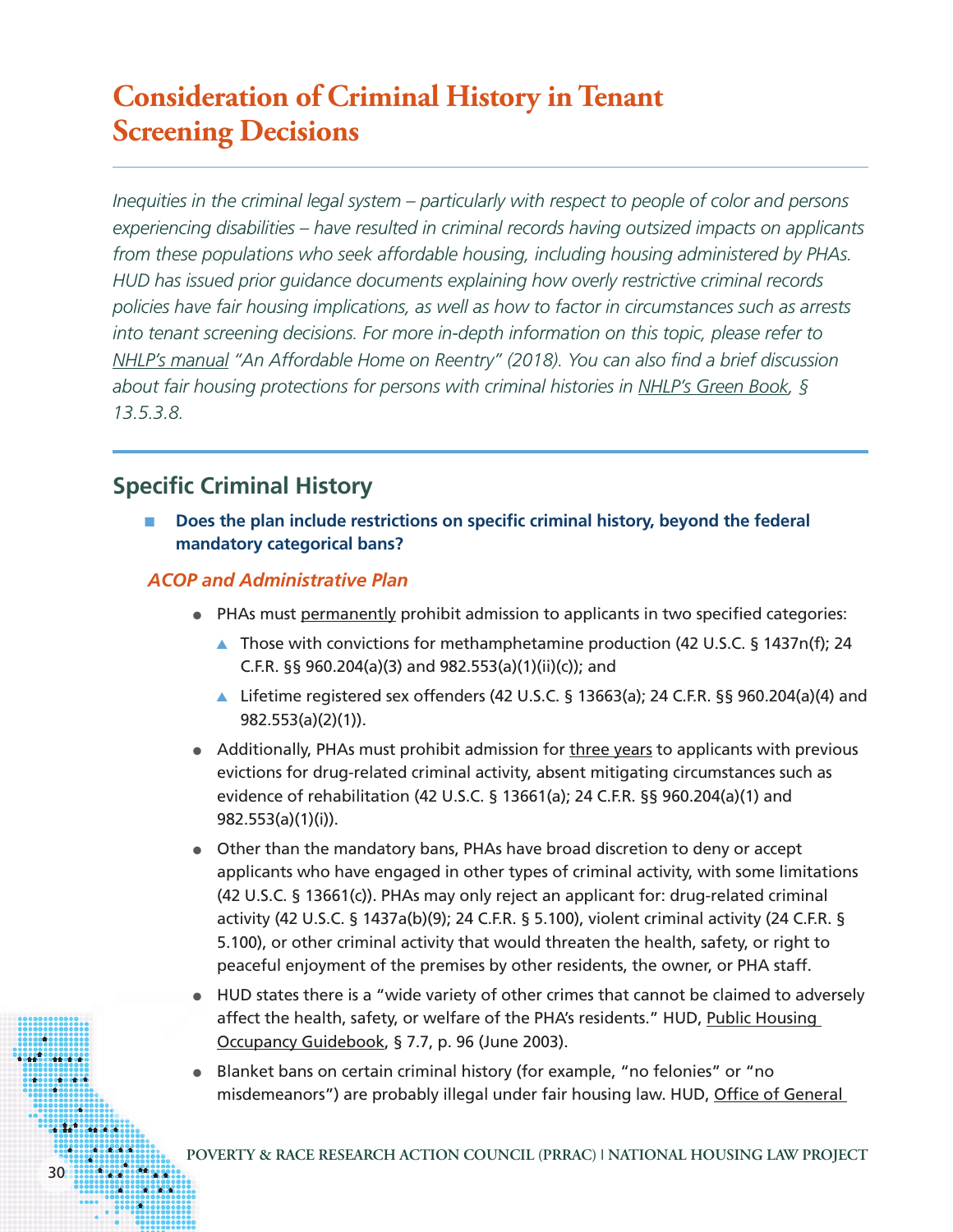Counsel Guidance on Application of Fair Housing Standards to the Use of Criminal Records by Providers of Housing and Real Estate-Related Transactions, at 6 (Apr. 2016).

 $\bullet$  California law bans the use of criminal history records if their use has a discriminatory effect without a legally sufficient justification. 2 Cal. Code Reg. § 12265.

## **Look-Back Periods**

n **Does the policy include a reasonable look-back period? Or, does the policy include a limitless look-back period?**

#### *ACOP and Administrative Plan*

- $\bullet$  To reject an applicant, the criminal activity must have occurred within a "reasonable" period" of time prior to the admission (42 U.S.C. § 13661(c)).
- $\bullet$  HUD does not define "reasonable time" but provides some guidance. In describing best practices for PHA screening policies, HUD highlights a policy that considers drugrelated criminal activity in the last twelve months and violent criminal activity in the last twenty-four months. Guidance for Public Housing Agencies (PHAs) and Owners of Federally-Assisted Housing on Excluding the Use of Arrest Records in Housing Decisions, Notice PIH 2015-19, at 6 (Nov. 2, 2015). Older guidance suggests that five years may be reasonable for serious offenses but that different categories of crimes may warrant different look-back periods. Screening for Eviction for Drug Abuse and Other Criminal Activity, Final Rule, 66 Fed. Reg. 28,776 (May 24, 2001); HUD, Public Housing Occupancy Guidebook, § 4.6, p. 53 (June 2003).
- In 2015, the Shriver Center on Poverty Law published, "When Discretion Means Denial" which reviewed more than 300 written admissions policies of PHAs and project-based Section 8 owners. The results showed that many PHAs use their discretion to implement overly restrictive criminal records policies and encourages HUD and PHAs to review their policies in light of fair housing and civil rights laws.
- California fair housing regulations state, "Look-back periods are intended to ensure that the criminal history information considered is relevant to the decision being made." 2 Cal. Code Reg. § 12269(b).

# **Mitigating Circumstances**

n **Is the PHA required to consider mitigating circumstances?**

## *ACOP and Administrative Plan*

- $\bullet$  For all programs, PHAs must consider whether the criminal activity is related to an applicant's status as a survivor of domestic violence, dating violence, sexual assault, or stalking. 34 U.S.C. § 12491.
	- *– For more information about protections under the Violence Against Women Act, please refer to the "Violence Against Women Reauthorization Act" Checklist in this Toolkit.*

Working with PHAs to Adopt Policies that Affirmatively Further Fair Housing: An Advocacy Guide and Toolkit for Local Advocates

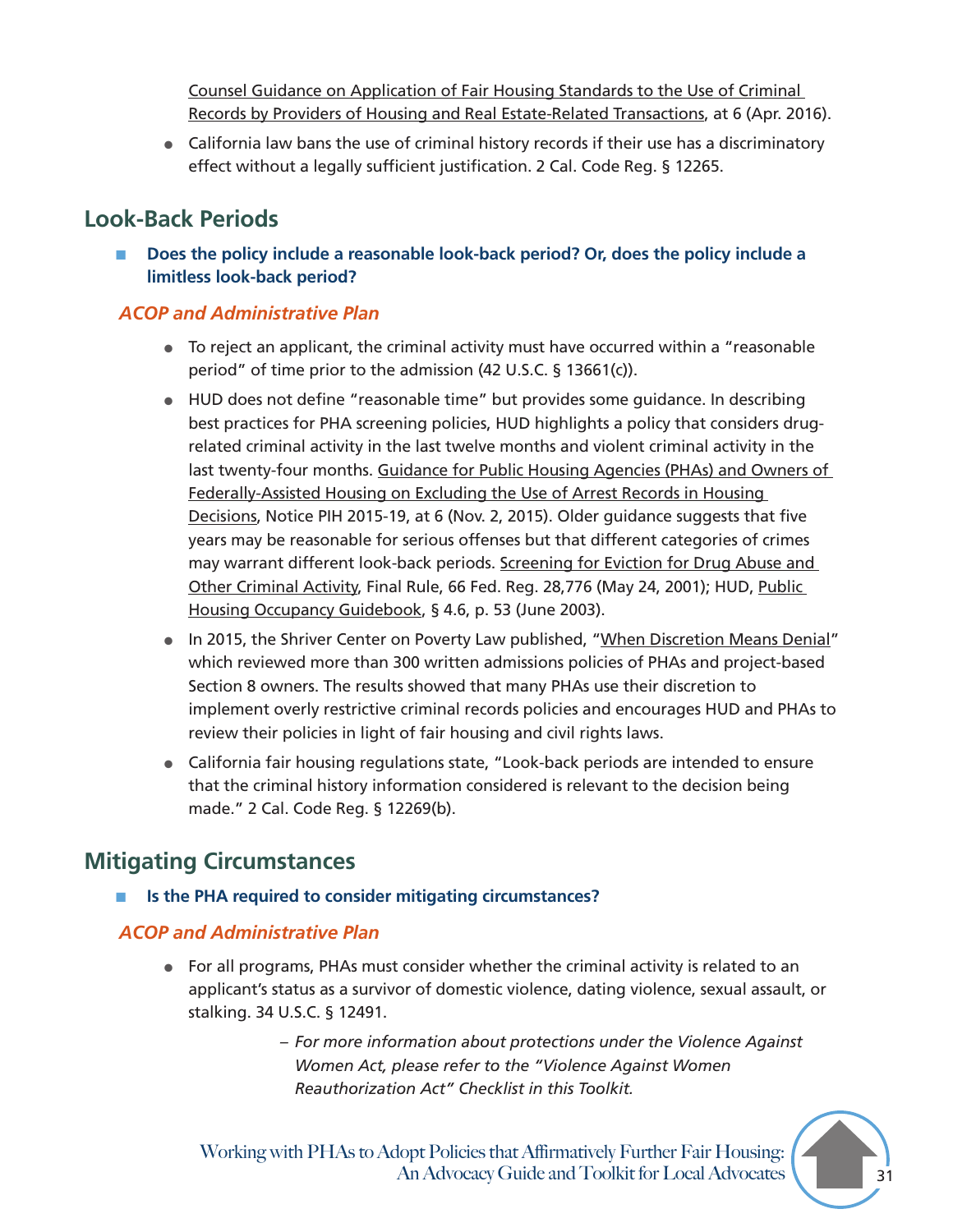- $\bullet$  For all programs, PHAs must consider whether the criminal activity is related to the individual's disability (Fair Housing Act (42 U.S.C. 3601 *et seq*.), Section 504 of the Rehabilitation Act (29 U.S.C. § 701 *et seq*.)).
	- s *See also* Simmons v. T.M. Associates Management, Inc., 287 F. Supp. 3d (W.D. Va. 2018) (Landlord refused to allow tenant to add her son to the lease, citing a misdemeanor conviction for indecent exposure and rejecting son's reasonable accommodation request. The conviction resulted from an incident where the son removed his clothing in public when he was not taking medication for his schizoaffective disorder. He then received mental health treatment and had no further incidents. The district court denied the landlord's motion to dismiss, finding that the Fair Housing Act required an accommodation. The landlord should have made an exception to its criminal record policy where the criminal conduct resulted from the disability and the son did not present a direct threat.)
- California's fair housing regulations provide helpful language about what constitutes "mitigating information" related to a person's criminal history. *See generally* 2 Cal. Code Reg. § 12266(e).

#### *ACOP*

- The PHA is required to consider the time, nature, and extent of the applicant's conduct, including the seriousness of the offense (24 C.F.R. § 960.203(d); HUD, Public Housing Occupancy Guidebook, §§ 4.6, 4.8, and 4.10 (June 2003).
- PHAs should take into account the extent of the individual's criminal activity and any additional factors, such as evidence of rehabilitation, that signal the likelihood of favorable conduct in the future. Guidance for Public Housing Agencies (PHAs) and Owners of Federally-Assisted Housing on Excluding the Use of Arrest Records in Housing Decisions, Notice PIH 2015-19, at 3 (Nov. 2, 2015).

#### *Administrative Plan*

- The PHA may consider mitigating circumstances.
- PHAs should take into account the extent of the individual's criminal activity and any additional factors, such as evidence of rehabilitation, that signal the likelihood of favorable conduct in the future. Guidance for Public Housing Agencies (PHAs) and Owners of Federally-Assisted Housing on Excluding the Use of Arrest Records in Housing Decisions, Notice PIH 2015-19 (Nov. 2, 2015).

## **Use of Arrests in Admissions**

**n** Does the plan include language prohibiting the use of arrests in the admission **decision?** 

#### *ACOP and Administrative Plan*

32

**Arrest records may not be used as the basis of an adverse housing decision. Guidance** for Public Housing Agencies (PHAs) and Owners of Federally-Assisted Housing on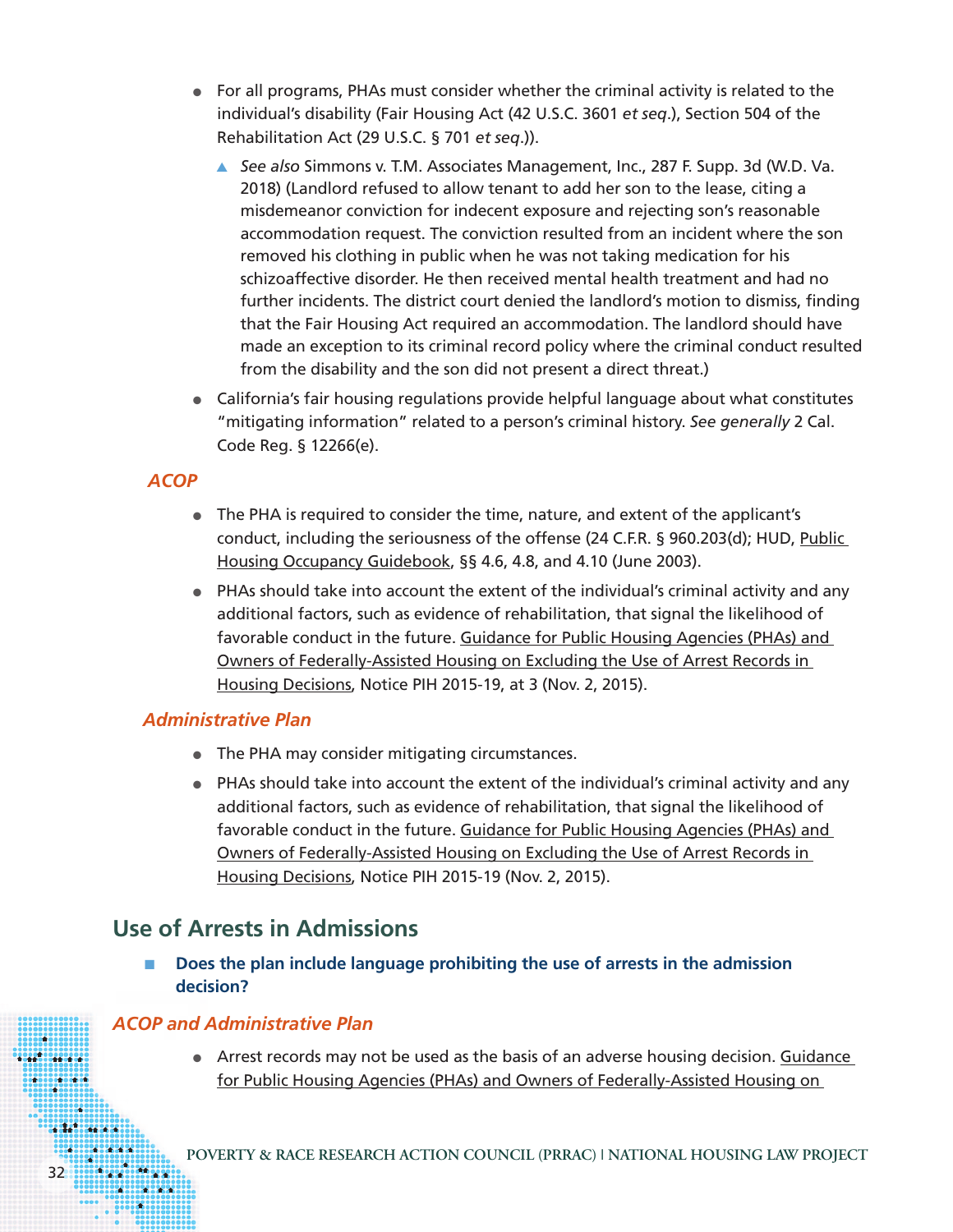Excluding the Use of Arrest Records in Housing Decisions, PIH 2015-19 (Nov. 2, 2015); *see also* Office of General Counsel Guidance on Application of Fair Housing Standards to the Use of Criminal Records by Providers of Housing and Real-Estate-Related Transactions, at 5 (Apr. 2016) ("A housing provider with a policy or practice of excluding individuals because of one or more prior arrests (without any conviction) cannot satisfy its burden of showing that such policy or practice is necessary to achieve a substantial, legitimate, nondiscriminatory interest.").

• HUD "does not require their adoption of 'One Strike' policies," and housing providers have an "obligation to safeguard the due process rights of applicants and tenants." Guidance for Public Housing Agencies (PHAs) and Owners of Federally-Assisted Housing on Excluding the Use of Arrest Records in Housing Decisions, Notice PIH 2015-19, at 2 (Nov. 2, 2015).

# **Blanket Bans**

n **Does the plan include a blanket ban for criminal activity?**

## *ACOP and Administrative Plan*

- **Blanket bans (such as "no felonies") may be illegal under the Fair Housing Act. See** Office of General Counsel Guidance on Application of Fair Housing Standards to the Use of Criminal Records by Providers of Housing and Real-Estate-Related Transactions, at 6 (Apr. 2016).
- California's fair housing regulations prohibit the imposition of blanket bans that take "adverse action against all individuals with a criminal record regardless of whether the criminal conviction is directly related to a demonstrable risk to the identified substantial, legitimate, nondiscriminatory interest or purpose." 2 Cal. Code Reg. § 12269(a)(5). Note, however, that this provision would not supersede any federally mandated exclusions from federally assisted housing.



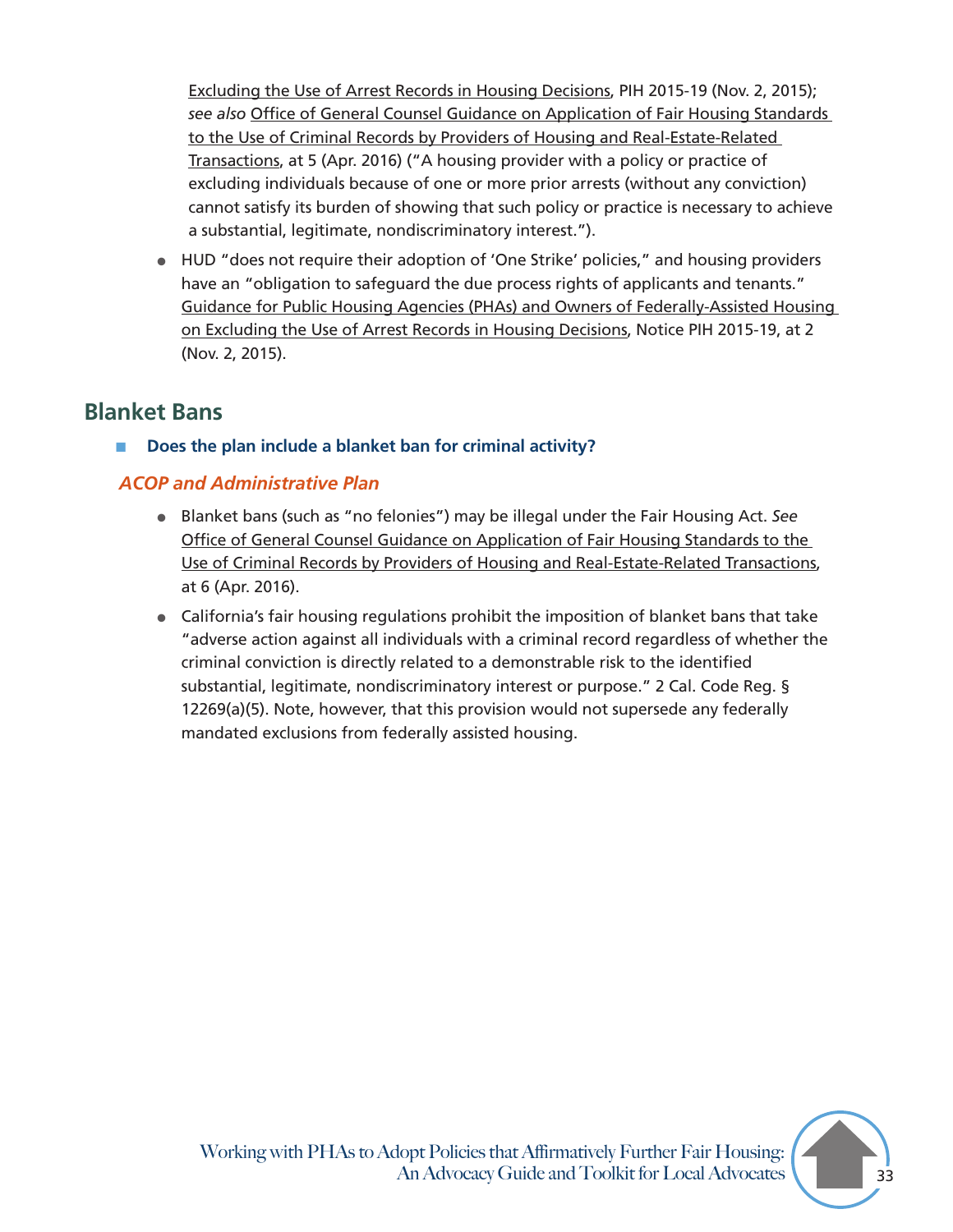# **Reasonable Accommodations**

*Persons with disabilities often face challenges locating and maintaining housing that is both accessible and affordable. A PHA's approach to reviewing and granting reasonable accommodation requests can significantly impact a family's access to housing stability, as families may require changes to policies such as Voucher search times or unit size. For more in-depth information regarding reasonable accommodations in HUD programs, please refer to NHLP's Green Book, § 13.3.*

## **Right to Request a Reasonable Accommodation**

■ Does the plan have procedures to inform applicants, participants, and tenants of their **right to request a reasonable accommodation?**

### *ACOP and Administrative Plan*

- $\bullet$  PHAs are mandated to provide reasonable accommodations for people with disabilities if they are necessary to allow them equal access to housing. This includes the policies and procedures pertaining to admissions, income certification, and terminations. See 42 U.S.C. § 3604 (f)(3)(B).
	- *Sample Language*: "The PHA will inform all applicants, participants, and tenants, in writing, that they may request a reasonable accommodation during the admissions process, annual reexamination process, and as part of any adverse action proposed by the PHA."
- $\bullet$  California fair housing regulations state that a reasonable accommodation request "may be made at any time." 2 Cal. Code Reg. § 12176(c)(3).

## **Verifying Need for Reasonable Accommodation**

**n** Does the plan have language regarding the information that can and cannot be **requested to verify the need for a reasonable accommodation?**

### *ACOP & Administrative Plan*

- $\bullet$  A PHA can request only information that is necessary to verify that someone has a disability-related need for the requested accommodation. A person's diagnosis, medical records, or detailed information about the extent of a person's disability should not be necessary as part of this inquiry. If a disability-related need for the request is readily apparent, the PHA cannot request additional information. *See* Joint Statement of the Department of Housing and Urban Development and the Department of Justice [on] Reasonable Accommodations under the Fair Housing Act, p. 7 (May 17, 2004).
	- *Sample Language*: "The PHA may not inquire about a person's diagnosis or details of treatment for a disability or medical condition. If the PHA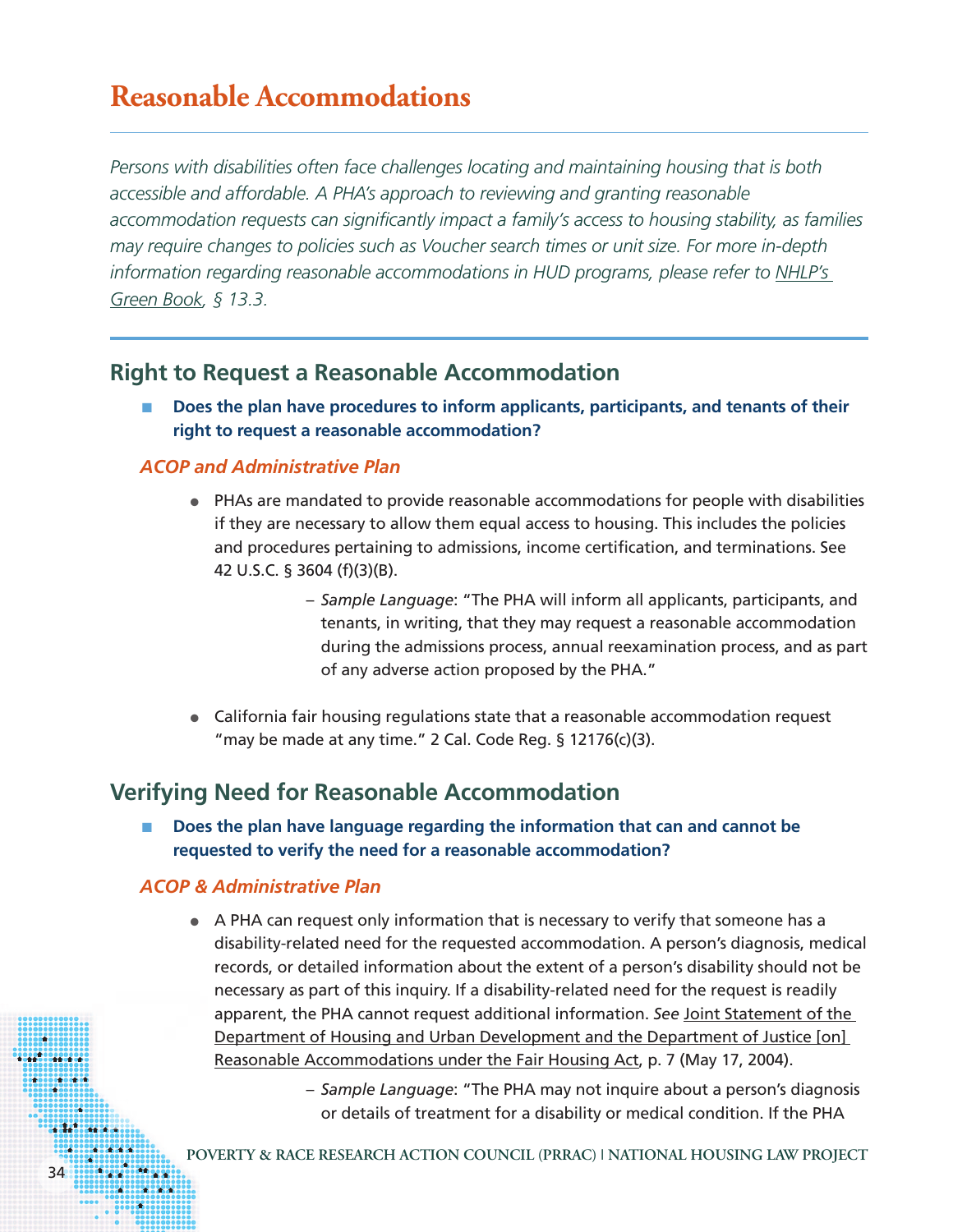receives a verification document that provides such information, the PHA will not place this information in the tenant file. Under no circumstances will the PHA request medical records."

 $\bullet$  California fair housing regulations state that a person evaluating a reasonable accommodation request cannot seek information such as one's "particular diagnosis or medical condition, the severity of the disability, medical records, medical history, other disability or medical issues unrelated to the request, or other disability or health related information beyond the information identified in [the regulations]." 2 Cal. Code Reg. § 12178.

## n **Does the plan clarify who can provide a verification of the disability and need for a reasonable accommodation?**

### *ACOP & Administrative Plan*

 $\bullet$  In addition to doctors and other medical professionals, other persons may verify a disability and the need for an accommodation:

"Depending on the individual's circumstances, information verifying that the person meets the Act's definition of disability can usually be provided by the individual … (*e.g.*, proof that an individual under 65 years of age receives Supplemental Security Income or Social Security Disability Insurance benefits or a credible statement by the individual). A doctor or other medical professional, a peer support group, a non-medical service agency, or a reliable third party who is in a position to know about the individual's disability may also provide verification of a disability." *See* Joint Statement of the Department of Housing and Urban Development and the Department of Justice [on] Reasonable Accommodations under the Fair Housing Act, p. 7 (May 17, 2004); Cleveland v. Policy Management Systems Corp., 526 U.S. 795, 797 (1999).

• California fair housing regulations note that "[a]ny other reliable third party who is in a position to know about the individual's disability or disability-related need for the accommodation" may provide information confirming a person's disability or need for an accommodation. Such a reliable third party could include "a relative caring for a child with a disability, a relative caring for an elderly family member with dementia, or others in a caregiving relationship with a person with a disability." The California regulations state that determining reliability is done on a case-by-case basis. 2 Cal. Code Reg. § 12178(g)-(h).

# **Reasonable Accommodations in the Housing Choice Voucher Program**

n **Does the plan have guidance regarding extensions for voucher holders to locate a unit as a reasonable accommodation?**

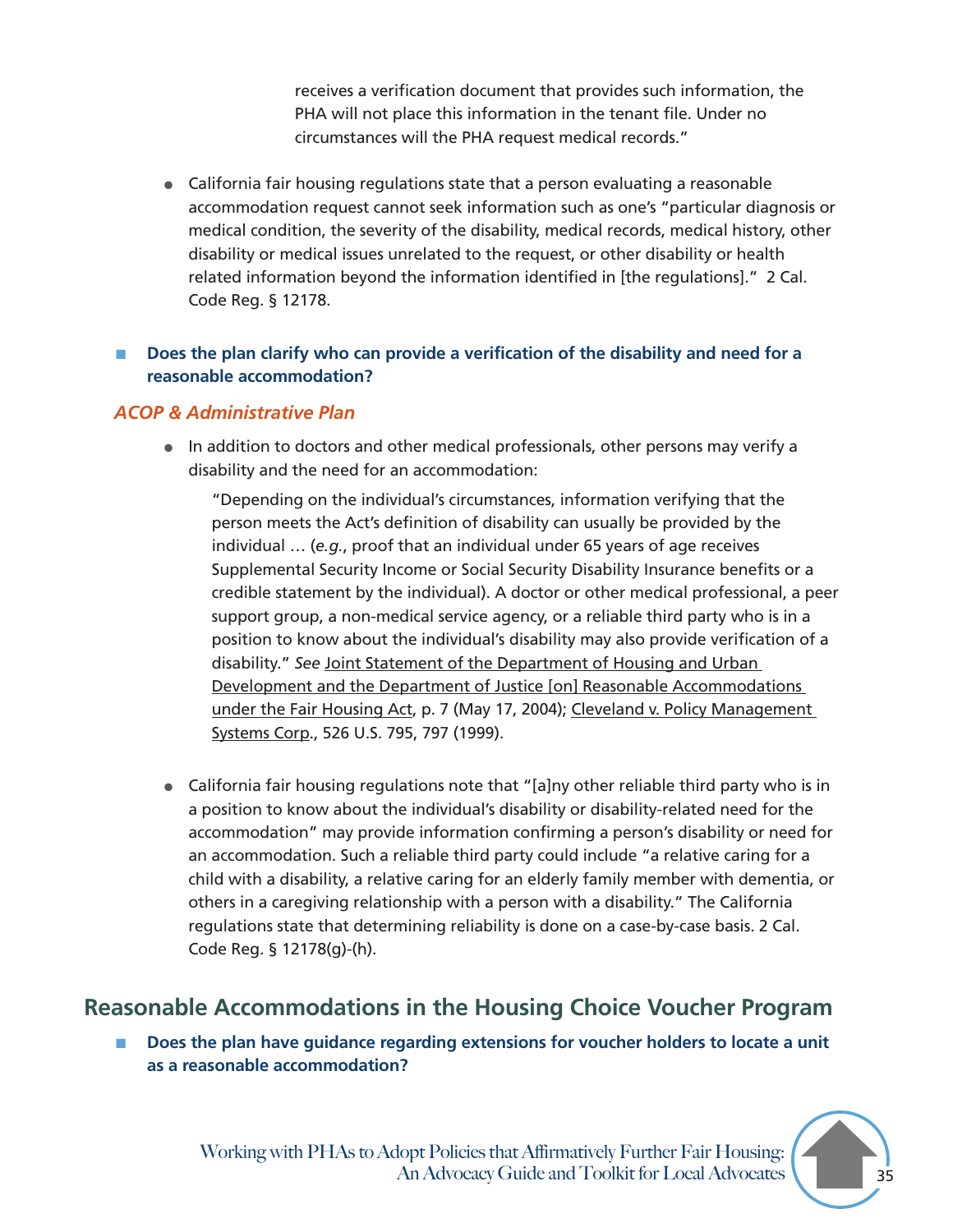### *Administrative Plan*

It is often much more difficult for people with disabilities to locate a unit that will accept a Section 8 Voucher. This is due to many factors that can include mobility difficulties, a lack of accessible units, cognitive difficulties, or the symptoms of mental health disabilities making the search difficult. PHAs are required to grant extensions of the time to search for a unit if it is necessary as a reasonable accommodation:

"If the family needs and requests an extension of the initial voucher term as a reasonable accommodation…the PHA must extend the voucher term up to the term reasonably required for that purpose." 24 C.F.R. § 982.303(b)(2).

### **n** Does the plan have guidance regarding exceptions to the payment standard as a **reasonable accommodation?**

#### *Administrative Plan*

 $\bullet$  It can be very difficult for people with disabilities to locate accessible units. As a result, PHAs can grant an exception to the payment standard to raise the payment standard to allow a person with a disability to access a unit that meets their needs:

"If the family includes a person with disabilities and requires a payment standard above the basic range, as a reasonable accommodation for such person…the PHA may establish a payment standard for the family of not more than 120 percent of the FMR[Fair Market Rent]. A PHA may establish a payment standard greater than 120 percent of the FMR by submitting a request to HUD." 24 C.F.R. § 982.505(d); *see also* Revision for Requests for Exception Payment Standards for Persons with Disabilities as a Reasonable Accommodation, PIH 2013-18 (HA) (Aug. 1, 2013).

## **Live-in Aides**

36

■ Does the plan address the addition of a live-in aide as a reasonable accommodation?

### *ACOP & Administrative Plan*

- $\bullet$  A person with a disability can have a live-in aide reside with them as a reasonable accommodation.
	- $\blacktriangle$  A live-in aide is a person who: "resides with one or more elderly persons, or nearelderly persons, or persons with disabilities, and who: (1) Is determined to be essential to the care and well-being of the persons; (2) Is not obligated for the support of the persons; and (3) Would not be living in the unit except to provide the necessary supportive services." 24 C.F.R. § 5.403.
	- $\triangle$  A live-in aide is not a tenant and does not have to meet eligibility requirements, including income requirements. *See* 24 C.F.R. § 5.609(c)(5) (income of live-in aide is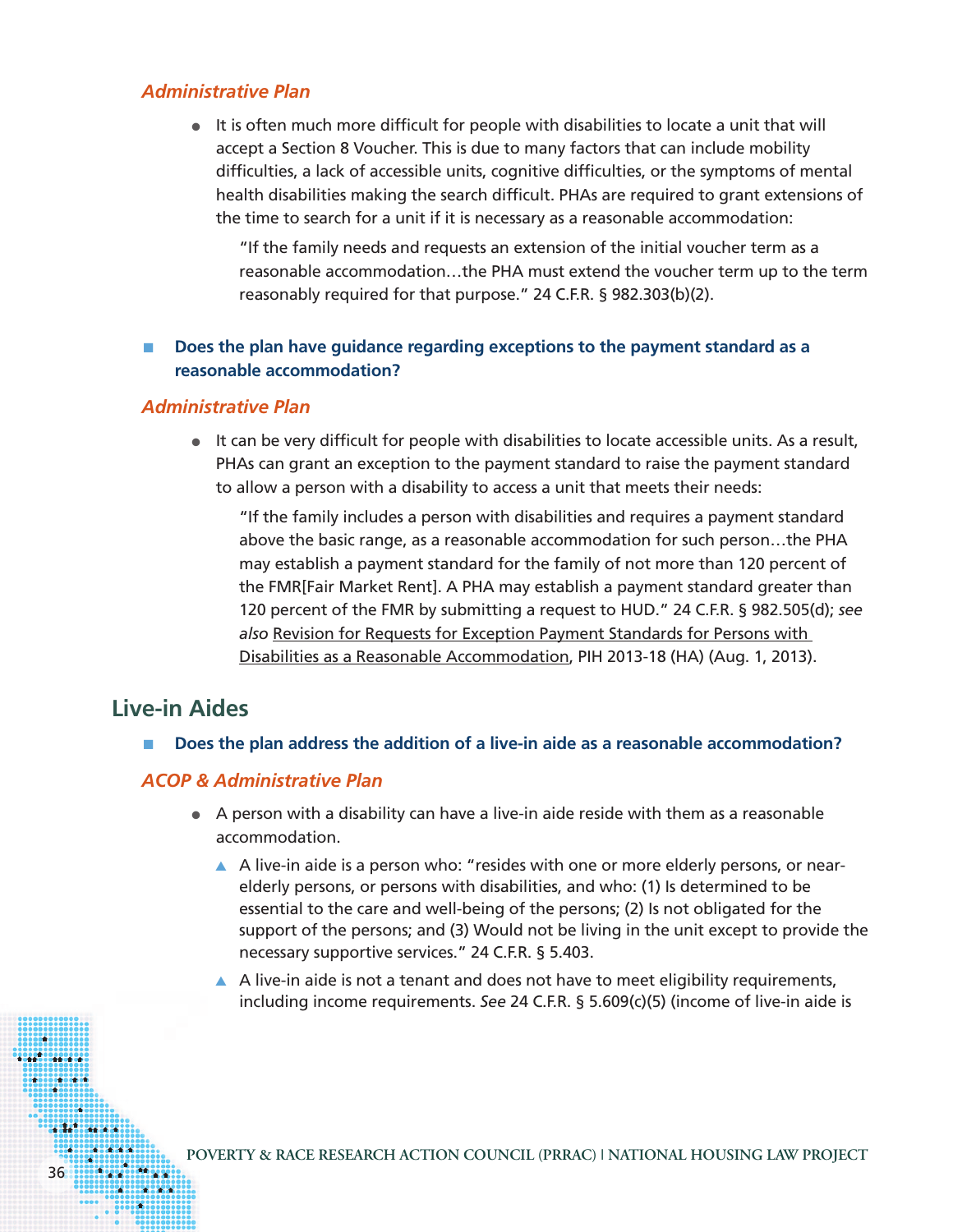not included in family income for purposes of determining eligibility or rent).

 $\blacktriangle$  The live-in aide should be assigned their own bedroom. HUD, Public Housing Occupancy Guidebook, § 5.4, p. 64 (June 2003).

## *Administrative Plan Only*

 $\bullet$  The voucher size should be changed to allow the live-in aide to have their own bedroom. *See* Over Subsidization in the Housing Choice Voucher Program, PIH 2014-25 (HA) (Oct. 16, 2014).

# **Portability Requirements**

■ Does the plan have quidance regarding exceptions to portability requirements as a **reasonable accommodation of a disability?**

## *Administrative Plan*

- **Generally, Section 8 Voucher participants have the right to "portability," which allows** them to move out of the PHA's jurisdiction with continued assistance. However, a PHA may deny a move for certain reasons including not residing in the original jurisdiction for 12 months, frequent moves, program violations, or leaving a tenancy during the lease term. *See* 24 C.F.R. § 982.353; 24 C.F.R. § 982.354; 24 C.F.R. § 982.54(d)(19).
- $\bullet$  However, participants with disabilities may need a change in these rules as a reasonable accommodation.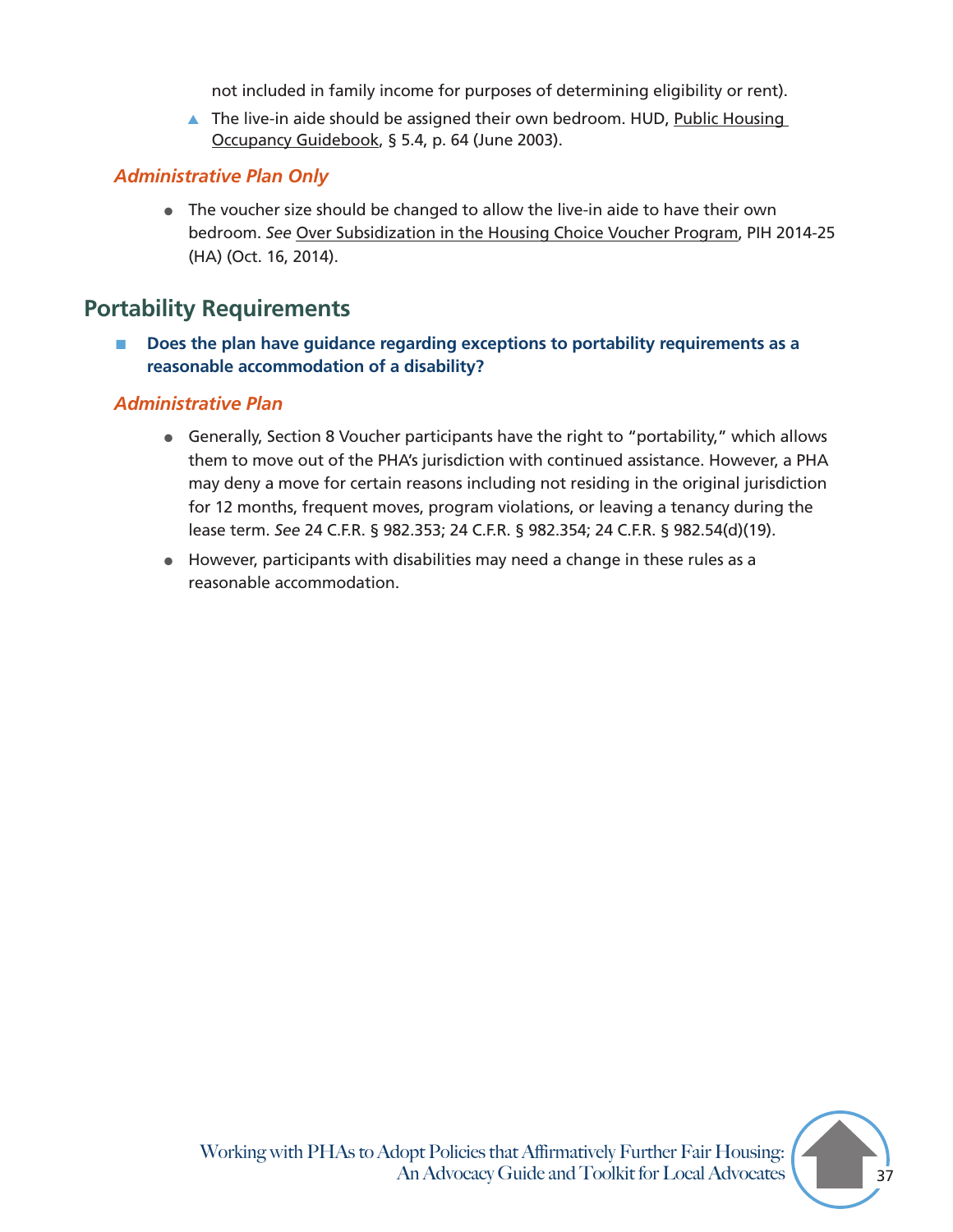# **Vouchers**

*A PHA's administration of its Housing Choice Voucher and Project Based Voucher programs can be a key means of affirmatively furthering fair housing. Housing Choice Vouchers offer families the opportunity to obtain housing on the private rental market. A PHA can adopt policies such as Small Area Fair Market Rents (SAFMRs) to further promote housing opportunities for Voucher families. Furthermore, Project Based Vouchers provide a means to preserve affordable housing access, particularly in areas with rising housing costs. PHAs should ensure that their policies governing the Voucher program allow families to live in the neighborhoods of their choice.* 

## **Voucher Portability and Mobility**

■ Does the plan describe how the PHA will manage the search period for families, **including how the PHA will manage extension requests?** 

### *Administrative Plan*

- $\bullet$  PHAs must grant an initial term of at least 60 days, but they have discretion to increase the initial search time beyond 60 days and may allow for any number of extensions. 24 C.F.R. § 982.303(a)-(b).
- $\bullet$  For porting families, the search time should be 90 days. For most families, porting takes extra time.
- The policy to set and extend Voucher search time should consider market conditions for variously sized units, including the fact that the market may change rapidly.
- $\bullet$  If a family requests additional search time as a reasonable accommodation for a family member who is a person with a disability, the PHA must extend the time for a reasonable period. 24 C.F.R. § 982.303(b).
- $\bullet$  The search time is suspended (tolled) during the time that the family has submitted a request to the PHA for approval of a tenancy until the date the PHA notifies the family in writing whether the request has been approved or denied. 24 C.F.R. § 982.303(c).?
- $\bullet$  PHA should include a search period exception for victims of domestic violence, dating violence, sexual assault, and stalking and as a reasonable accommodation.

### **n** Does the plan describe how the PHA will manage families who requested a move, but **funding shortfalls impede the PHA's ability to issue the voucher?**

### *Administrative Plan*

- $\bullet$  A PHA can only deny a request to move due to insufficient funding if all of the following apply (Notice PIH 2016-09 (HA) (June 6, 2016) § (7)(a)):
	- $\blacktriangle$  The move is to a higher cost unit (for moves within the PHA's jurisdiction) or to a higher cost area (for portability moves).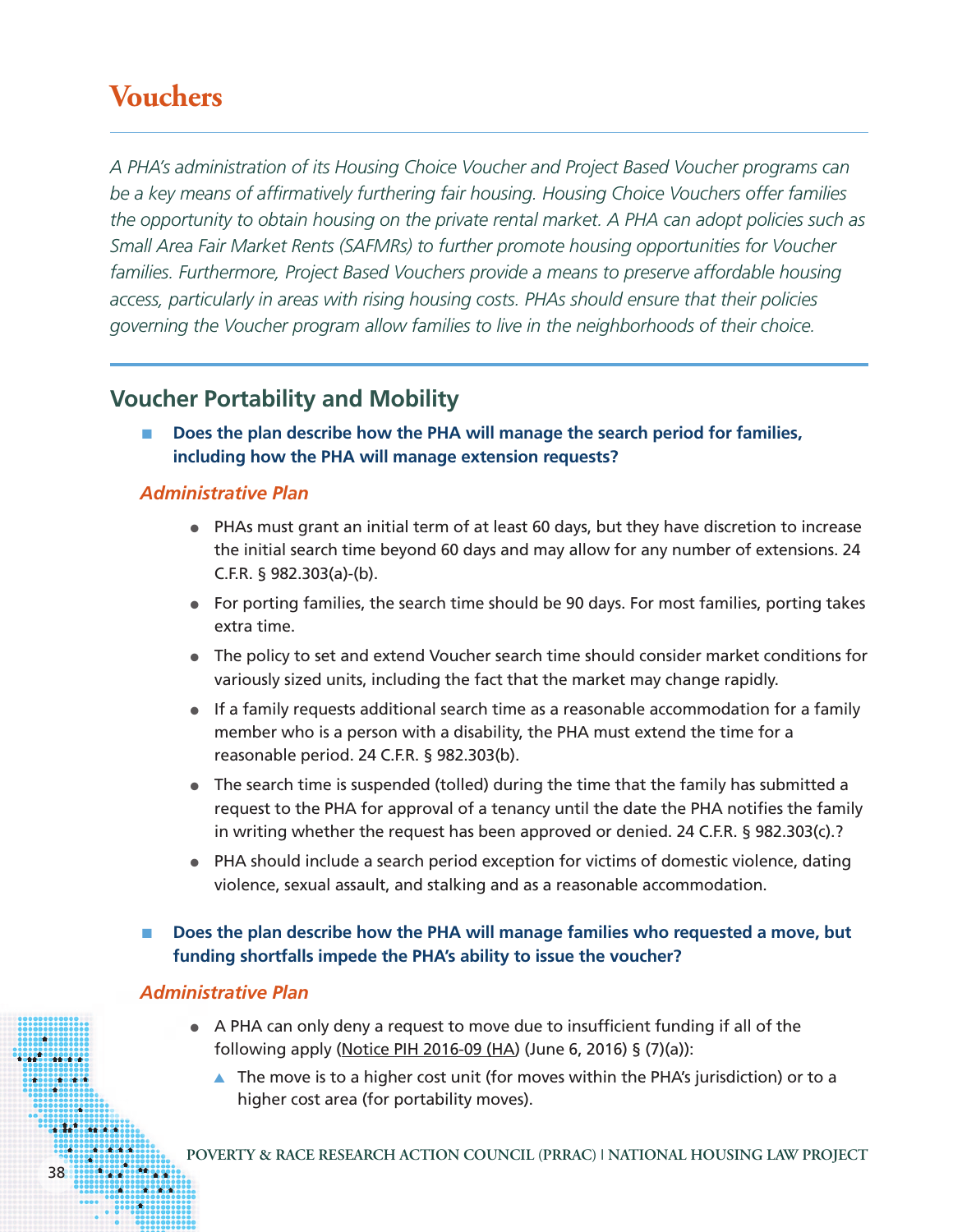- $\blacktriangle$  The receiving PHA is not absorbing the voucher (applicable only to portability moves).
- $\blacktriangle$  The PHA would be unable to avoid termination of current participants during the calendar year in order to remain within its budgetary allocation (including any available HAP reserves) for housing assistance payments.
- When the Initial Request is Denied, but funds subsequently become available:
	- $\blacktriangle$  PHAs must establish a process for addressing these requests. Notice PIH 2016-09 (HA) (June 6, 2016) § (7)(d).
	- $\triangle$  The process must include:
		- How the PHA will inform families of its process for addressing these requests;
		- How long the request to move will remain open for consideration;
		- How the PHA will notify families with open requests when the funds become available.
	- $\blacktriangle$  Before the family's request to move is closed, the PHA should notify the family in writing of such at least 30 days prior.
- When the Initial Request was Approved, but subsequent shortfalls require Retraction of Voucher:
	- $\triangle$  Voucher may only be retracted if the family would be allowed to remain in their current unit. Notice PIH 2016-09 (HA) (June 6, 2016) § (7).
	- If the family is unable to remain in its current unit, the PHA "must not" rescind the Voucher and allow the family to lease a new unit (porting and mobility). Notice PIH 2016-09 (HA) (June 6, 2016) § (7).
	- $\blacktriangle$  Retraction should not be permitted if the porting is necessary for a reasonable accommodation or due to domestic violence.
- $\bullet$  The PHA should not issue any Vouchers until it has issued the Voucher to the family requesting to move.

## n **Does the plan require families requesting to move undergo a re-examination?**

### *Administrative Plan*

- $\bullet$  Re-examination period should not exceed 30 days. Re-examination may severely limit a family's right to move, especially if prolonged. 24 C.F.R § 982.355(c)(11); HUD, Housing Choice Voucher Program Guidebook, at 5.7 (2019).
- **Families should be allowed to move without re-examination at any time within 120** days after the annual recertification process has been completed. Typically, HUD considers information verified by a PHA within 120 days to be current.



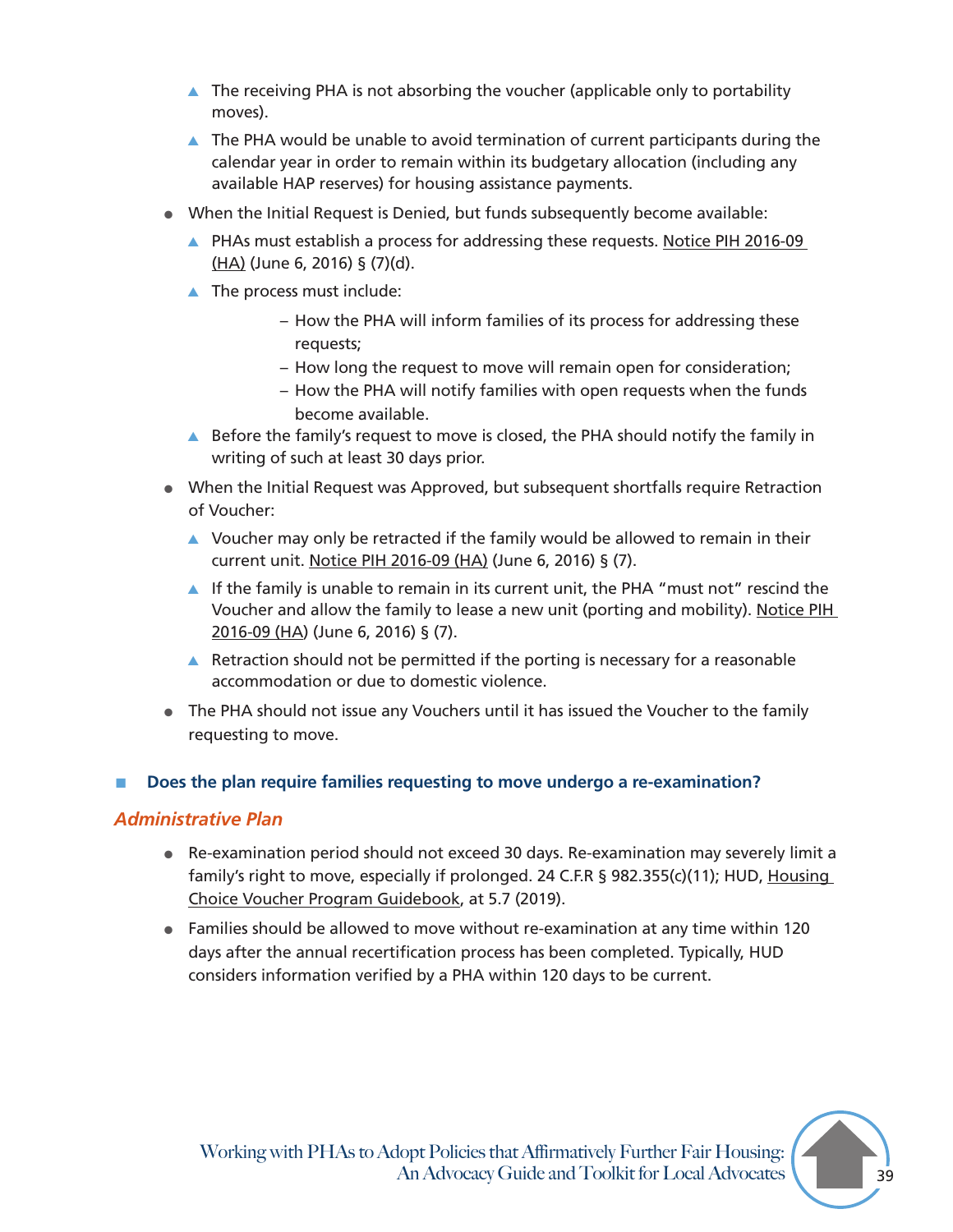### **n** Are families allowed the choose the receiving PHA when there are several PHAs **servicing the receiving jurisdiction?**

### *Administrative Plan*

- Porting families should choose the PHA it would like to administer their Voucher. 24 C.F.R. § 982.355(b); Notice PIH 2016-09 (HA) (June 6, 2019) § (9)(c).
- **n** Does the plan describe the process for terminating a Voucher ported to another **jurisdiction?**

### *Administrative Plan*

- $\bullet$  PHA should not terminate a family that has moved out of the jurisdiction and cannot easily return to defend itself in an informal hearing.
- Does the Plan list the reason for a denial for a request to move?

### *Administrative Plan*

- $\bullet$  Plan should indicate the listed reasons are the only reasons for which the PHA may deny a family's request to move.
- Mandatory Reasons (24 CFR § 982.353(d)(1); Notice PIH 2016-09 (HA) (June 6, 2016) §  $(6)(a)$ 
	- $\blacktriangle$  Not income-eligible in receiving PHA's jurisdiction (mandatory denial to port)
	- $\triangle$  Vacating previous unit in violation of the lease, except in cases of VAWA protections, as reasonable accommodation, or to flee harassment.
- **•** Discretionary Reasons
	- Family has violated program requirements (24 C.F.R. §§ 982.354(e)(2), 982.552, 982.553)
	- $\blacktriangle$  Residence Requirements—Nonresident applicants should only be required to live in the jurisdiction for a period of 12 months, except if the request to move is a reasonable accommodation or for survivors of violence, dating violence, sexual assault, or stalking (24 C.F.R. § 982.354(c)(2); Notice PIH 2016-09 (HA) (June 6, 2016) § (6)(b)); and
	- **■** Family has moved more times than the local policy allows (24 C.F.R. §§ 982.354(c)(2), 982.54(d)(19))
	- **A** Insufficient funding for continued assistance (24 C.F.R. § 982.354(e)(1)).

# **Project-Based Vouchers**

n **Will the PHA use Small Area FMR to set their payment standards for the PBV program?** 

### *Administrative Plan*

40

• Small Area Fair Market Rents (SAFMRs) are the Department of Housing and Urban Development's (HUD) calculation of fair market rents for zip codes. In 24 mandatory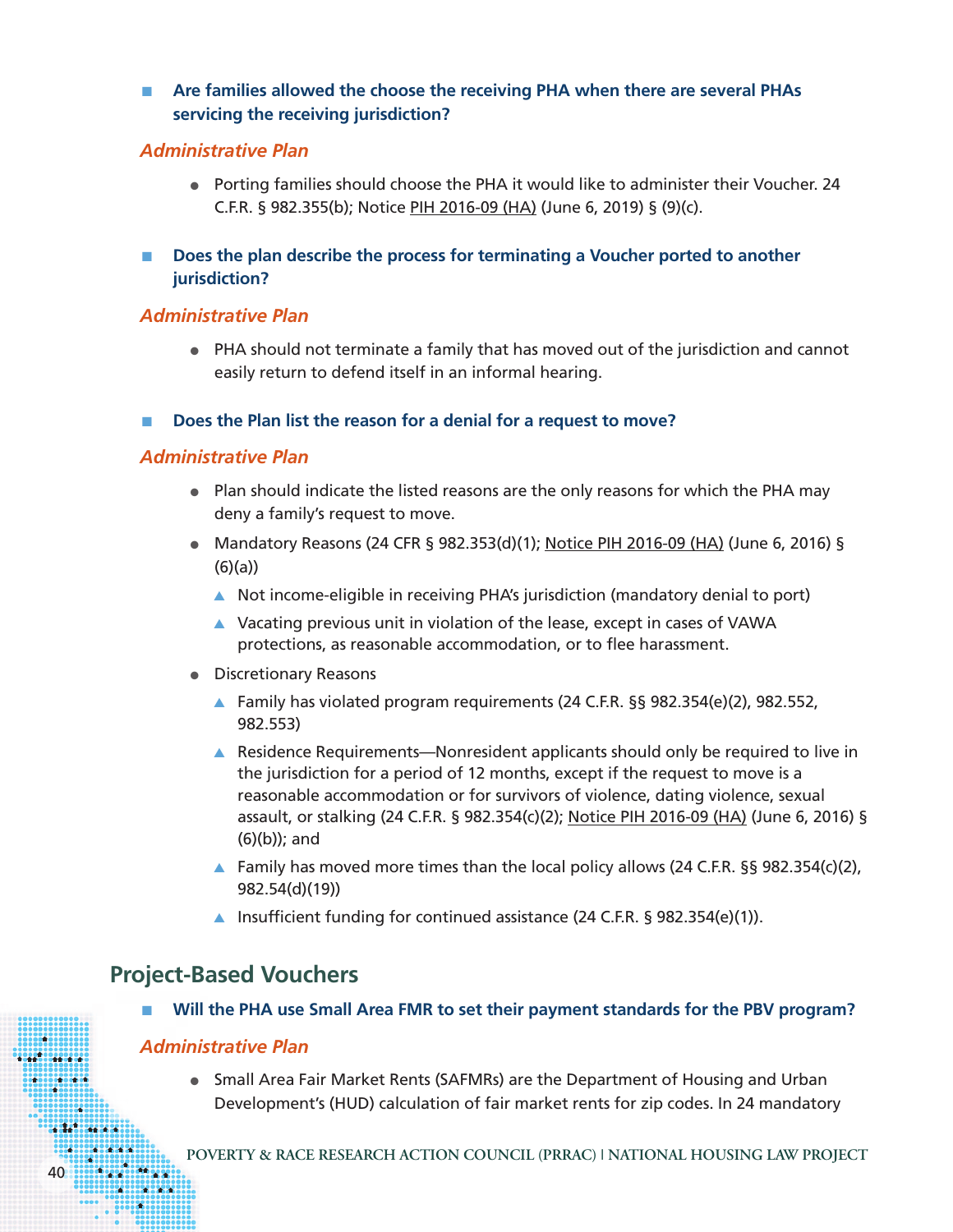jurisdictions, PHAs are required to use SAFMRs to set their payment standards. PHAs in other jurisdictions can elect to use SAFMR to set their payment standards. *See generally* Establishing a More Effective Fair Market Rent System; Using Small Area Fair Market Rents in the Housing Choice Voucher Program Instead of the Current 50th Percentile FMRs, 81 Fed. Reg. 80,567 (Nov. 16, 2016).

• PHAs in both mandatory and non-mandatory jurisdictions can elect to use SAFMRs to set the payment standards for their PBV program. PHAs should strongly consider using SAFMRs to set their payment standard. SAFMRs are intended to capture more granular discrepancies in rent across neighborhoods and therefore more accurately reflect market rents.

### **n** Will the PHA use the same waiting list for the PBV program as the HCV program?

### *Administrative Plan*

- $\bullet$  PHAs can elect to use a separate waiting list for its PBV and tenant-based rental assistance programs; however, if the PHA elects to use separate waiting list, the PHA must offer to place tenant-based assistance applicants on the waiting list for the PBVs. 24 C.F.R. § 983.251(c)(2).
- $\bullet$  Additionally, PHAs can elect to use separate waiting lists for a specific subsidized project or for the PHA's entire PBV program. 24 C.F.R. § 983.251(c)(3).
- $\bullet$  Does the Administrative Plan describe if and how the PHA will include families referred from property owners on its waiting lists? 24 C.F.R. § 983.251(c)(5).

### n **Does the Administrative Plan describe the briefing procedures once a family has been accepted into the PBV program?**

### *Administrative Plan*

- $\bullet$  Once a family is accepted into the PBV program, the PHA must orally brief the family about how the program operates, including the family's and owner's responsibilities. 24 C.F.R. § 983.252(a).
- PHAs should include in the PBV information packet information about available legal aid services in the community.
- PHAs should include in the PBV information packet their Administrative Plan, highlighting the process for receiving tenant-based rental assistance after terminating the lease for the PBV unit. 24 C.F.R. § 983.252(b).
- $\bullet$  Does the information packet include a template for informing the owner and PHA of the tenants' intent to terminate the PBV lease? *See* 24 C.F.R. § 983.261(a).

### ■ Does the Administrative Plan describe the PHA's process for addressing request to move **with continued assistance?**

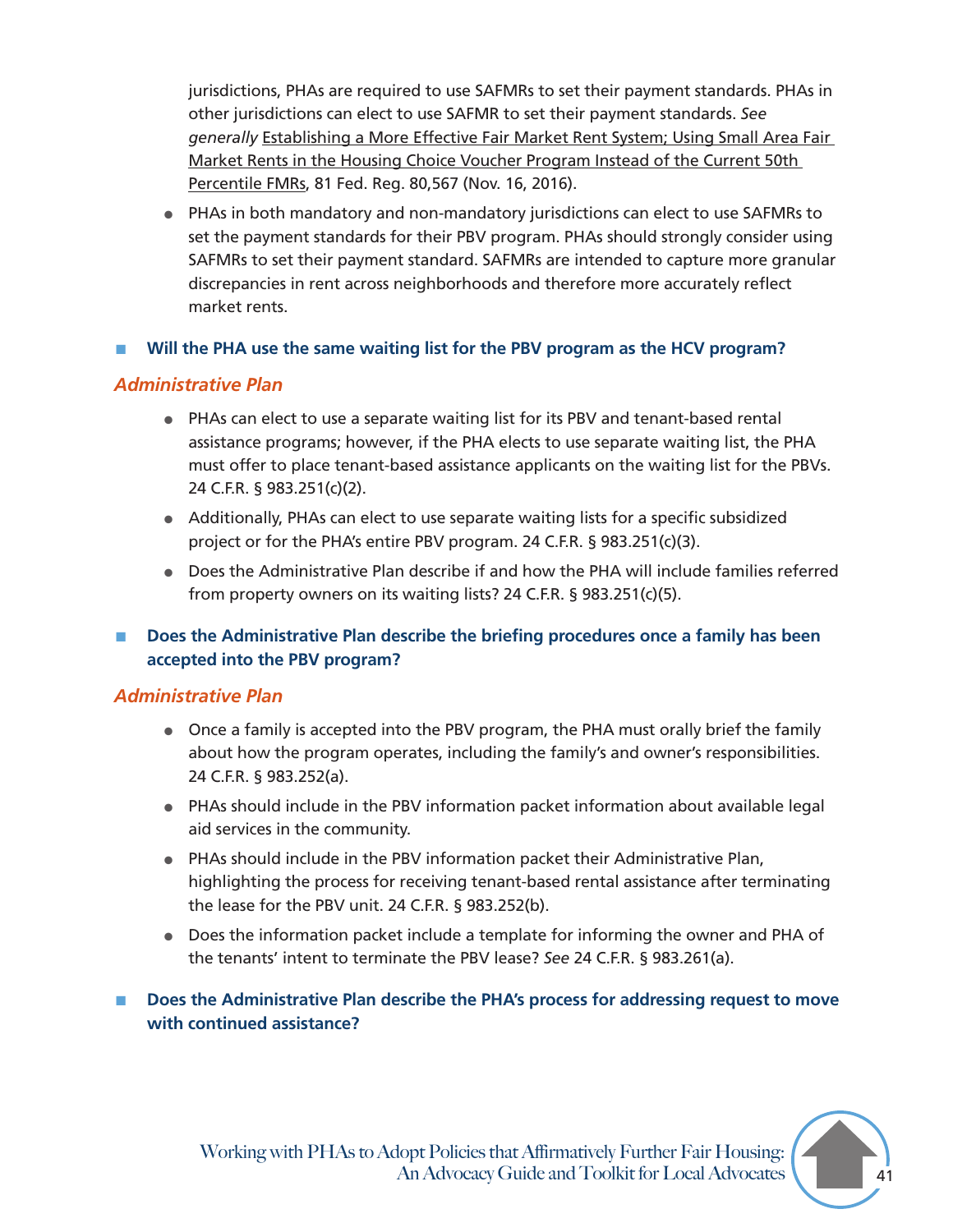### *Administrative Plan*

- Families must provide the owner and PHA written notice of its intent to terminate the PBV lease. The Administrative Plan should describe the process for families to provide notice to the PHA about its desire to terminate the lease for the PBV unit and include a template for families to use. 24 C.F.R. § 983.261(a).
- The Administrative Plan should describe the PHA's process for offering families who are terminating their PBV lease continued tenant-based rental assistance. 24 C.F.R. § 983.261(b).
- $\bullet$  If comparable tenant-based rental assistance is not immediately available at the end of the family's lease, the PHA must give the family priority to receive the next available opportunity for continued tenant-based rental assistance. 24 C.F.R. § 983.261(c).

## **Enhanced Vouchers**

**n** Does the Administrative Plan require the landlord to include an enhanced voucher lease **addendum?**

### *Administrative Plan*

- $\bullet$  An enhanced voucher lease addendum stating the right to remain is also necessary to protect the rights of thousands of current enhanced voucher families. Only a lease addendum can inform tenants, owners, and judges of the unique rights and requirements for enhanced voucher families and permit effective enforcement of the tenants' right to remain. Without an enhanced voucher lease addendum, it is extremely difficult to hold owners accountable for compliance with the statutory requirements for enhanced voucher families. A lease addendum should be required both at the time of the eligibility event (for new enhanced voucher families) and at the time of recertification or lease renewal (for current enhanced voucher families).
- Model Language: The owner's lease must include [PHA's NAME]'s prescribed tenancy addendum.

#### n **Does the PHA rescreen tenants for considerations outside of income eligibility?**

#### *Administrative Plan*

42

• PHAs administering Enhanced Vouchers will usually try to screen tenants under the criteria they use for their ordinary Voucher program, as HUD (but not the statute) allows. One argument is that, for former project-based Section 8 tenants facing conversion, re-screening by PHAs would violate the Enhanced Voucher statute. Section 524(d) of the Multifamily Assisted Housing Reform and Affordability Act (MAHRAA), as amended by Pub. L. No. 106-74, § 531(a), 113 Stat. 1113 (Oct. 20, 1999), states that:

> to the extent that amounts for assistance under this subsection are provided in advance in appropriation Acts, upon the date of the expiration of such contract the Secretary shall make enhanced voucher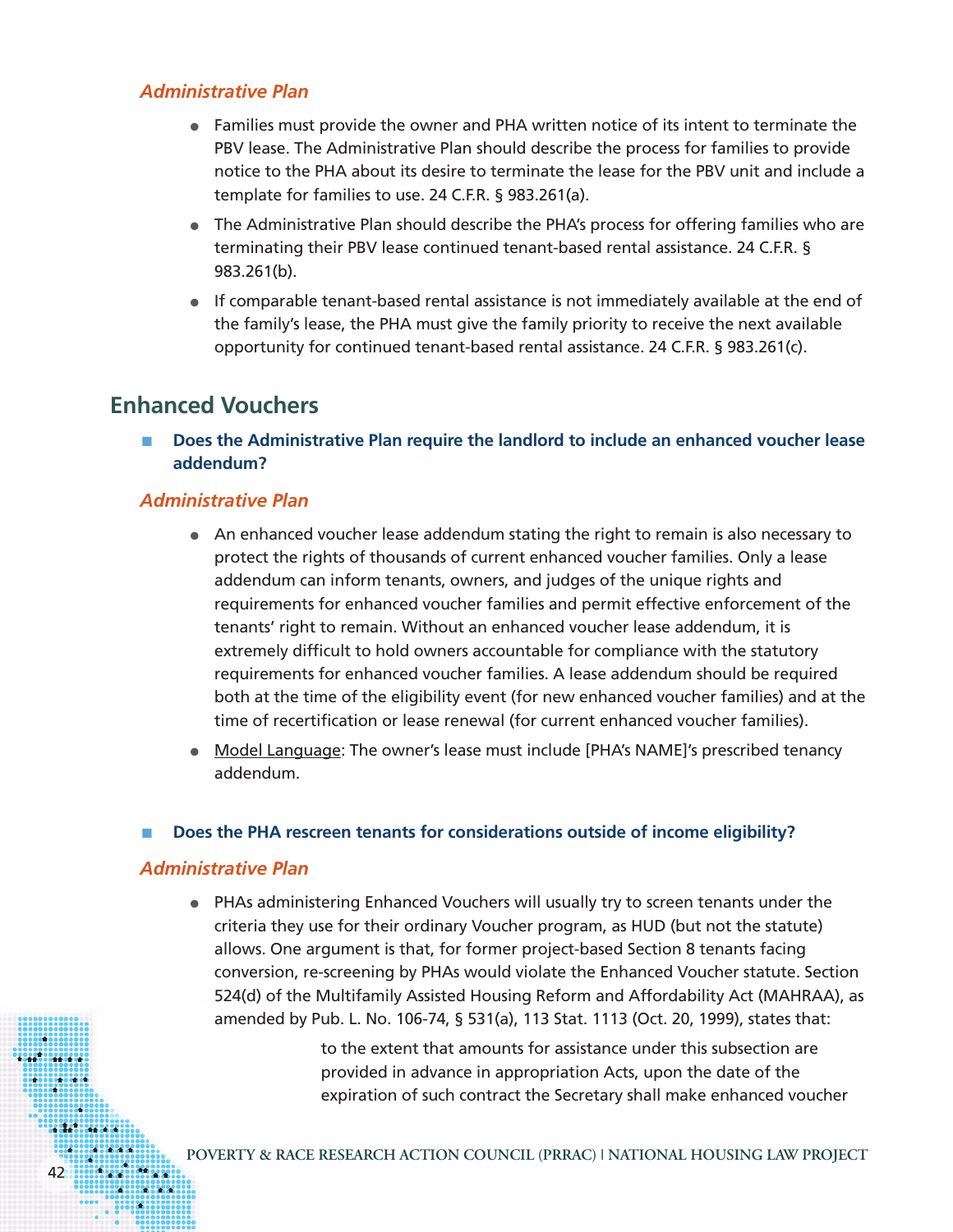assistance under section 8(t) of the United States Housing Act of 1937 (42 U.S.C. 1437f(t)) available on behalf of each low-income family who, upon the date of such expiration, is residing in an assisted dwelling unit in the covered project.

- $\bullet$  HUD thus has a clear statutory duty to provide enhanced voucher assistance to each family residing at contract expiration or termination. Permitting any re-screening by PHAs for issues other than low-income status directly violates this duty. *See also* 12 U.S.C. § 4113(a).
- $\bullet$  Re-screening potential enhanced voucher recipients as if they were new Section 8 voucher applicants, under different criteria than those used to determine continued occupancy under their project-based lease, is also fundamentally unfair. This rescreening could deny enhanced vouchers to tenants in good standing under their prior lease.

# **Emergency Housing Vouchers**

As of June 2021, HUD was in the process of administering Emergency Housing Vouchers (EHVs), created as part of the American Rescue Plan package passed in response to COVID-19. These EHVs are targeted to serve individuals and families who are experiencing homelessness, at risk of homelessness, recently homeless, or fleeing domestic violence, dating violence, sexual assault, stalking, or human trafficking. For more information about EHVs, see HUD's operations notice, as well as NHLP's FAQs regarding EHVs.

Below are a few considerations for advocates to consider as PHAs begin issuing EHVs, and whether the PHA is using the considerable flexibility they have in administering EHVs to affirmatively further fair housing:

- How are PHAs using the additional EHV-related fees the PHA has received?
- $\cdot$  How is the PHA approaching the required housing search assistance?
- **B** Is the PHA using EHVs to assist survivors of domestic violence, dating violence, sexual assault, or stalking on the PHA's emergency transfer waitlist?
- Is the PHA denying admission to the EHV program on impermissible grounds (e.g., prior eviction from federally assisted housing, alcohol abuse)? Has the PHA established EHV admissions criteria that allow individuals with criminal history or negative rental history to access EHVs?
- $\bullet$  Is the PHA conducting individualized assessments for denials based on non-mandatory grounds (i.e., where the PHA has discretion to not adopt a particular requirement)?
- $\cdot$  Has the PHA adopted higher payment standards for EHVs?

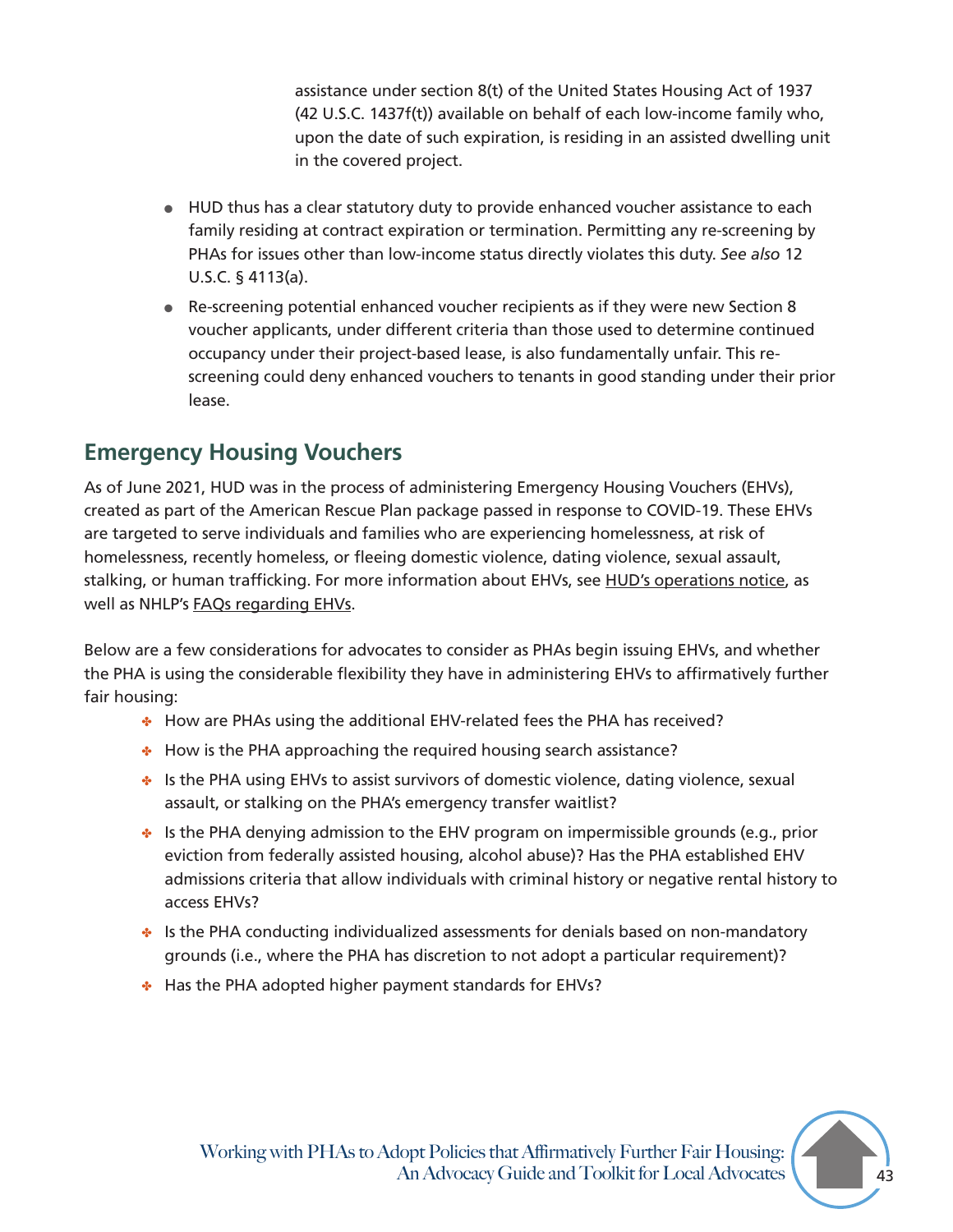# **Persons With Limited English Proficiency**

*Persons with limited English proficiency often face difficulties accessing vital information and documents in their primary language. This can place individuals and households at risk of eviction for not fulfilling programmatic requirements or prevent LEP persons from accessing housing at all. LEP individuals participating in or applying to PHA programs are protected by Title VI of the Civil Rights Act of 1964 and the federal Fair Housing Act. Both laws prohibit discrimination based on national origin, which includes discrimination against limited English proficient persons. For more information regarding the rights of LEP individuals, please refer to NHLP's Green Book, §§ 13.4 and 13.5.3.4.* 

# **Nondiscrimination protections for Limited English Proficient (LEP) persons**

■ Does the plan list Title VI of the Civil Rights of 1964, HUD's 2007 LEP Guidance, and **Executive Order 13166 as sources of authority prohibiting discrimination against persons with limited English proficiency?** 

### *ACOP & Administrative Plan*

- $\bullet$  As recipients of federal financial assistance, PHAs must ensure meaningful language access for persons with limited English proficiency. Failure to do so constitutes a violation of a PHA's obligations under Title VI of the Civil Rights Act of 1964 and may also constitute national origin discrimination under the Fair Housing Act.
	- s *See* 42 U.S.C. § 2000d; *see also* Lau v. Nichols, 414 U.S. 563 (1974) (failure to provide meaningful language access denied individuals ability to participate in federally assisted program on the basis of national origin); Executive Order 13166, Improving Access to Services for Persons with Limited English Proficiency, 65 Fed. Reg. 50,121 (Aug. 16, 2000); Dep't of Hous. & Urban Dev., Final Guidance to Federal Financial Assistance Recipients Regarding Title VI Prohibition Against National Origin Discrimination Affecting Limited English Proficient Persons, 72 Fed. Reg. 2,732 (Jan. 22, 2007) [hereinafter *HUD 2007 LEP Guidance*]; Dep't of Hous. & Urban Dev., Office of General Counsel Guidance on Fair Housing Act Protections For Persons With Limited English Proficiency, at 6 (Sept. 2016) (noting that failure to provide language assistance otherwise required by law may constitute intentional discrimination under the Fair Housing Act).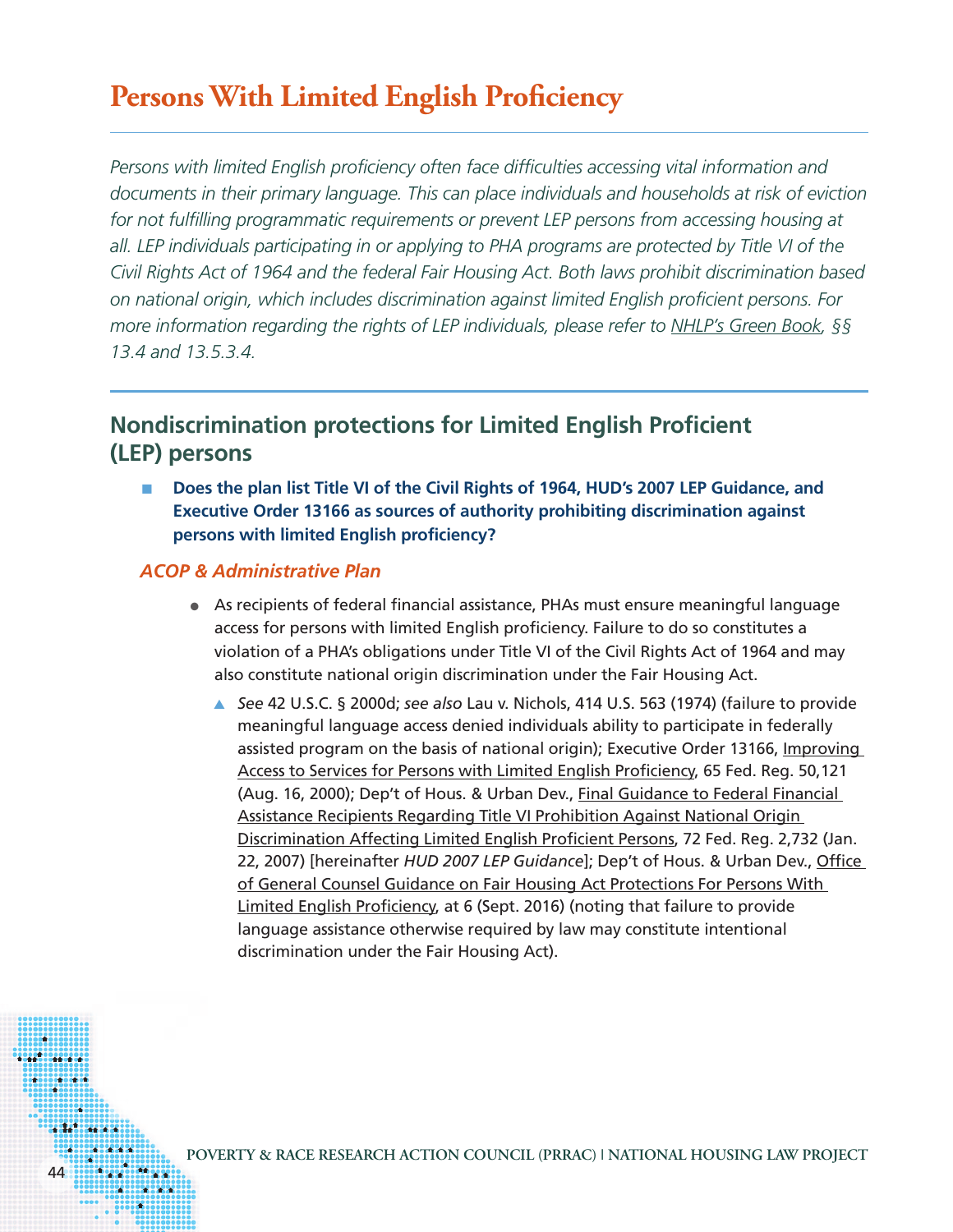# **Four-Factor Analysis and Determination of Language Assistance Needs**

- n **Does the plan reference a separate language access plan, or are the language access policies included within or attachments to the ACOP or Administrative Plan?** 
	- **★ Practice Tip: If this is not clear, advocates should ask specifically to see the** language access plan, along with the four-factor analysis outlined in the HUD 2007 LEP Guidance.
- n **Has the PHA completed a four-factor analysis as HUD outlined in its 2007 LEP Guidance?**
	- ★ Practice Tip: The four-factor analysis is important to understanding the PHA's thinking about what languages need to be served through PHA language assistance services such as translated documents. The four-factor analysis will rely on data (e.g., Census data). Advocates may wish to review the four-factor analysis and offer other sources of data or information to justify language assistance services such as translated vital documents being offered in additional languages. If the four-factor analysis is not publicly available, advocates should request it. Furthermore, if it has been a while since the fourfactor analysis has been updated, demographic shifts within the service population may require different languages to be served by the PHA.

# **Translation of Vital Documents**<sup>55</sup>

- Does the plan have a list of vital documents that the PHA has translated, and into **which languages have these documents been translated?**
	- ★ Practice Tip: While not required, this is a useful best practice. Asking the PHA to provide a list of currently translated documents, the languages they are available in, and for those documents that have not been translated yet, a timetable for those documents acknowledges a PHA's resource limitations while also providing a roadmap by which the PHA can be held accountable to advocates.

★ Practice Tip: HUD has translated a number of commonly used HUD forms. Those forms can be accessed on HUD Clips, http://portal.hud.gov/hudportal/HUD?src=/program\_offices/administration/hud clips/forms/

★ *Practice Tip*: Use of machine translation (e.g., Google Translate) is not sufficient for ensuring meaningful language access. According to a 2014 newsletter from the U.S. Department of Justice:

> Automatic or machine translation software or applications cannot provide the level of translation required for meaningful access. It may be used limitedly to establish the general concept or essence of written text, or used by a qualified translator to check materials before a formal translation, or in extremely time sensitive or emergency situations where no other alternative is available.

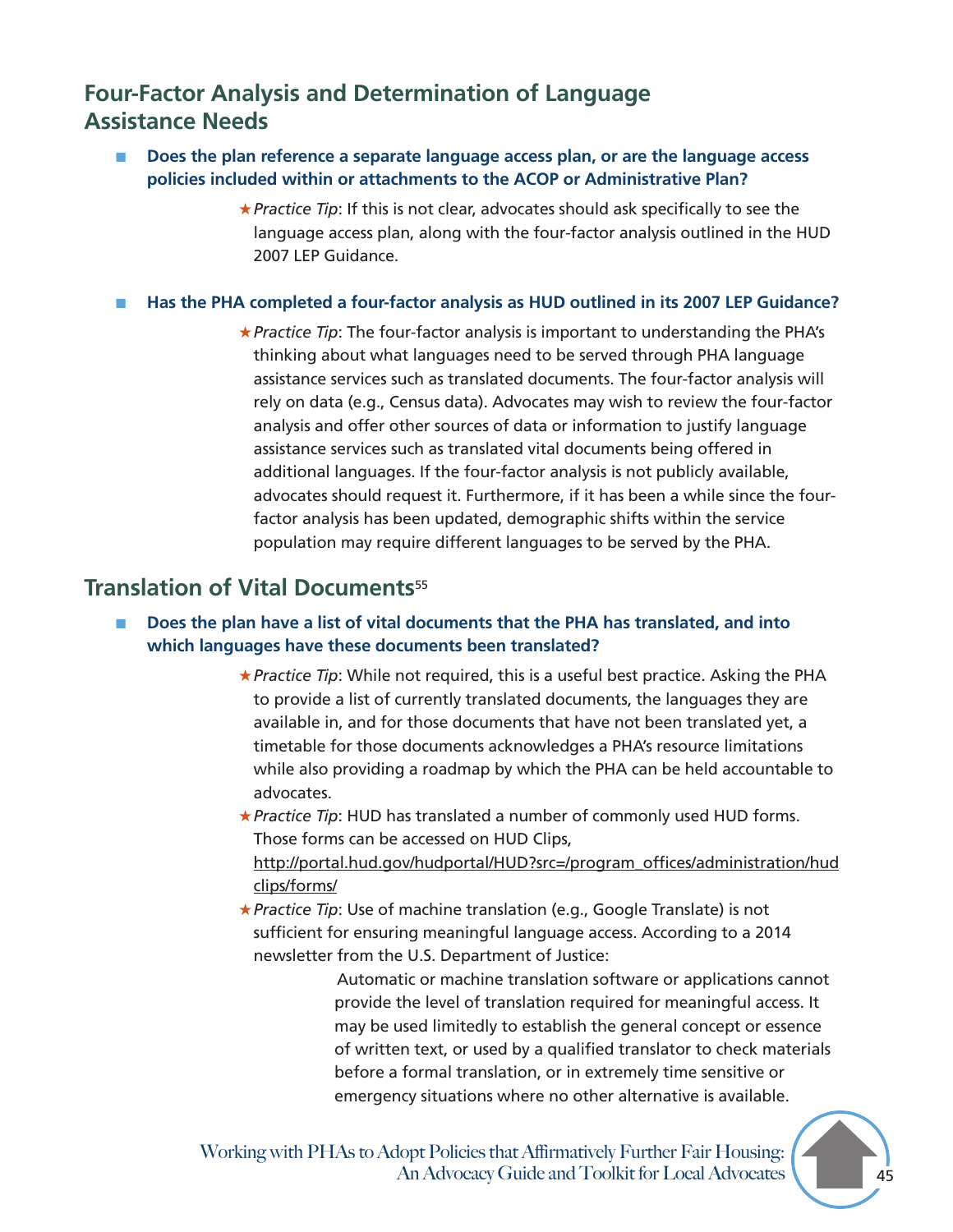Machine translation should not be used alone, absent human quality control, when materials are vital to an individual's rights or benefits, or when the source materials contain non-literal language (e.g., slang, metaphor), lack clear grammar or structure, contain abbreviations or acronyms, or are overly complex, technical, or wordy.

### *ACOP & Administrative Plan*

- In its LEP Guidance, HUD provides quidelines for translation of vital documents. While there is not an exhaustive list of vital documents or "generic widely used documents" that may warrant translation, HUD names examples such as: consent and complaint forms; intake forms; written notices concerning "rights, denial, loss, or decreases in benefits or services, and other hearings"; eviction notices; notices detailing availability of free language assistance; hearing notices; leases; tenant rules; and applications. *See* HUD 2007 LEP Guidance at 2,744; *see also* NHLP Green Book, § 13.4.
- $\blacktriangle$  HUD's LEP Guidance includes numerical guidelines for the translation of vital documents. Per HUD guidance, PHAs should translate written vital documents for language populations that comprise more than either 5 percent or 1,000 persons (whichever is less) of the eligible service population. The HUD Guidance characterizes these guidelines as a "safe harbor," meaning that following these guidelines will indicate "strong evidence of compliance" with the PHA's written translation obligations under Title VI. *See generally* HUD 2007 LEP Guidance at 2,745. For language groups that reach 5 percent, "but compose fewer than 50 people, the Final LEP Guidance states that the recipient does not need to translate vital documents," but instead can provide "written notice, in the primary language of the LEP group, regarding the right to receive competent oral interpretation of the written material free of cost." NHLP Green Book, § 13.4, *citing* HUD 2007 LEP Guidance at 2,744-45.

## **Oral Interpretation**

\_\_\_\_\_\_\_\_\_\_\_\_\_\_\_\_\_\_\_\_\_\_\_\_\_\_\_\_\_\_\_\_\_\_\_\_\_\_\_\_\_\_\_\_\_\_\_\_\_\_\_\_\_\_\_

46

- **n** Does the plan outline how oral interpretation will be provided?
	- ★ *Practice Tip*: Many PHAs use a language line as a means of providing interpretation services, particularly for less frequently encountered languages. Other ways to increase language capacity include the PHA including salary incentives to hire bilingual staff.

55 Vital documents are documents "that are critical for ensuring meaningful access by beneficiaries or potential beneficiaries generally and LEP persons specifically." HUD 2007 LEP Guidance, 72 Fed. Reg. at 2,736.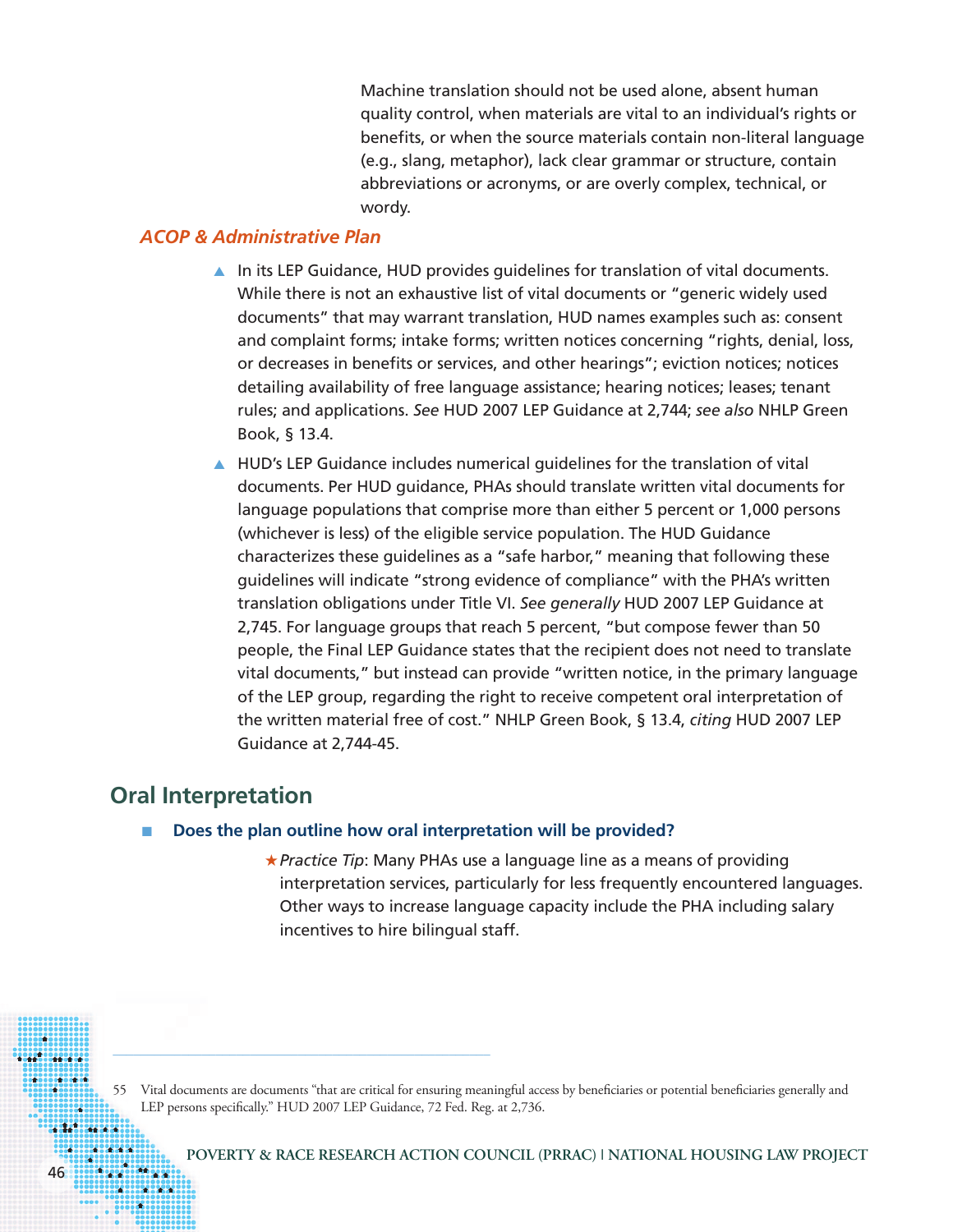### n **Does the plan cite to language group size thresholds for providing oral interpretation?**

- $\blacktriangle$  PHAs have an obligation to take reasonable steps to make oral interpretation assistance available, regardless of the population size.
- $\blacktriangle$  The HUD LEP Guidance is clear, unlike with written translation, there are no safe harbors for providing oral interpretation. HUD 2007 LEP Guidance, 72 Fed. Reg. at 2,736 (noting that there is not a "safe harbor" for oral interpretation, and that no "matter how few LEP persons the [PHA] is serving, oral interpretation services should be made available in some form").

# **Role of Minors and Informal Interpreters**

- Does the plan prohibit the PHA's use of minors to provide language assistance for LEP **individuals, including translation of documents or for interpretation?**
- Does the plan discourage the use of friends and informal interpreters?

### *ACOP & Administrative Plan*

- $\bullet$  Except in emergency circumstances, minors should not be used for the provision of language assistance. The plan should include a provision specifically barring the PHA from requiring minors to serve as interpreters or otherwise provide language assistance to LEP individuals, including family members. *See generally* HUD 2007 LEP Guidance, 72 Fed. Reg. at 2,743. PHAs "should take special care to ensure that family, legal guardians, caretakers, and other informal interpreters are appropriate in light of the circumstances." HUD 2007 LEP Guidance, 72 Fed. Reg. at 2,743. In HUD's view, in many cases, "family members (especially children) or friends are not competent to provide quality and accurate interpretations." HUD 2007 LEP Guidance, 72 Fed. Reg. at 2,743.
- $\bullet$  If a person who is LEP ultimately decides to use a family member or informal interpreter, the PHA should have ways to document this decision by the LEP individual, and a way to document that free interpretation was offered to the LEP person. *See generally* HUD 2007 LEP Guidance, 72 Fed. Reg. at 2,743.

# **English-Only Policies**

- n **Does the plan have any language adopting an English-only policy, or requiring tenants to speak English?**
	- $\blacktriangle$  HUD has stated that "bans on tenants speaking non-English languages on the property or statements disparaging tenants for speaking non-English languages have no cognizable justification under" the Fair Housing Act. *See generally* HUD, Office of General Counsel Guidance on Fair Housing Act Protections for Persons with Limited English Proficiency, at 4 (Sept. 15, 2016). Any such language included in a PHA planning document should be removed as inconsistent with fair housing law.
	- In California, the Unruh Civil Rights Act prohibits discrimination in housing based on one's primary language. *See* Cal. Civ. Code § 51(b).

Working with PHAs to Adopt Policies that Affirmatively Further Fair Housing: An Advocacy Guide and Toolkit for Local Advocates 47

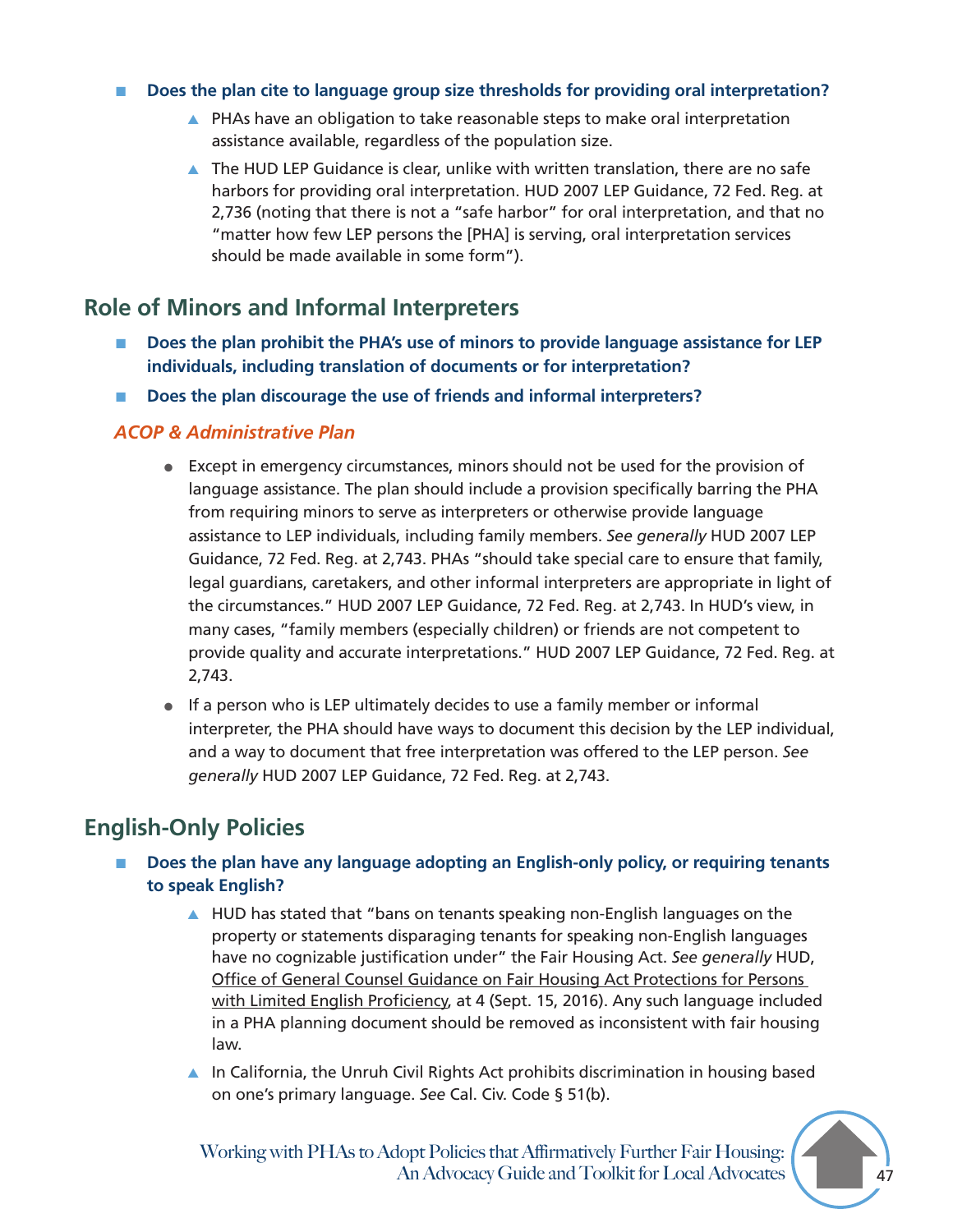# **Hardship Policies and Minimum Rents**

*A PHA's hardship policies with respect to minimum rents are important for ensuring that families can maintain their housing. PHAs should ensure that tenants understand that hardship exemptions are available, and how to request such an exemption. For more information about minimum rents and hardship exemptions, see NHLP's Green Book, § 4.4.2.2.4.*

#### ■ Does the PHA have a minimum rent policy?

• sPHAs must establish minimum rents ranging from \$0-\$50 per month. 42 U.S.C. § 1437a(a)(3); 24 C.F.R. § 5.630.

#### n **Does the PHA have a hardship policy for minimum rents?**

 $\bullet$  PHAs must grant exemptions to their minimum rent policies to families unable to pay the minimum rent because of financial hardship. 42 U.S.C. § 1437a(a)(3)(B)(i).

Hardship exemptions must be provided for:

- $\blacktriangle$  families who have lost or are waiting for benefits;
- $\blacktriangle$  families who would be evicted as a result of the imposition of the minimum rent;
- $\blacktriangle$  families whose circumstances change for reasons such as the loss of employment or a death in the family, and other situations as determined by the PHA.
- n **Does the PHA's policy require that the PHA suspend the minimum rent charges beginning the next month after a hardship request is received until such time that a PHA has determined whether to grant the request?** 
	- $\bullet$  A PHA is required to do this for both public housing and voucher tenants. 24 C.F.R. § 5.630(b)(2).

#### n **How is the tenant informed about the hardship policy?**

- PHAs must notify tenants of the hardship exemption. HUD, Public Housing Occupancy Guidebook, § 13.1; Quality Housing and Work Responsibility Act of 1998; Initial Guidance, 64 Fed. Reg. 8192, 8197 (Feb. 18, 1999).
	- $\blacktriangle$  HUD has not specified the form and timing of that notice and the burden is on the tenant to request the hardship exemption. As a result, many families are not aware of the hardship exemption.
- Section 102(b) of the Housing Opportunity Through Modernization Act of 2016 (HOTMA) required HUD to submit to Congress a report on the number of families that were granted an exemption to minimum rents. It found that .4% of public housing families had been granted a minimum rent exception nationwide and .7% of voucher families (excluding Moving to Work agencies). Letter to The Hon. Maxine Waters from HUD (Feb. 15, 2019) (on file with NHLP).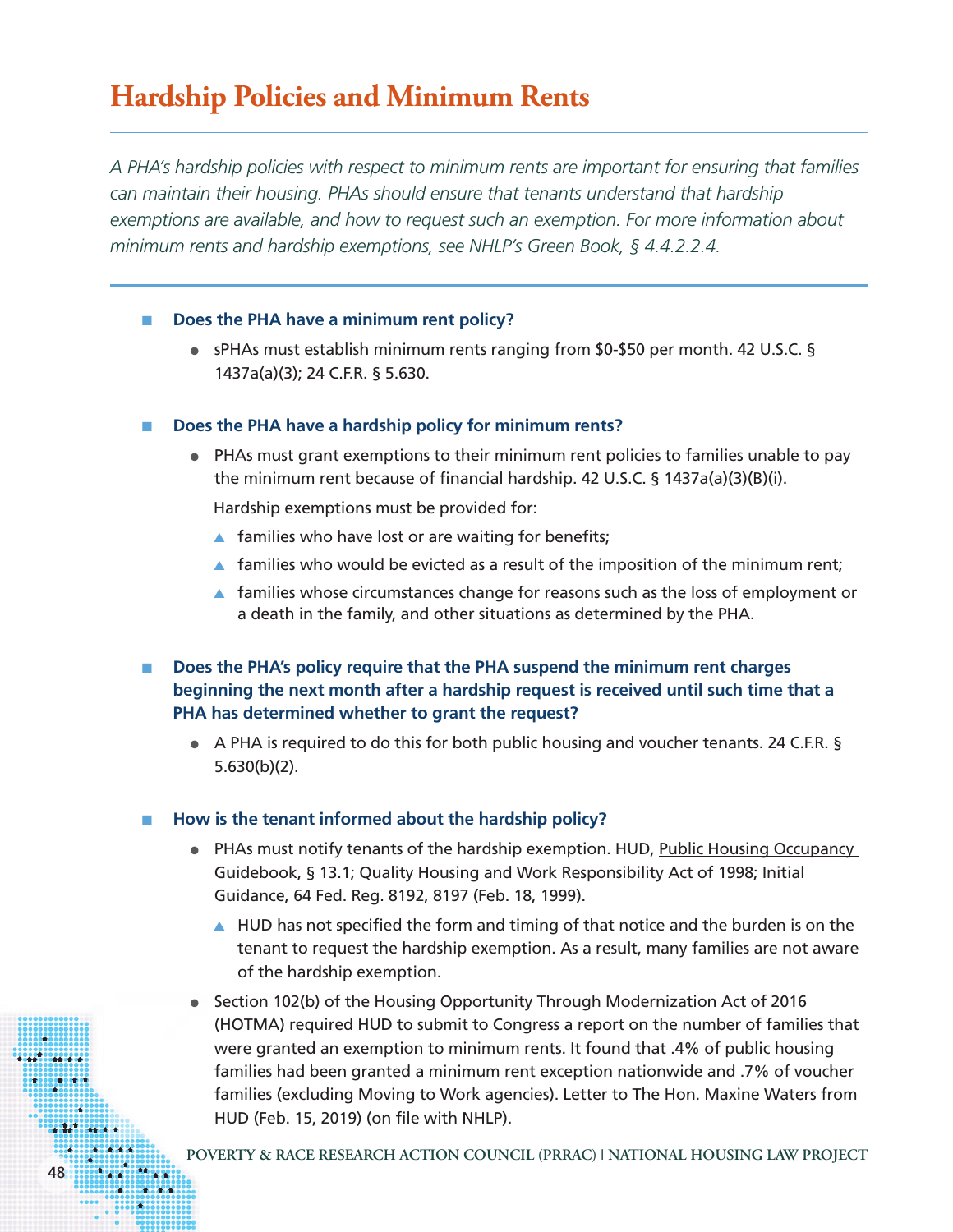- $\blacktriangle$  A hardship policy should clarify how and when tenants are informed of the policy. At least, PHAs should provide notice of the hardship policy to every adult in the household: (1) during intake, both orally and in writing and (2) in all termination notices.
- $\blacktriangle$  Policies should also elaborate on what might qualify a family for a hardship exemption and inform tenants that applications will be considered on a case-bycase basis.

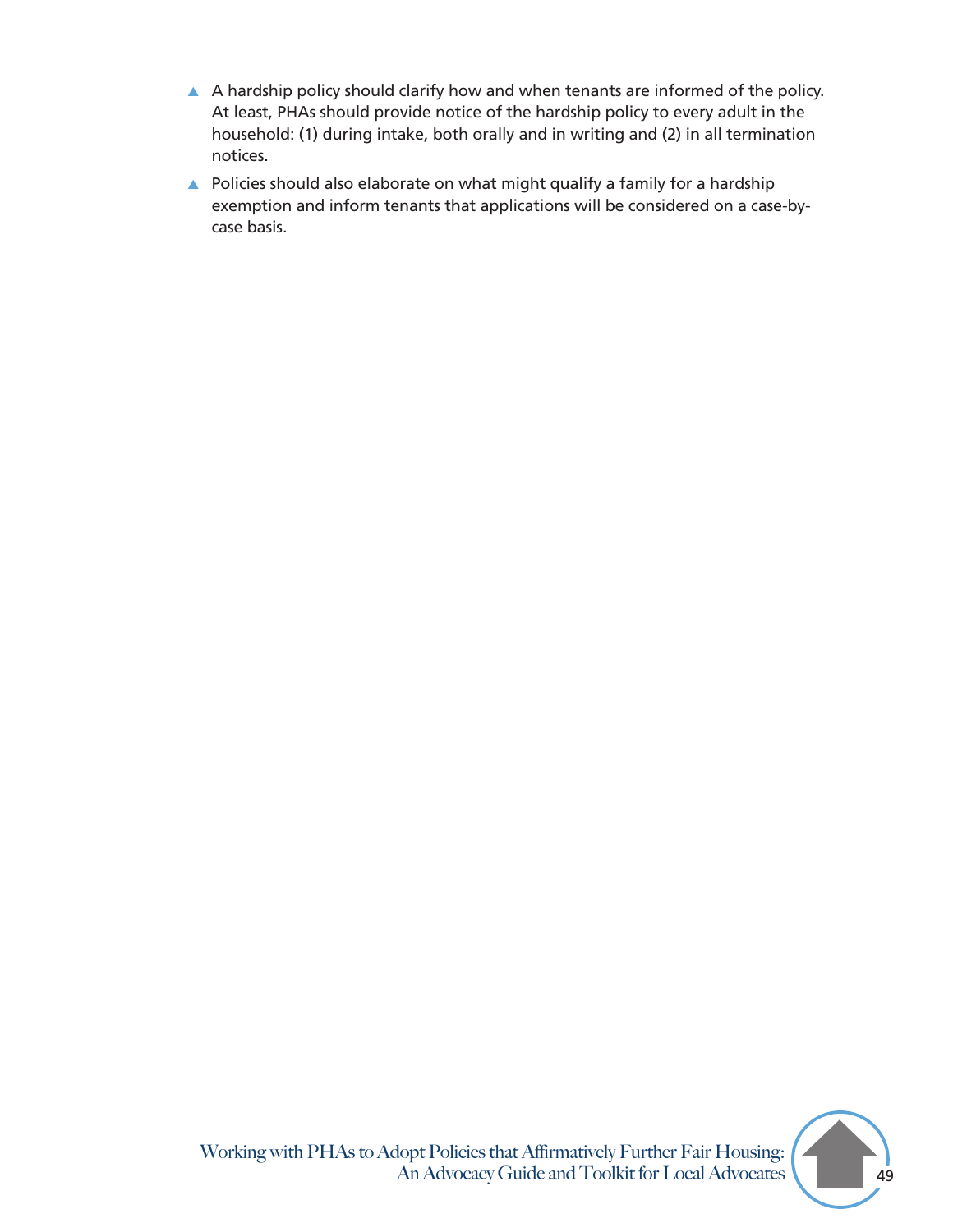# **PHA Hearing Procedures**

*A PHA's hearing procedures are crucial to ensuring that tenants can participate in fair proceedings that could have great impact on their ability to maintain their access to housing. Considerations include procedures for ensuring that tenants with disabilities are granted reasonable accommodation requests, and that limited English proficient tenants have meaningful language access to hearings. For more discussion, please see NHLP's Green Book Chapters 10 (Administrative Procedures) and 11 (Evictions and Subsidy Terminations).*

**n** Does the plan have rules and procedures to allow for participants or tenants to examine **relevant documents prior to the hearing?**

### *ACOP*

50

- $\bullet$  Tenants have a right to examine all evidence and relevant documents, prior to the hearing. If they are not made available upon the tenant's request, the PHA cannot rely on such a document at the hearing. *See* 24 C.F.R. § 966.56(b)(1); 42 U.S.C. § 1437d(k)(3).
- $\bullet$  To ensure that tenants receive the documents with enough time to prepare a defense, advocates should push for discrete timelines for the disclosure of such information.
	- H*Recommended Language*: "The PHA will provide tenants with all relevant documents and evidence that will be relied upon in the hearing, no later than 10 days prior to the hearing. The PHA may not rely upon any documents not made available to the tenant 10 or more days prior to the hearing."

### *Administrative Plan*

- For voucher terminations, participants have a right to examine all evidence and relevant documents, prior to the hearing. If they are not made available upon the tenant's request, the PHA cannot rely on such a document at the hearing. *See* 24 C.F.R. § 982.555(e)(2). To ensure that tenants receive the documents with enough time to prepare a defense, advocates should push for discrete timelines for the disclosure of such information.
- Although the legal mandate is only as to voucher terminations, PHAs can and should provide the right to this level of due process for all hearings in their Administrative Plan.
	- H*Recommended Language*: "The PHA will provide the participant with all relevant documents and evidence that will be relied upon in the hearing, no later than 10 days prior to the hearing. The PHA may not rely upon any documents not made available to the participant 10 or more days prior to the hearing."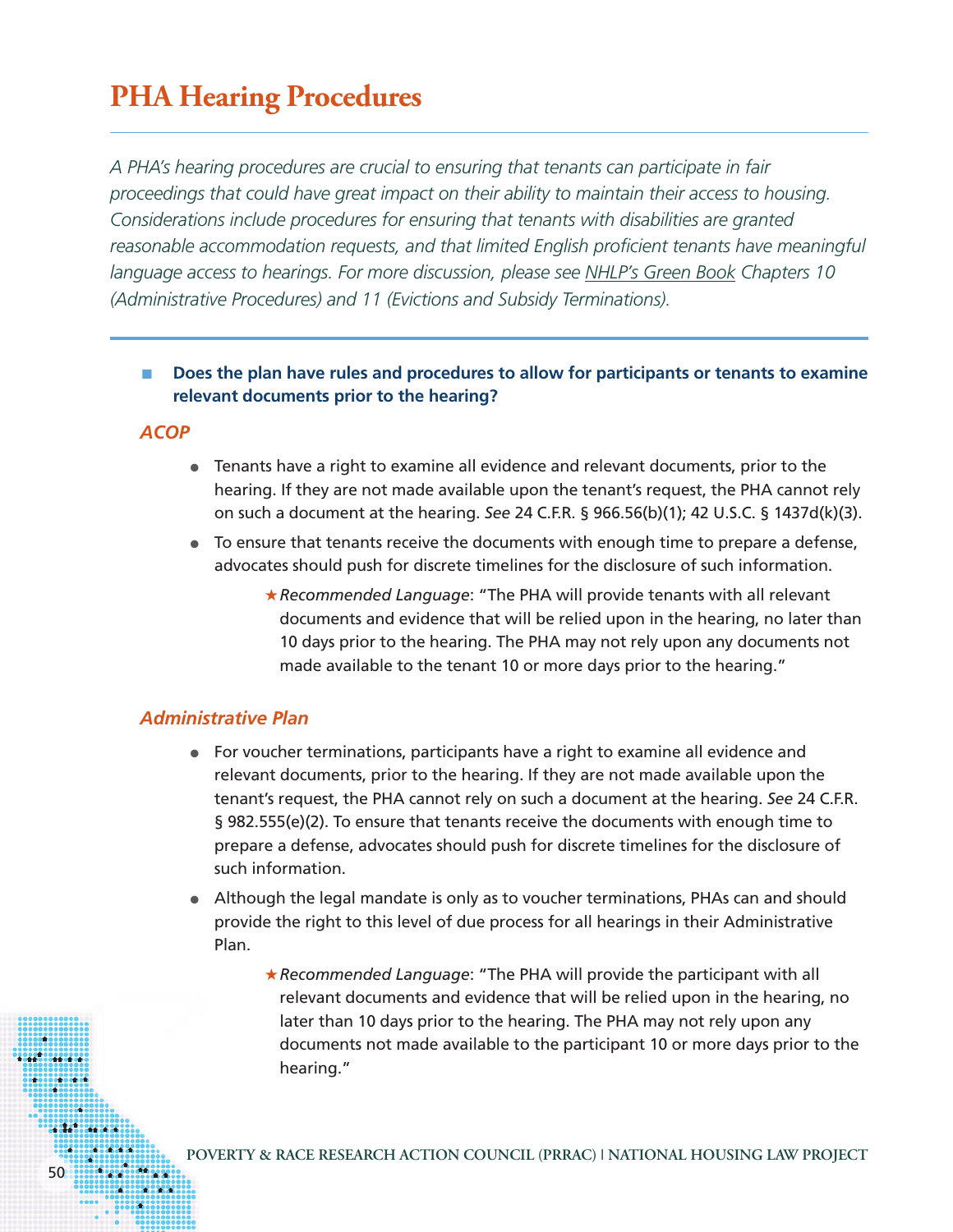### **n** Does the plan have rules and procedures to allow for participants or tenants to bring **an advocate of their choosing to the hearing?**

## *ACOP*

- $\bullet$  A resident has the right to bring an advocate of their choosing. 42 U.S.C.A. §1437d(k)(4); 24 C.F.R. § 966.56(b)(2).
	- ★ Recommended Language: "A resident may bring an advocate of their choosing to the hearing. A hearing officer should allow a reasonable amount of time for a continuance in the event a resident would like to obtain a lawyer. The PHA will refer residents with mental health or cognitive disabilities to organizations that provide legal representation, at least 10 days prior to the hearing."

## *Administrative Plan*

- For Voucher terminations, participants have a right to bring an advocate of their choosing. See 24 C.F.R. § 982.555(e)(3).
- Upon request, the PHA should allow the Voucher holder a reasonable continuance to obtain an attorney. *In re Smith v. HPD*, No. 403147/11 (N.Y. Sup. Ct. Oct. 11, 2013) (finding abuse of discretion to deny adjournment to allow legal aid office to make decision on representation).
- PHAs or hearing officers should direct tenants with intellectual disabilities to legal assistance. *Blatch v. Hernandez*, 360 F. Supp. 2d 595 (S.D.N.Y. 2005) (PHA's failure to inform hearing officers in termination proceedings and housing court in eviction proceedings of mental disabilities of unrepresented residents and to provide appropriate training regarding mental disabilities to hearing officers violated due process; providing individual assistance or modification of policies for all mentally disabled residents exceeded reasonable accommodation duties of federal statutes).
	- Although the legal mandate is only as to Voucher terminations, PHA's can and should provide the right to this level of due process for all hearings in their Administrative Plan.
		- ★ Recommended Language: "A participant may bring an advocate of their choosing to the hearing. A hearing officer should allow a reasonable amount of time for a continuance in the event a participant would like to obtain a lawyer. The PHA will refer participants with mental health or cognitive disabilities to organizations that provide legal representation, at least 10 days prior to the hearing."

## ■ Does the plan have procedures to allow for participants or tenants to reschedule a **hearing for good cause?**

### *ACOP*

 $\bullet$  The PHA must schedule the hearing promptly and at a time and place reasonably convenient to both the tenant and the PHA. 24 C.F.R. § 966.56.



Working with PHAs to Adopt Policies that Affirmatively Further Fair Housing: An Advocacy Guide and Toolkit for Local Advocates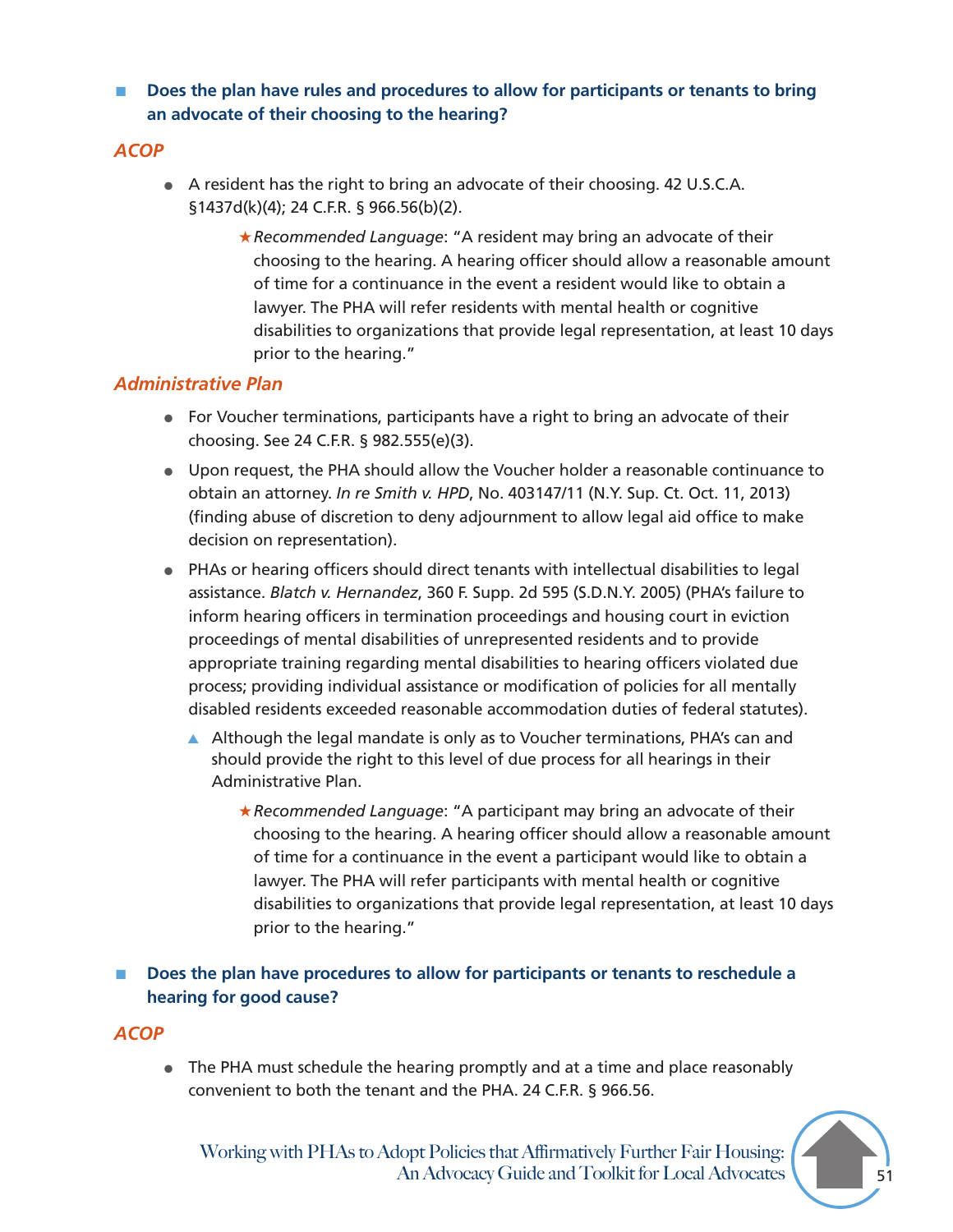- The PHA should also allow for a hearing to be rescheduled for good cause, including as a reasonable accommodation for a person with a disability.
	- H*Recommended Language*: "The PHA will schedule the hearing promptly and at a time reasonably convenient to the PHA and tenant. A hearing may be rescheduled to give a tenant time in which to retain counsel, as an accommodation for a person with disabilities, or an unavoidable conflict which seriously affects the health, safety or welfare of the party."

### *Administrative Plan*

- PHA's should allow participants to reschedule a hearing for good cause. This includes a continuance to allow a participant to obtain an attorney. *In re Smith v. HPD,* No. 403147/11 (N.Y. Sup. Ct. Oct. 11, 2013) (finding abuse of discretion to deny adjournment to allow legal aid office to make decision on representation)
	- H*Recommended Language*: "A hearing may be rescheduled to give a participant time in which to retain counsel, as an accommodation for a person with disabilities, or an unavoidable conflict which seriously affects the health, safety or welfare of the party."
- **n** Does the plan have procedures to allow for participants or tenants to get access to an **interpreter and other translation services to allow for meaningful access to the hearing process?**

### *ACOP*

52

 $\bullet$  If a resident has limited English proficiency, the PHA must take affirmative steps to ensure that resident has meaningful access to the grievance procedure. This means providing an appropriate interpreter, both for the informal conference and the grievance hearing, at no cost. The PHA should also translate or interpret all vital documents, including notices, forms, summaries, and decisions into the resident's primary language. 24 C.F.R. § 966.56(g); Executive Order 13166 (Aug. 11, 2000); Final Guidance to Federal Financial Assistance Recipients Regarding Title VI Prohibition Against National Origin Discrimination Affecting Limited English Proficient Persons, 72 Fed. Reg. 2732 (Jan. 22, 2007)

### *Administrative Plan*

 $\bullet$  If a participant has limited English proficiency, the PHA must take affirmative steps to ensure that resident has meaningful access to the grievance procedure. This means providing an appropriate interpreter, both for the informal conference and the grievance hearing, at no cost. Executive Order 13166 (Aug. 11, 2000); Final Guidance to Federal Financial Assistance Recipients Regarding Title VI Prohibition Against National Origin Discrimination Affecting Limited English Proficient Persons, 72 Fed. Reg. 2732 (Jan. 22, 2007).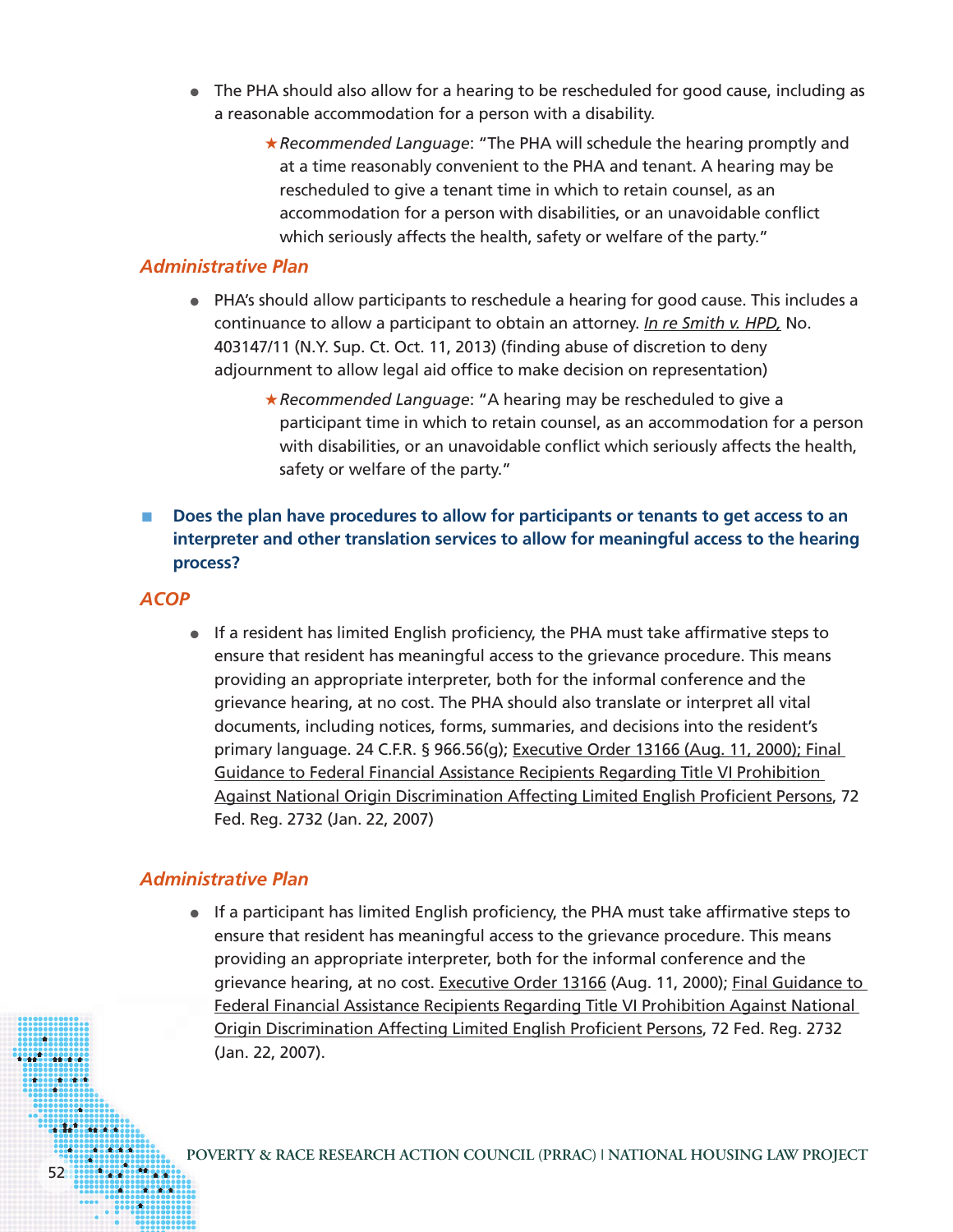# **Rental Assistance Demonstration**<sup>56</sup>

*The Rental Assistance Demonstration (RAD) process requires a significant amendment to the annual plan, five-year plan, or moving to work plan. Advocates are encouraged to get involved in this process as it is a great way to engage with the PHA to ensure the rights of tenants in converting properties are protected. For more information, please refer to NHLP's "Advocate's Guide to Public Housing Conversions Under Component 1 of the Rental Assistance Demonstration." The following checklist is designed for Administrative Plan comments for RAD Properties that are Converting to Project-Based Vouchers (PBVs).*

### n **Does the plan ensure that tenants will not be rescreened when the property is converted to project-based vouchers?**

- $\bullet$  The RAD statute mandates that tenants will "at a minimum" retain all the public housing rights provided under sections 6 and 9 of the United States Housing Act of 1937. Consolidated and Further Continuing Appropriations Act, 2012, Pub. Law 112-55, 125 Stat. 673 (Nov. 18, 2011).
- $\bullet$  At conversion, current tenants are not subject to rescreening, income eligibility, or income targeting. *See* HUD, Rental Assistance Demonstration – Final Implementation, Notice PIH-2019-23 (HA) (REV-4), at 60 (Sept. 5, 2019) ("RAD Notice").

### **n** Does the plan ensure tenants will retain the same grievance procedures that apply to **public housing tenants?**

- $\bullet$  The RAD statute mandates that tenants will "at a minimum" retain all the public housing rights provided under sections 6 and 9 of the United States Housing Act of 1937, including a grievance procedure similar to that of the public housing grievance procedure. Consolidated and Further Continuing Appropriations Act, 2012, Pub. Law 112-55, 125 Stat. 673 (Nov. 18, 2011).
- $\bullet$  In RAD PBV conversions, the RAD Notice establishes certain procedural rights for grievances, which largely mirrors the public housing grievance procedure. *See* RAD Notice (REV-4), at 65.

### n **Does the plan guarantee that tenants have the right to return?**

 $\bullet$  RAD program rules prohibit the permanent involuntary relocation of residents as a result of conversion. Residents who are temporarily relocated retain the right to return to the project once it has been completed and is in a decent, safe, and sanitary condition. *See* HUD, Rental Assistance Demonstration (RAD) Notice Regarding Fair Housing and Civil Rights Requirements and Relocation Requirements Applicable to RAD First Component – Public Housing Conversions, H 2016-17; PIH 2016-17 (HA), at § 5 (Nov. 10, 2016).



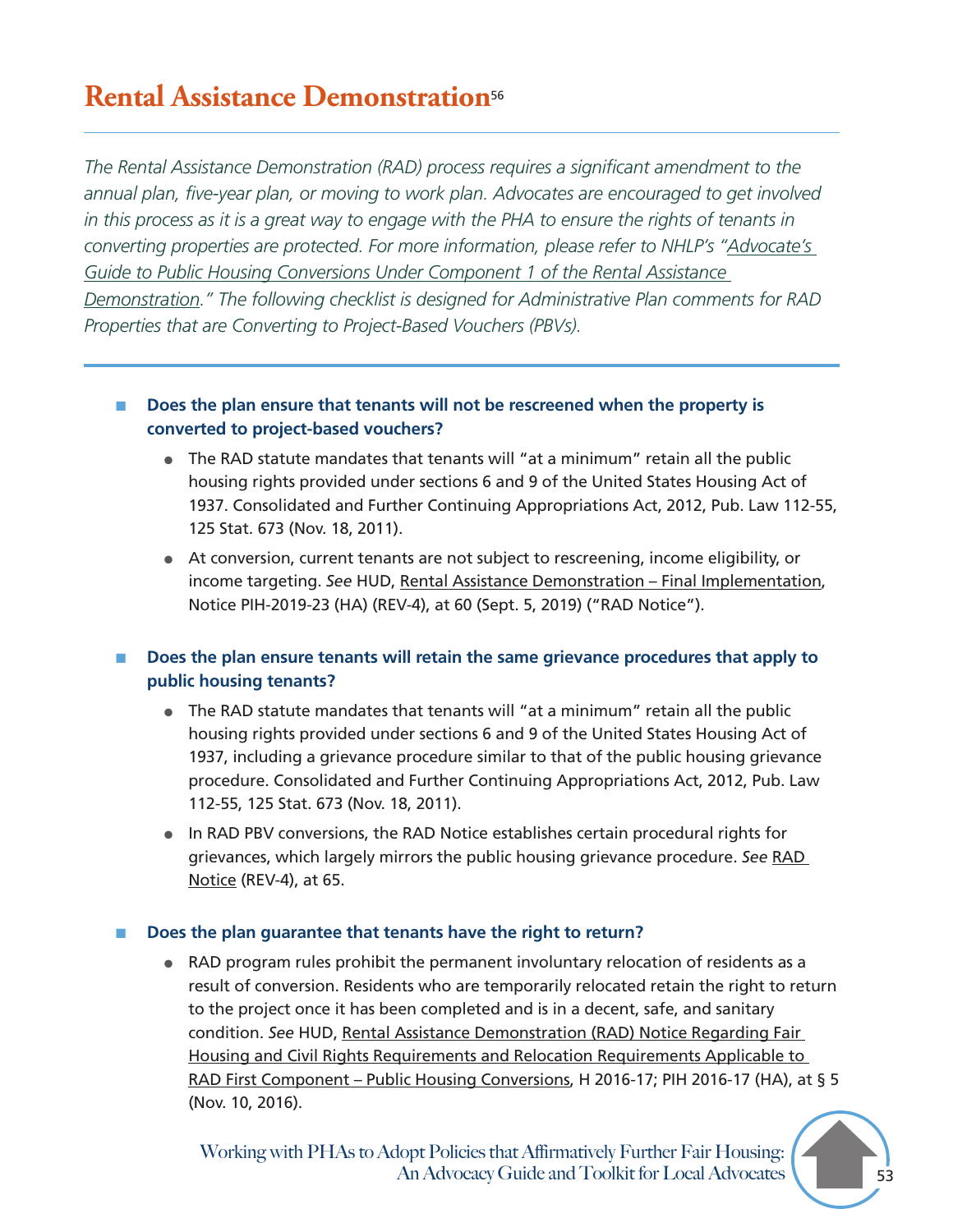#### n **Does the plan address the relocation process?**

- RAD tenants may need to temporarily move after RAD conversion to allow for any planned repair or rebuilding of their unit and/or property. If there is a possibility that residents will be relocated because of RAD, PHAs must participate in a planning process that conforms with the Uniform Relocation Act ("URA") to minimize the adverse impact of relocation on tenants. 49 C.F.R.§ 24.205(a).
- "While a written relocation plan is not required for temporary relocation lasting one year or less, HUD strongly encourages PHAs, in consultation with any applicable Project Owners, to prepare a written relocation plan for all RAD conversions to establish their relocation process clearly and in sufficient detail to permit consistent implementation of the relocation process and accurate communication to the residents. Appendix II [of the notice] contains recommended elements of a relocation plan." *See* HUD, Rental Assistance Demonstration (RAD) Notice Regarding Fair Housing and Civil Rights Requirements and Relocation Requirements Applicable to RAD First Component – Public Housing Conversions, H 2016-17; PIH 2016-17 (HA), at § 6.1 (Nov. 10, 2016).

#### n **Does the plan require rent increases to be phased in?**

**Generally, almost all tenants' rents will not change after a RAD conversion because the** tenant's rent contribution is already 30% of their monthly adjusted income. However, some tenants may have been paying a flat rent or minimum rent in their public housing unit that is less than 30% of their income. These tenants may see an increase in their rent because of the RAD conversion. If a tenant's monthly rent increases by more than the greater of 10% or \$25 purely because of the RAD conversion, the rent increase must be phased in over three or five years. *See* RAD Notice (REV-4), at 61. A PHA must create a policy setting the length of the phase-in period at three years, five years, or a combination depending on circumstances.

#### ■ Does the plan discuss the tenant's right to organize?

 $\bullet$  PBV residents have the right to establish and operate a resident organization for the purpose of addressing issues related to their living environment. These residents are eligible for resident participation funding. *See* RAD Notice (REV-4), at 64. RAD developers must provide \$25 per occupied unit annually for resident participation, of which at least \$15 per occupied unit shall be provided to the "legitimate resident organization" at the covered property. RAD Notice (REV-4), at 135. These funds must be used for resident education, organizing around tenancy issues, and training activities.

56 Please note that during COVID-19, HUD issued Notice PIH-2020-26 (Supplemental COVID Guidance).

\_\_\_\_\_\_\_\_\_\_\_\_\_\_\_\_\_\_\_\_\_\_\_\_\_\_\_\_\_\_\_\_\_\_\_\_\_\_\_\_\_\_\_\_\_\_\_\_\_\_\_\_\_\_\_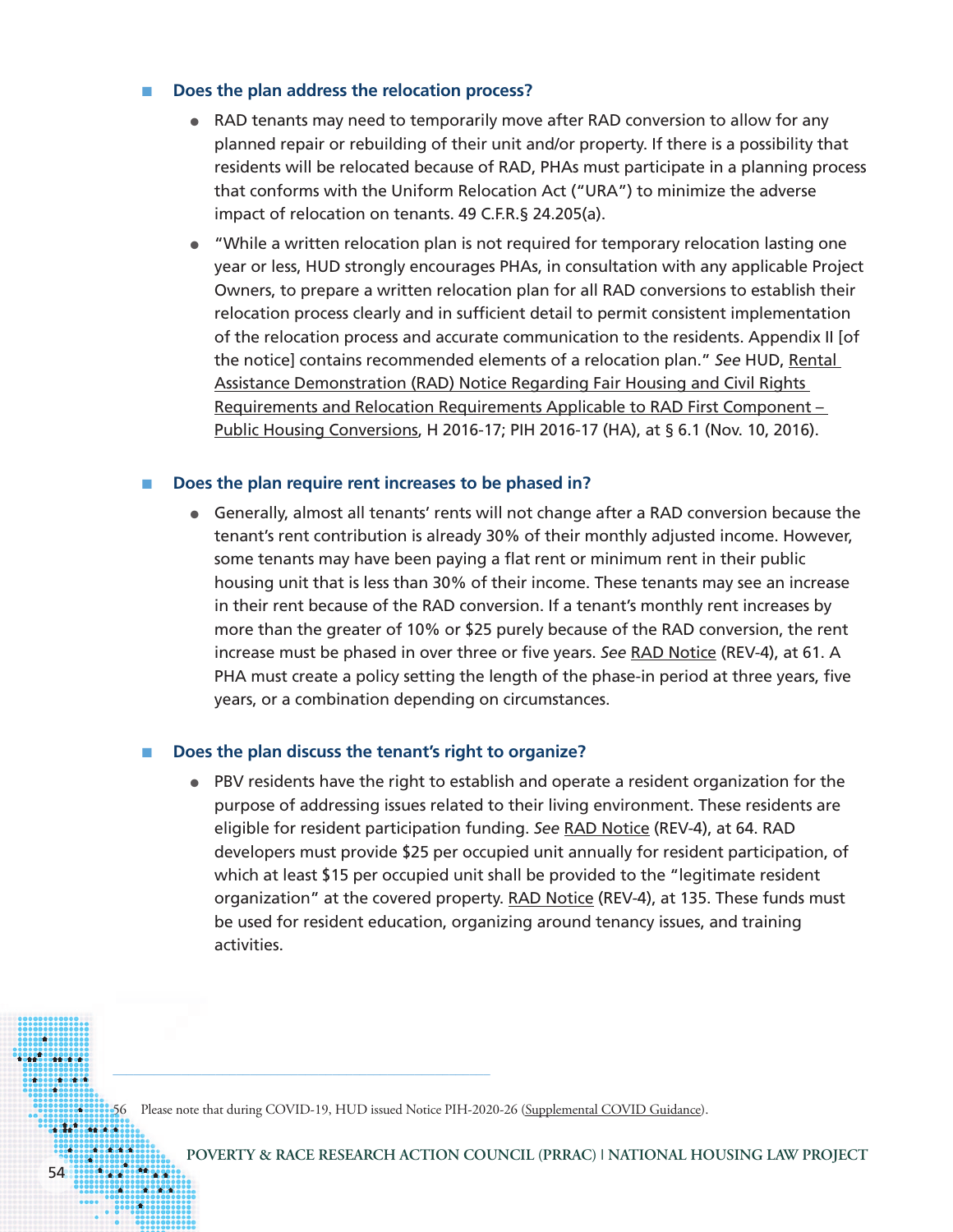# **Additional Nondiscrimination Requirements**

*The following checklist outlines issue areas that PHAs may have otherwise failed to include in their PHA planning documents. Note that ACOPs and Administrative Plans generally have a section devoted to non-discrimination requirements, and that section usually appears early in the plans. For more information about federal fair housing and equal access requirements in HUD programs, see NHLP's Green Book, § 13.5.* 

**Have the plans been updated to reflect the nondiscrimination requirements of the Equal Access Rule, which prohibits discrimination based on sexual orientation, gender identity, or marital status in HUD programs?**

### *ACOP & Administrative Plan*

- $\cdot$  HUD's Equal Access Rule prohibits the denial of housing opportunities from HUD programs based upon actual or perceived sexual orientation, gender identity, or marital status. *See generally* "Equal Access to Housing in HUD Programs Regardless of Sexual Orientation or Gender Identity," 77 Fed. Reg. 5662 (Feb. 3, 2012). Note that the 2012 prohibition on inquiries regarding one's sexual orientation or gender identity was removed in 2016. *See generally* Equal Access in Accordance With an Individual's Gender Identity in Community Planning and Development Programs, 81 Fed. Reg. 64,763 (Sept. 21, 2016) (codified at 24 C.F.R. pt. 5). Note, however, that inquiries can only be made for legitimate, nondiscriminatory purposes (e.g., determining bedroom size for a household), and not as the basis to discriminate. *(Note: This change in the 2016 regulation applied to the Equal Access Rule generally, not just within the HUD CPD programs.)*
- DER HUD has instructed that PHAs update ACOPs and Administrative Plans to reflect the Equal Access Rule's definitions of "family," "sexual orientation," and "gender identity." *See generally* Program Eligibility Regardless of Sexual Orientation, Gender Identity or Marital Status as Required by HUD's Equal Access Rule, Notice PIH 2014–20 (HA), at 2-3 (Aug. 20, 2014).
- **BED PHAS also should have updated tenant selection policies to include the Equal Access Rule** definition of "family." Program Eligibility Regardless of Sexual Orientation, Gender Identity or Marital Status as Required by HUD's Equal Access Rule, Notice PIH 2014–20 (HA), at 3 (Aug. 20, 2014).

### n **Have the plans include policies that ensure PHAs are not discriminating against survivors of domestic violence?**

### *ACOP & Administrative Plan*

In addition to VAWA protections for survivors of domestic violence, dating violence, sexual assault, and stalking, fair housing protections for women survivors of domestic



Working with PHAs to Adopt Policies that Affirmatively Further Fair Housing: An Advocacy Guide and Toolkit for Local Advocates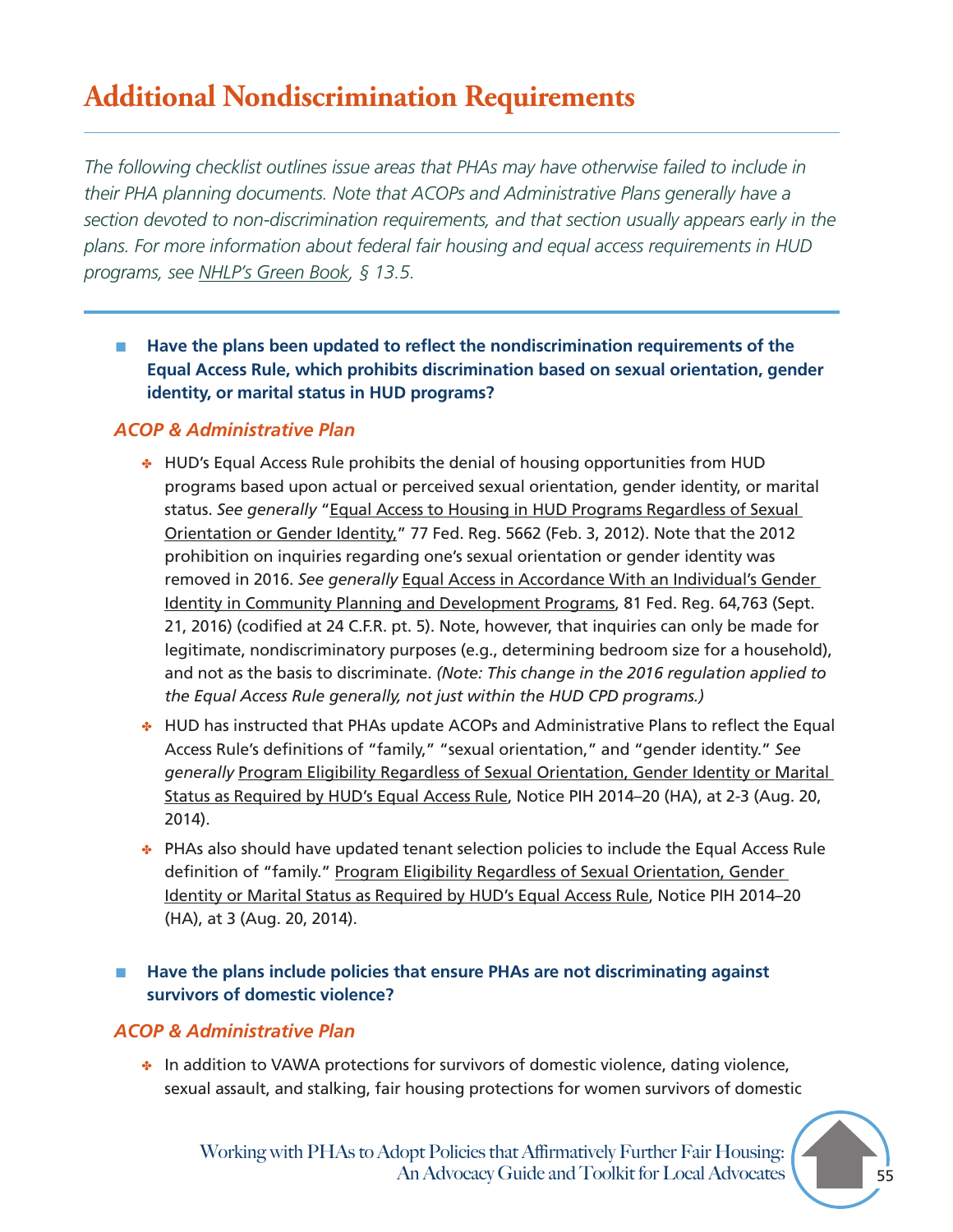violence may also apply. Domestic violence survivors should not be penalized for the abuse committed against them, including for damage to the unit caused by the abuser, or calls to the police because of the actions of the abuser. *See generally* Memorandum from Sara K. Pratt, Deputy Assistant Secretary for Enforcement and Programs, HUD Office of Fair Housing and Equal Opportunity (FHEO), to FHEO Office Directors and Regional Directors (Feb. 9, 2011).

### **n** Do the plans have a statement prohibiting harassment based on protected class **membership?**

### *ACOP & Administrative Plan*

 $\bullet$  Harassment, either in the form of quid pro quo harassment or hostile environment harassment, is prohibited based on a person's membership in a protected class. Quid Pro Quo and Hostile Environment Harassment and Liability for Discriminatory Housing Practices Under the Fair Housing Act, 81 Fed. Reg. 63,054 (Sept. 14, 2016) (codified at 24 C.F.R. pt. 100). "Harassment" is a term that includes, but is not limited to, sexual harassment.

### **n** Does the Administrative Plan outline a process where existing public housing tenants **can report tenant-on-tenant harassment?**

### *Administrative Plan*

 $\bullet$  The PHA is directly liable for failing to "take prompt action to correct and end" housing discrimination by a third party (including other PHA tenants engaged in discriminatory conduct) where the PHA "knew or should have known of the discriminatory conduct and had the power to correct it." 24 C.F.R. § 100.7(a)(1)(iii). Power "to take prompt action to correct and end a discriminatory housing practice by a third-party depends upon the extent of the person's control or any other legal responsibility the person may have with respect to the conduct of such third-party." *Id.* The PHA would exercise such control over a PHA tenant who was engaged in harassing conduct against another tenant due to membership in a protected class.

### ■ Do the plans reflect the additional protected classes under California law?

## *ACOP & Administrative Plan*

56

**See Cal. Gov't Code § 12955.** (Note, however, that state protections would not supersede *federal program requirements.)*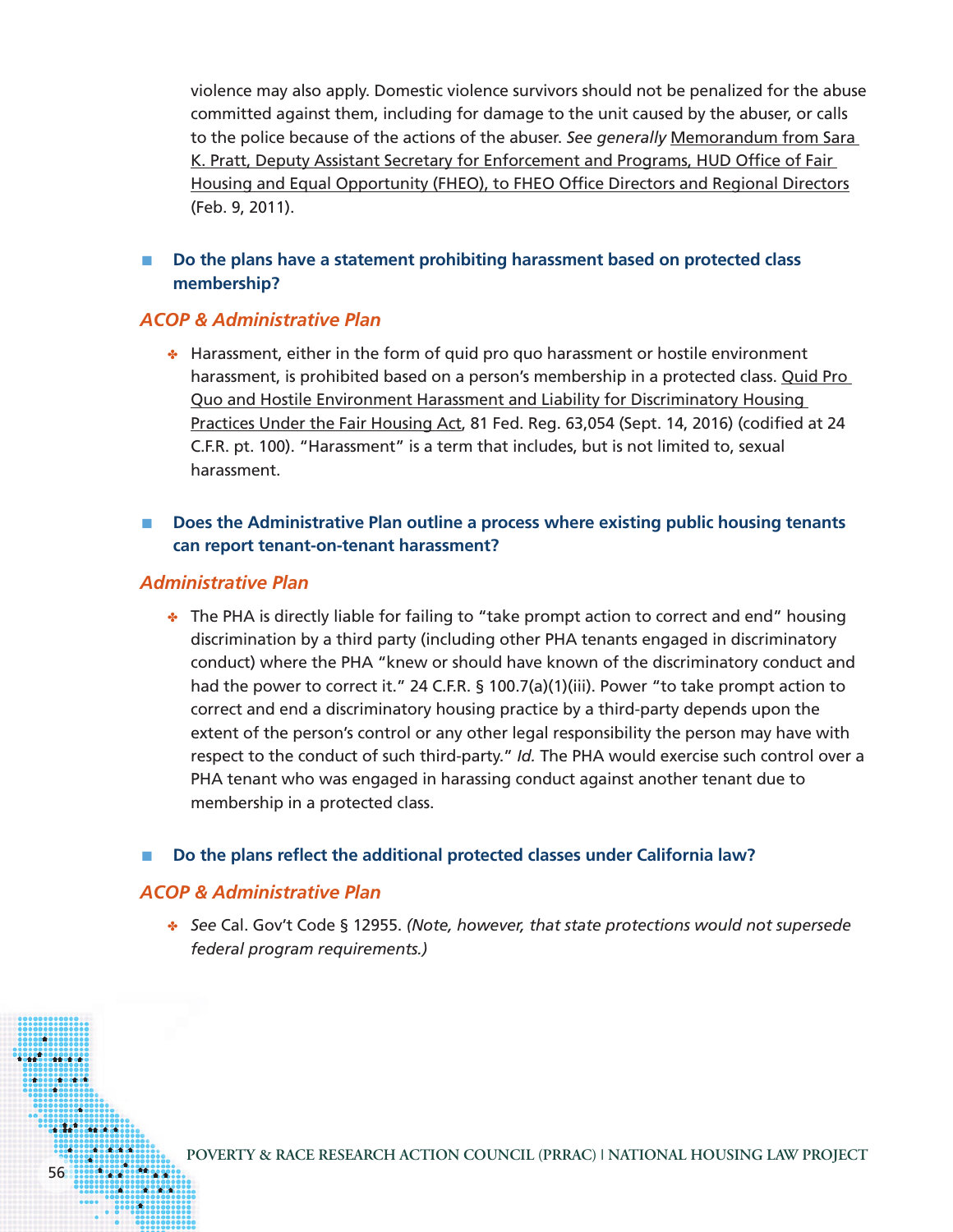# **Terminations**

*A PHA's policies regarding terminations, particularly where policies are discretionary, can make the difference between a family maintaining housing and facing homelessness. PHAs should adopt policies that consider families' mitigating circumstances when there is a lease or program violation where the PHA has discretion to do so under federal law. PHAs must also ensure that their policies do not have a disparate impact on groups protected by the Fair Housing Act. For more information about tenants' rights in terminations, see NHLP's Green Book, Chapter 11.*

### n **Does the plan list reasons why a PHA would have to terminate the assistance?**

- **↑** The PHA should note where decision to terminate is *discretionary. See* 24 C.F.R. §§ 966.4(l)(2), 966.4(l)(5) (Public Housing), 982.552(b)-(c) (Vouchers), 982.553(b) (Vouchers).
	- PHA may terminate assistance for serious or repeated violations of material terms of the lease). 24 C.F.R. § 966.4(l)(2)(i) (Public Housing)
		- $\triangle$  Failure to make payments due under the lease
		- **■** Failure to fulfill household obligations—24 C.F.R. §§ 966.4(I)(2)(i)(B) (Public Housing)
		- $\triangle$  Being over-income
		- $\triangle$  Other good cause
			- $\star$  Includes criminal activity or alcohol abuse (note, however that certain criminal activity requires mandatory termination); discovery after admission that tenant is ineligible; tenant false statements or fraud; failure to comply with service requirements; failure to accept PHA lease revision
	- <sup>l</sup> PHA may terminate assistance to Voucher household on the following grounds (*see* 24 C.F.R. §§ 982.552(c)(1)(i)), such as (not exhaustive):
		- $\blacktriangle$  Violation of family obligation
			- $\star$  There may be times when a family does not promptly report changes in family composition or provide information related to family member absence. These failures and other similar ones should not be considered substantial and should not be grounds for termination.
		- $\blacktriangle$  Eviction from federally assisted housing in the last five years
		- $\blacktriangle$  Previous termination of household member's subsidy by PHA
		- Fraud or criminal act in connection with a federal housing program
		- $\triangle$  Owes rent to the PHA
		- $\blacktriangle$  Threatening or abusive behavior to PHA staff
		- $\blacktriangle$  Criminal activity or alcohol abuse
		- $\blacktriangle$  Failure to comply with other programmatic requirements



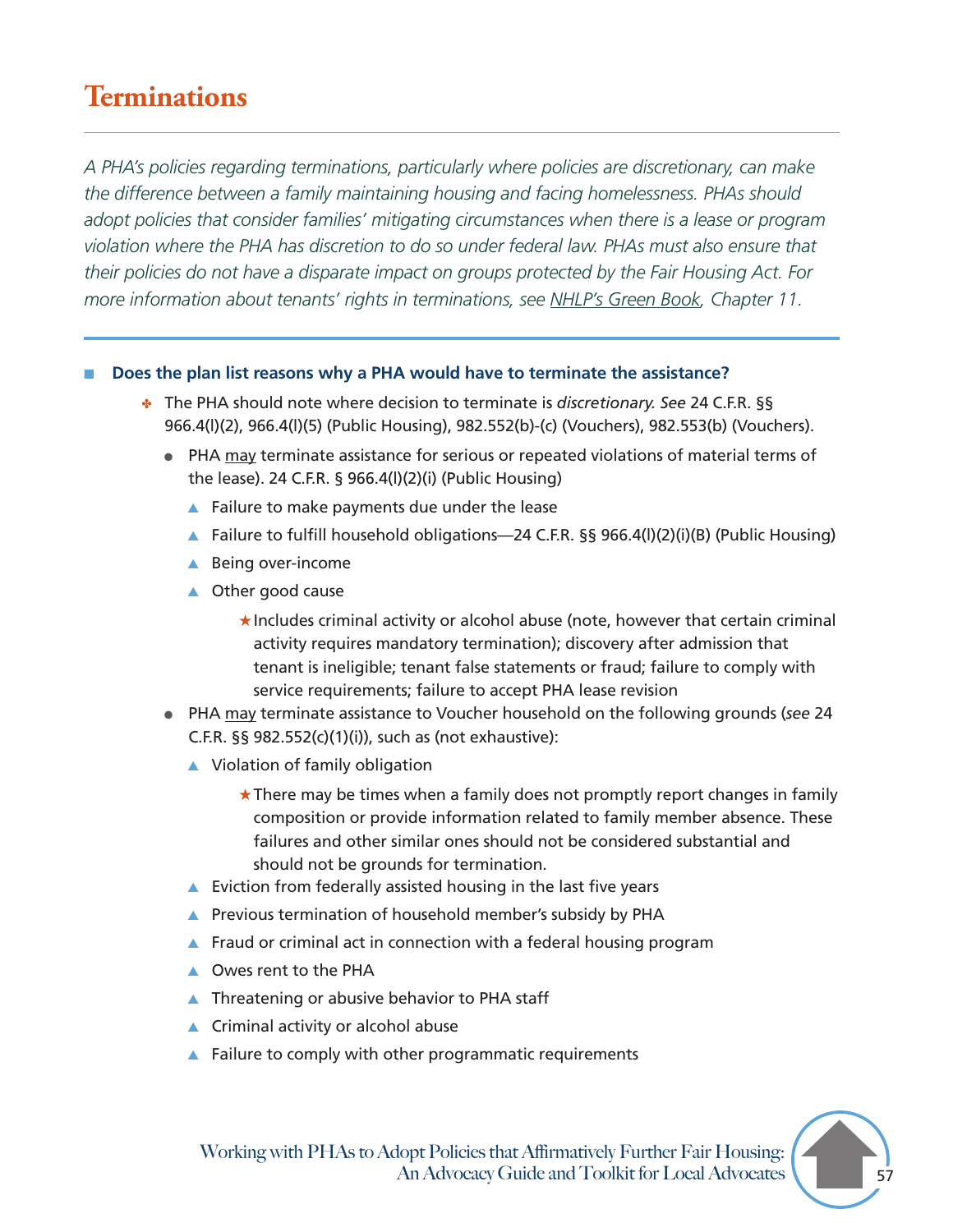### **n** Does the plan include language about tenant's ability to seek assistance with local legal **service organizations?**

### *ACOP & Administrative Plan*

- $\bullet$  PHA should include information about local legal service resources in the community.
- **n** Does the plan make clear the PHA has the burden, by a preponderance of creditable **evidence, that the household member committed the program violation?**
	- $\bullet$  Where good cause is required for termination, the landlord or PHA also has the burden of pleading and proving good cause by a preponderance of the evidence. Importantly, courts have not been willing to impose a higher evidentiary burden, such as clear and convincing evidence, for evictions involving alleged criminal activity. HUD concurs with this approach. 24 C.F.R. §§ 982.553(c) (Vouchers), Spence v. Gormley, 439 N.E.2d 741 (Mass. 1982).
- **n** Does the plan describe the notice provided to tenants when the PHAs plans to **terminate the subsidy?** 
	- $\cdot$  24 C.F.R. §§ 982.522(d) (Voucher), 982.555 (Voucher), 966.4(l)(3) (Public Housing).
- n **Does the PHA use arrest records as evidence of illegal activity?**

### *ACOP & Administrative Plan*

Arrest records should never be the sole evidence of the illegal activity. See 24 C.F.R. §§ 982.553(c) (Vouchers), Spence v. Gormley, 439 N.E.2d 741 (Mass. 1982); *see also* Guidance for Public Housing Agencies (PHAs) and Owners of Federally-Assisted Housing on Excluding the Use of Arrest Records in Housing Decisions, Notice PIH-2015-19 (Nov. 2, 2015).

### **n** Does the plan include a statement about how the PHA will consider mitigating **circumstances?**

### *ACOP & Administrative Plan*

- $\bullet$  HUD encourages PHAs to consider the totality of circumstances before terminating a family's assistance.
	- $\bullet$  Factors such as the seriousness of the offense and the impact of termination on other family members can significantly affect a decision to terminate. Failure to consider relevant circumstances may constitute an abuse of discretion. 24 C.F.R. §§ 982.552(c)(2) (Vouchers), 966.4(l)(5)(vii)(B) (Public Housing).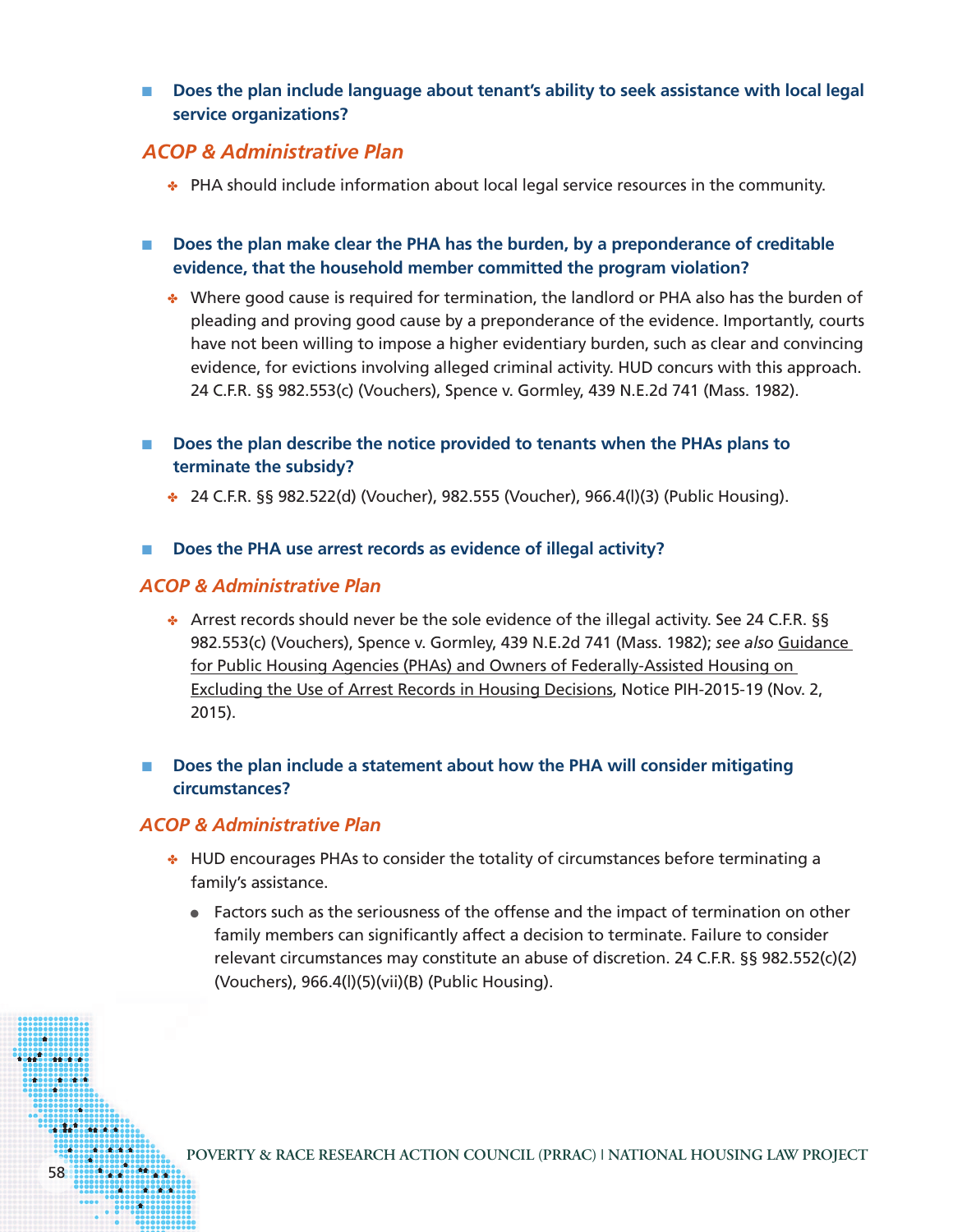*One of the most effective ways that a PHA can ensure that it is providing equal access to its programs is to approach waitlist administration and outreach through a fair housing lens. For example, is the opening of the waitlist being done in a manner that ensures equal access to persons with disabilities and persons with limited English proficiency? Is the PHA conducting affirmative marketing to reach wider portions of the eligible service populations. PHAs should consider these questions when evaluating their planning documents.* 

### n **Does the plan address how the PHA notifies the public upon opening the waitlist?**

### *Administrative Plan*

 $\bullet$  HUD regulations require that the PHA provide public notice when the Housing Choice Voucher waitlist opens. 24 C.F.R. § 982.206(a). The PHA "must give the public notice by publication in a local newspaper of general circulation, and also by minority media and other suitable means." *Id.* This public notice must state limitations regarding who can apply for waitlist spots.

## *ACOP & Administrative Plan*

- $\cdot$  HUD guidance states that any public notice "announcing a waiting list opening and application procedure should be simple, direct, and clear but with sufficient detail to inform applicants of the time and place to apply, any limitations on who may apply, and any other information the applicant may need to successfully submit the application." Waiting List Administration, Notice PIH 2012-34 (HA), at 2 (Aug. 13, 2012). Notifying the public must comply with language access requirements and accessibility requirements for persons with disabilities. *Id.*
- **PHAs should consider issuing notifications of waiting list openings to local welfare** offices, homeless shelters, domestic violence shelters, and minority organizations, among others. PHAs should also think creatively when developing outreach efforts and consider using tools like social media sites, other websites, newsletters, and on-site visits." *Id.* at 4.
- The PHA "must also reach out to persons with disabilities, including disabled individuals in institutions transitioning to community-based settings and those with limited-English proficiency." *Id.* at 5.

## **n** Does the plan allow applicants a variety of approaches to apply for positions on the **waitlist?**

### *ACOP & Administrative Plan*

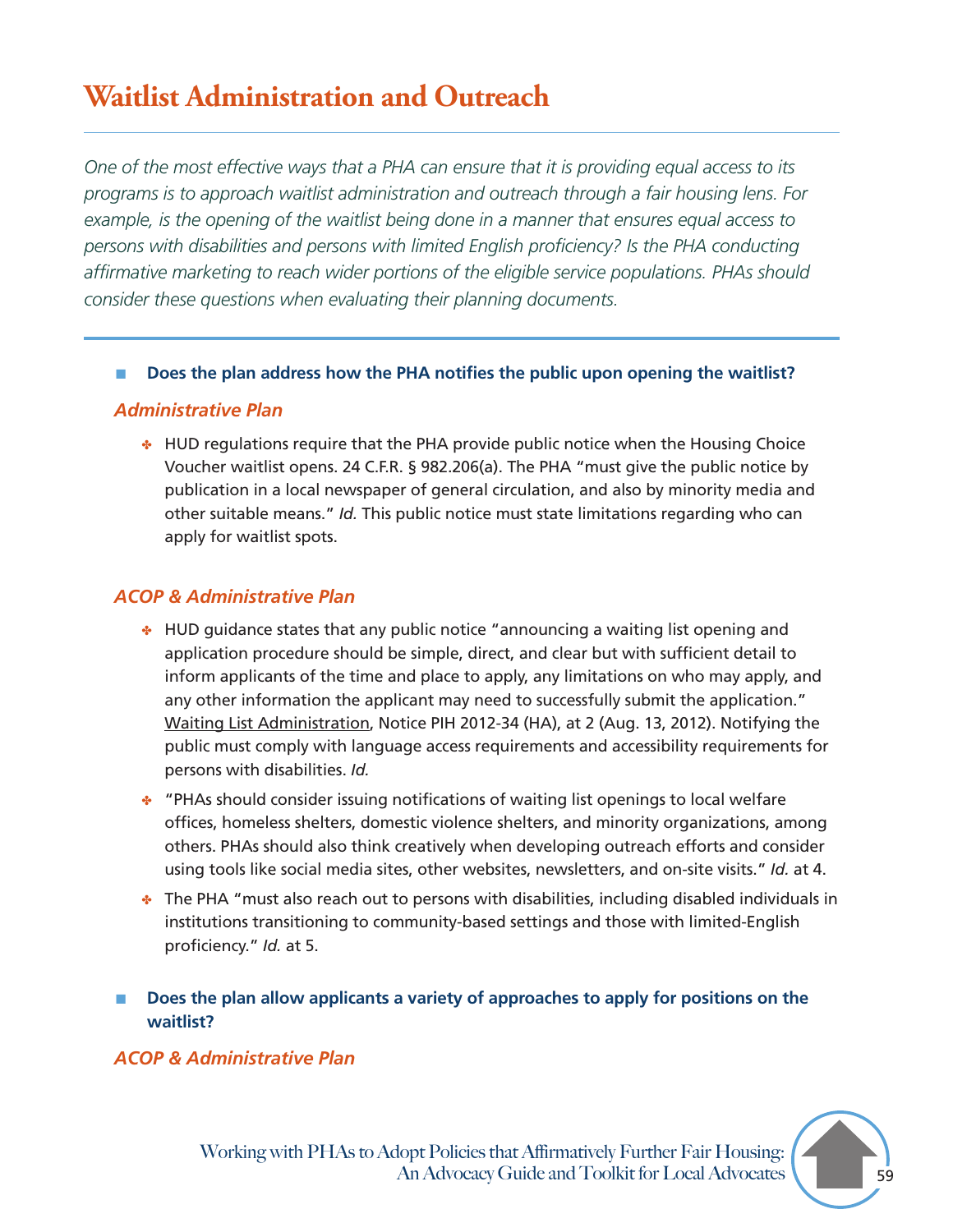- $\bullet$  HUD guidance discourages "opening the waiting list and accepting applications for limited periods, such as a single day." Waiting List Administration, Notice PIH 2012-34 (HA), at 2 (Aug. 13, 2012).
- $\bullet$  PHAs "should also consider offering several locations and methods by which applicants may submit their applications, especially if the PHA chooses to place applicants on the waiting list by date and time of application," such as offering "applicants the opportunity to submit applications by mail, fax, telephone, e-mail, or other electronic formats." *Id.* at 3.

### **n** Is the PHA's method of selection from the waitlist consistent with ensuring equal access **for persons with disabilities?**

\* HUD guidance states that PHAs should understand the impacts of the selected method of choosing applicants off of the waitlist;

PHAs should also be aware of the implications each selection method may have. For instance, ordering a waiting list by the date and time of application may result in an adverse effect to applicants with disabilities, especially when the PHA opens its waiting list periodically. Therefore, the PHA must be prepared to make necessary modifications in its process to mitigate this effect, such as mailing applications to people with disabilities well in advance of this "first-come, first-served" opening and allowing submission of applications by mail or electronically. Further, when considering access to applicants with disabilities PHAs should consider using a lottery or other random choice technique because these techniques significantly minimize the need for special procedures or other administrative steps to mitigate adverse effects that may be costly and time consuming even when not considered an undue burden under Section 504 of the Rehabilitation Act of 1973.

Waiting List Administration, Notice PIH 2012-34 (HA), at 4 (Aug. 13, 2012).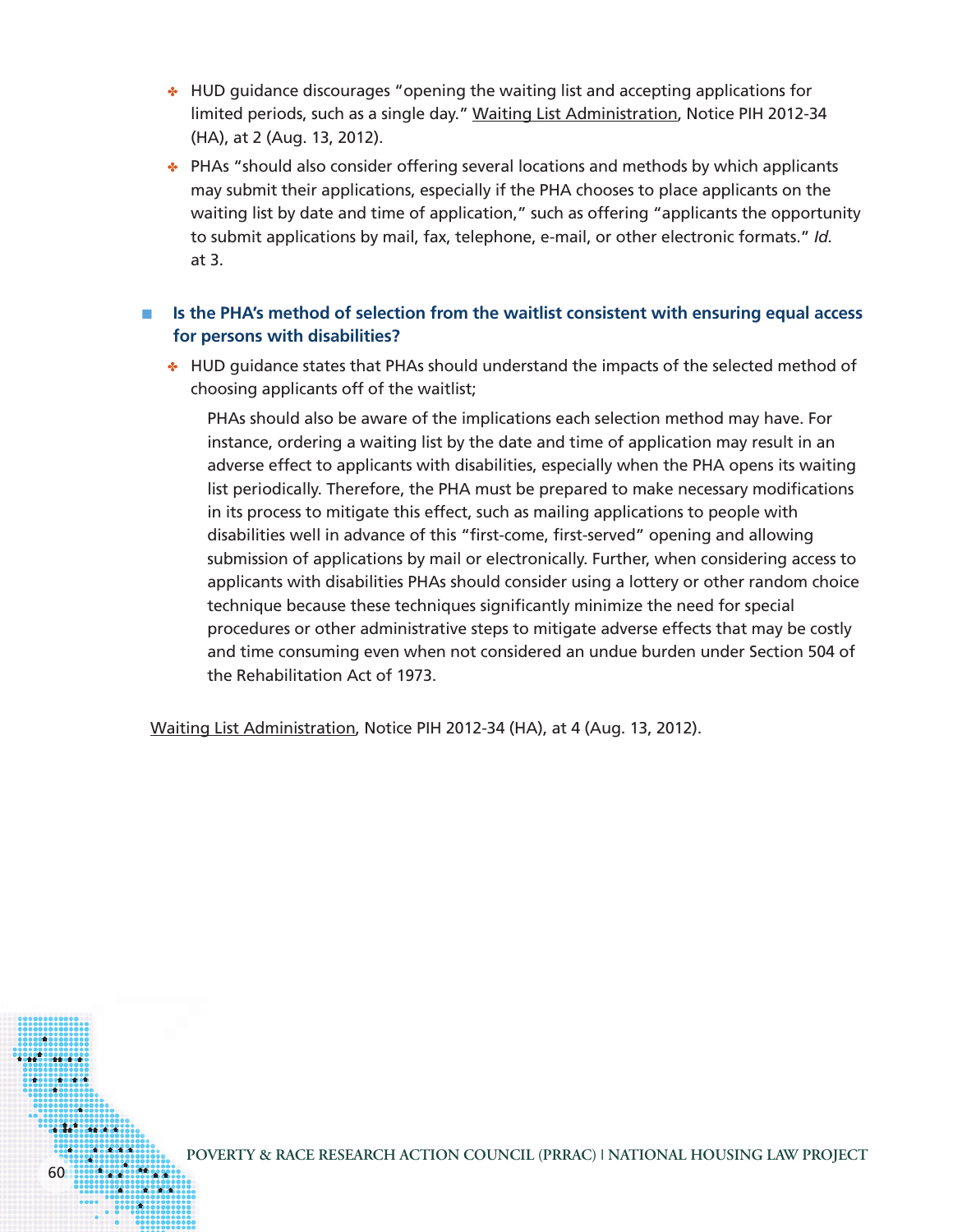# **Admissions**<sup>57</sup>

*A PHA's policies regarding admissions can either promote or hamper efforts to affirmatively further fair housing. For more information on admissions in public housing or the Voucher program, see NHLP's Green Book, Chapter 2. Advocates should also cross-reference the VAWA checklist, as survivors have protections from discrimination in admissions.*

### n **Does the plan include preferences for admission?**

### *ACOP & Administrative Plan*

- **B** PHAs should ensure that any preferences adopted do not have a discriminatory effect on members of protected classes. For example, residency preferences, under certain circumstances, can have a disparate impact by having the effect of excluding applicants from communities of color. *See e.g.*, NHLP, Recent Developments in Challenges to Residency Preferences, 43 HOUS. L. BULL. 129, 129-33 (July 2013).
- Does the plan explain how the PHA considers adverse information about applicants?
	- **↑** Aside from federally mandated exclusions, see generally 24 C.F.R. §§ 960.204 (Public Housing), 982.553 (Vouchers), PHAs have a great deal of discretion over their admissions policies. Advocates should ensure that PHAs are considering mitigating information, and that the PHA's screening criteria is narrowly tailored to an applicant's ability to be a good tenant.

### *ACOP*

- **•** Tenant selection criteria "shall be reasonably related to individual attributes and behavior of an applicant and shall not be related to those which may be imputed to a particular group or category of persons of which an applicant may be a member." 24 C.F.R. § 960.203(a).
- $\cdot$  PHAs must consider the "the time, nature, and extent of the applicant's conduct (including the seriousness of the offense)." 24 C.F.R. § 960.203(d).
	- $\bullet$  The PHA may consider "factors which might indicate a reasonable probability of favorable future conduct," such as evidence of rehabilitation. 24 C.F.R. § 960.203(d)(1).

### *Administrative Plan*

 $\cdot$  In determining whether to deny assistance "because of action or failure to act by members of the family" the PHA may consider "all relevant circumstances such as the seriousness of the case, the extent of participation or culpability of individual family members, mitigating circumstances related to the disability of a family member, and the effects of denial or termination of assistance on other family members who were not involved in the action or failure." 24 C.F.R. § 982.552(c)(2)(i).



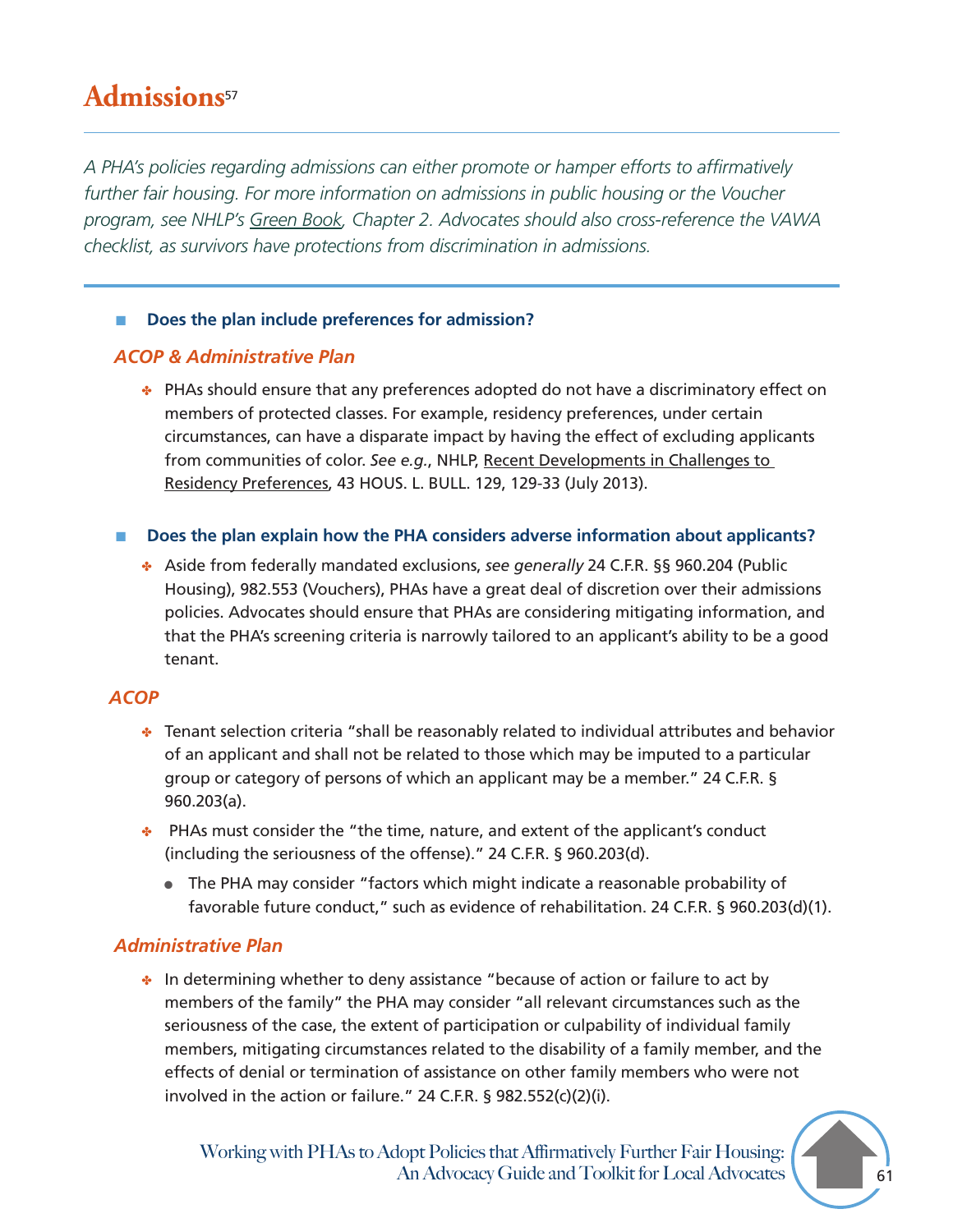# **Links to Additional Resources**

AB 686 Fact Sheet

California HCD AFFH Webpage

Comment Letter Example #1

Comment Letter Example #2

HUD List of PHAs

62



\_\_\_\_\_\_\_\_\_\_\_\_\_\_\_\_\_\_\_\_\_\_\_\_\_\_\_\_\_\_\_\_\_\_\_\_\_\_\_\_\_\_\_\_\_\_\_\_\_\_\_\_\_\_\_

**POVERTY & RACE RESEARCH ACTION COUNCIL (PRRAC) | NATIONAL HOUSING LAW PROJECT**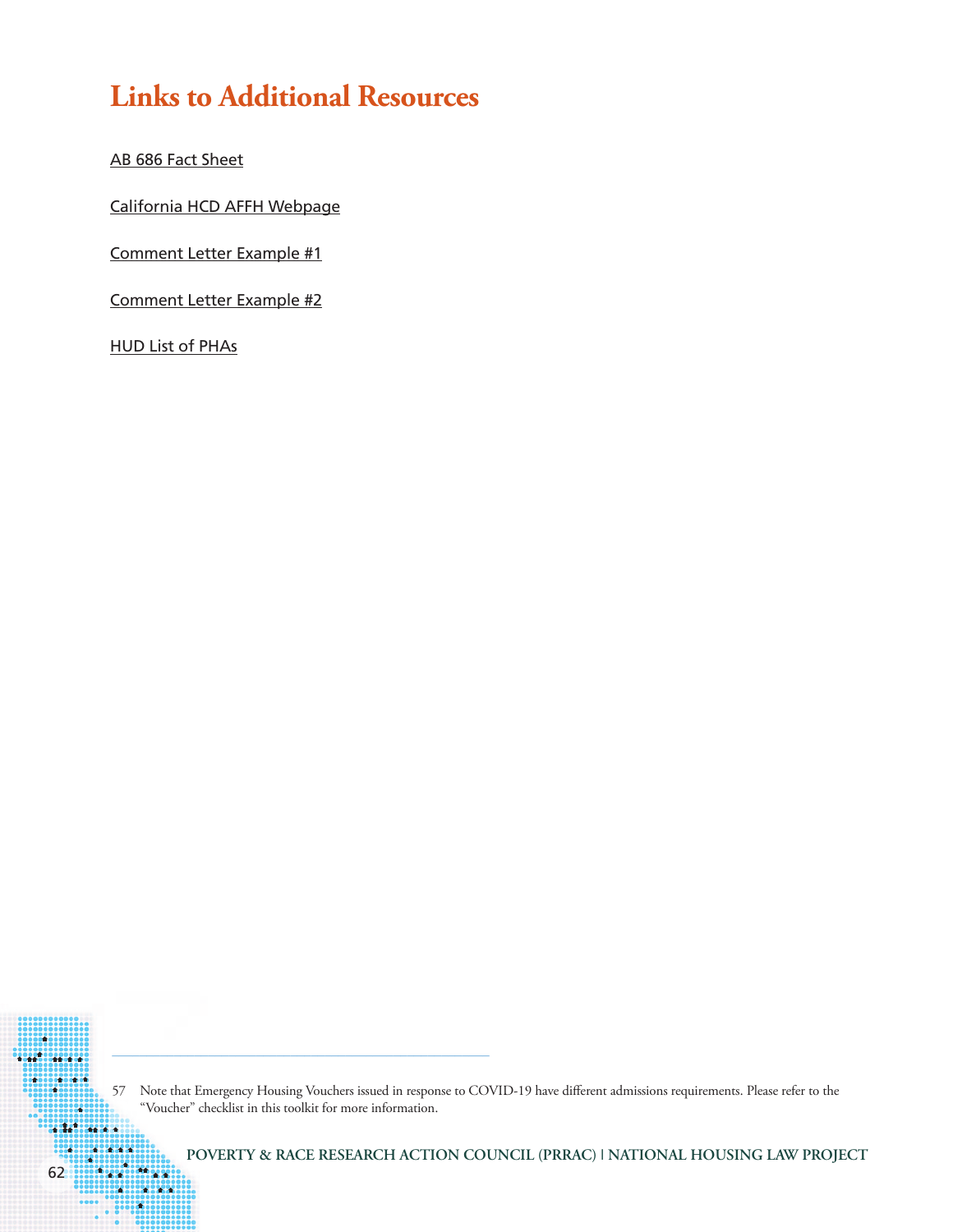

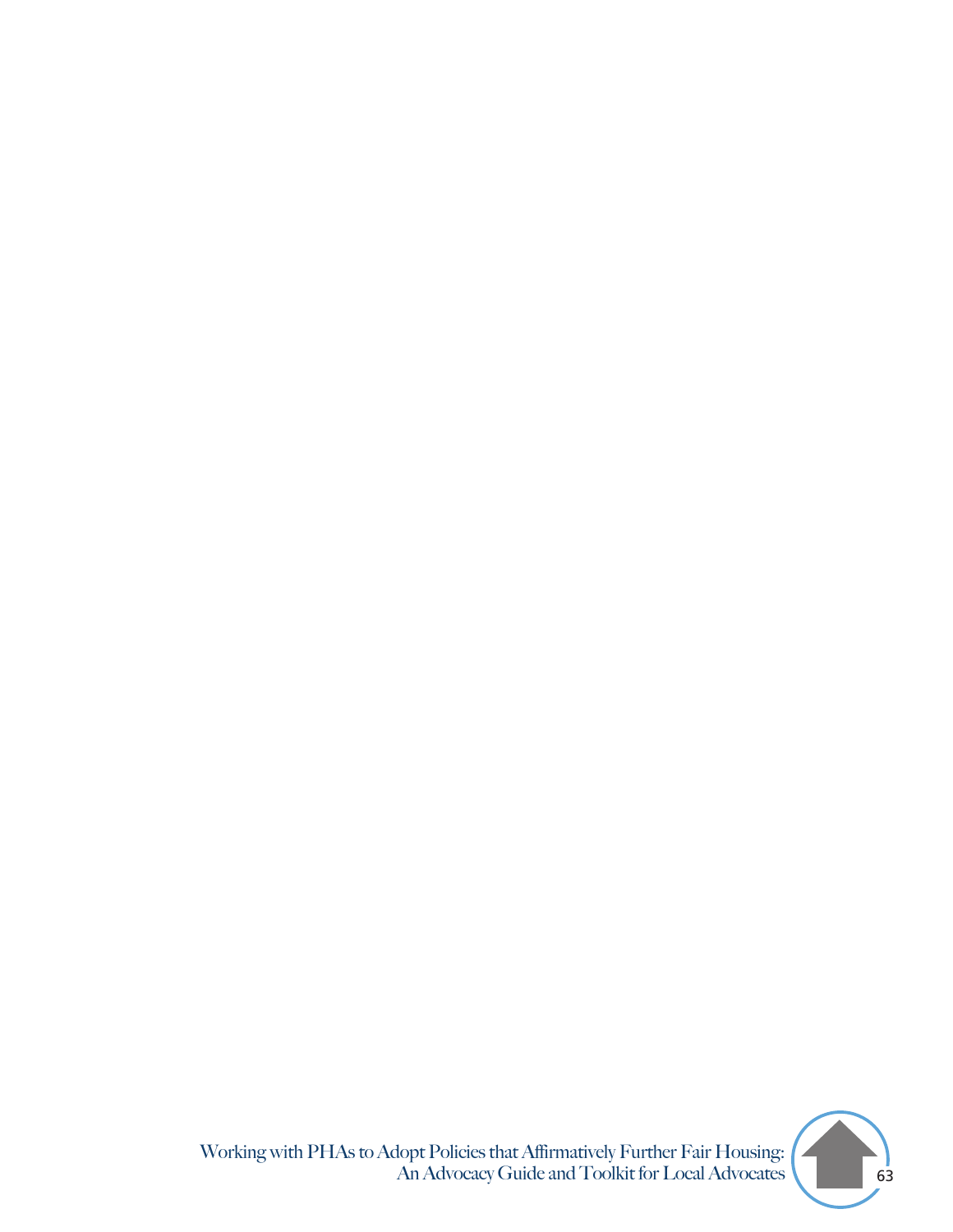

**POVERTY & RACE RESEARCH ACTION COUNCIL (PRRAC) | NATIONAL HOUSING LAW PROJECT**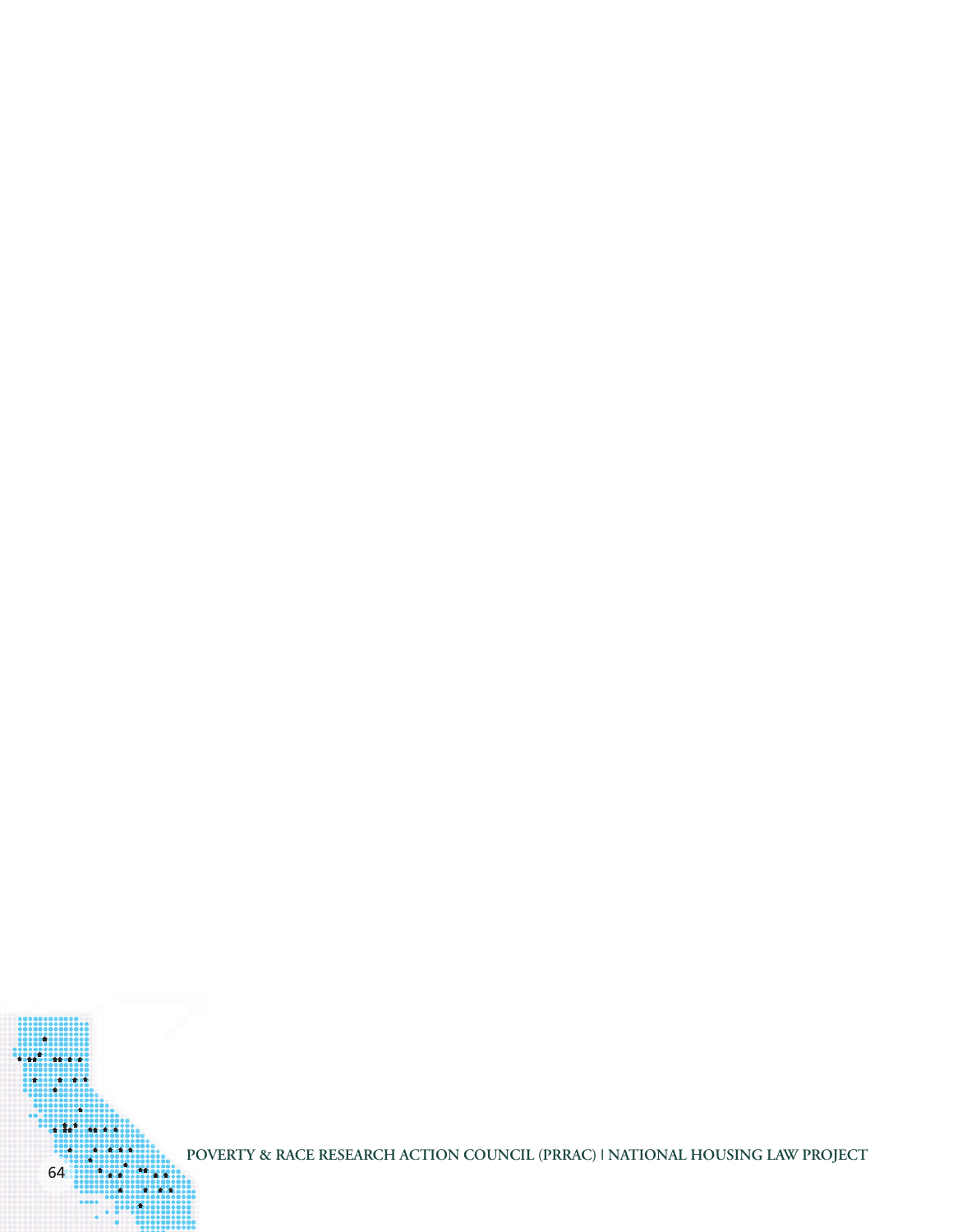

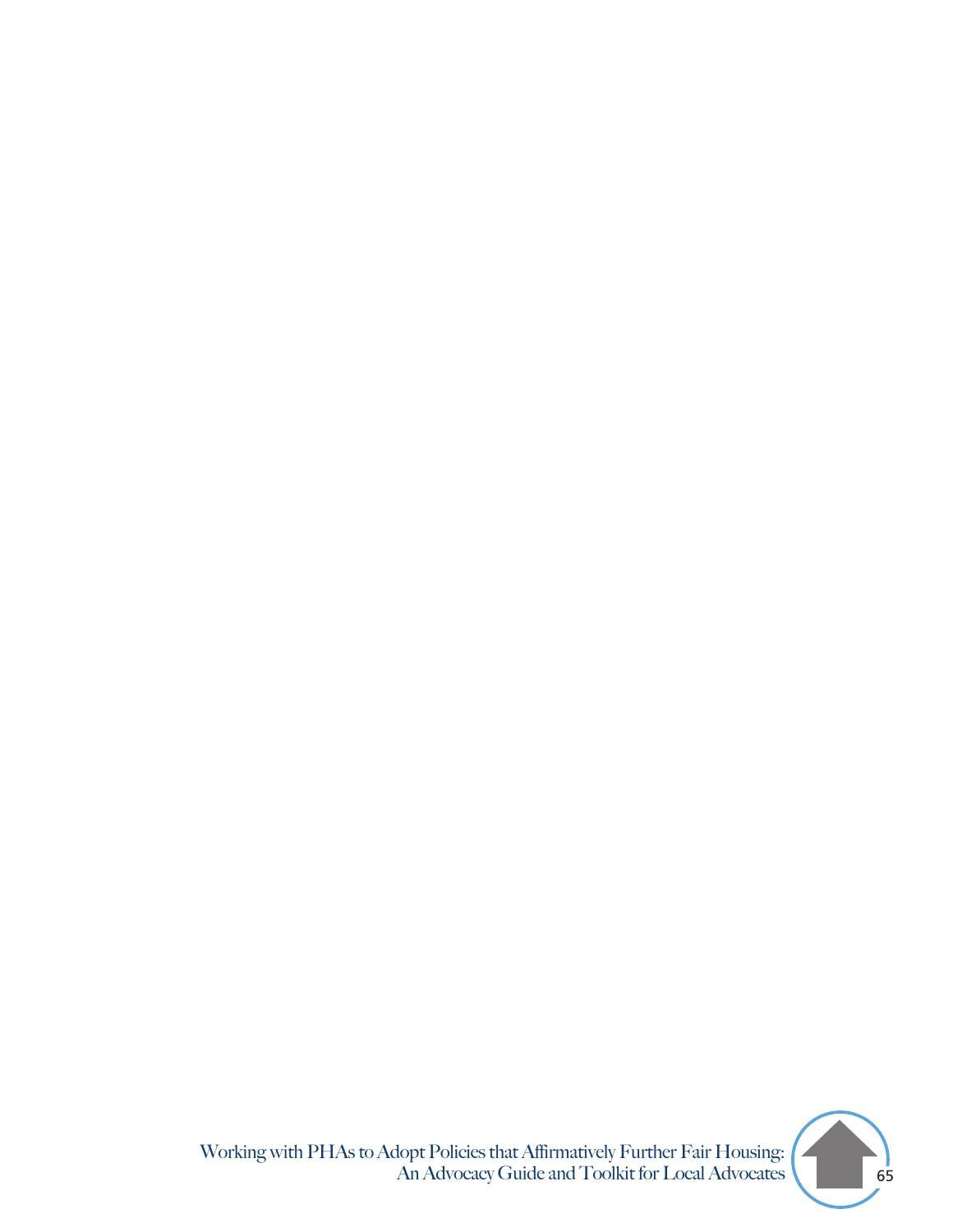

**POVERTY & RACE RESEARCH ACTION COUNCIL (PRRAC) | NATIONAL HOUSING LAW PROJECT**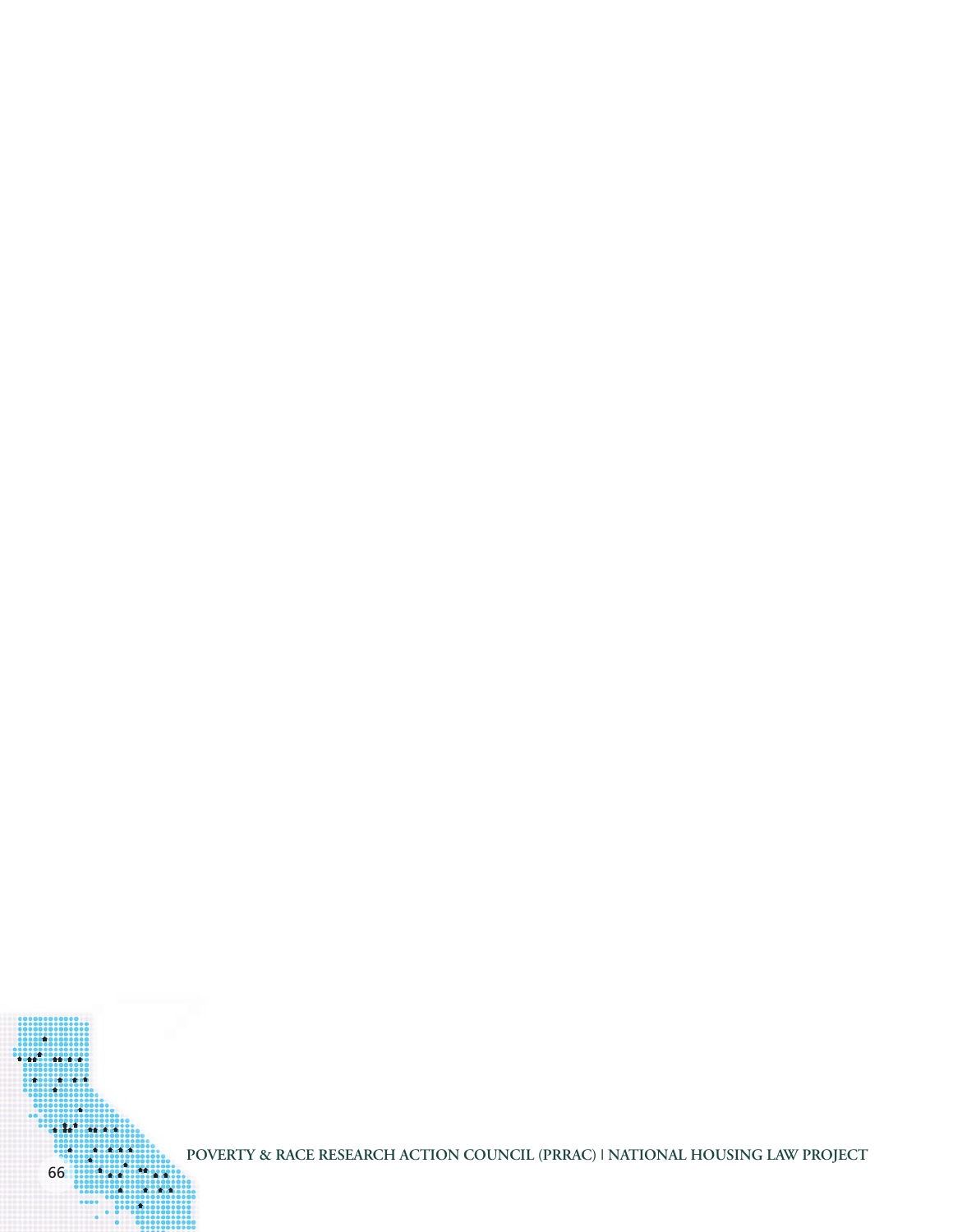inside back cover (blank)